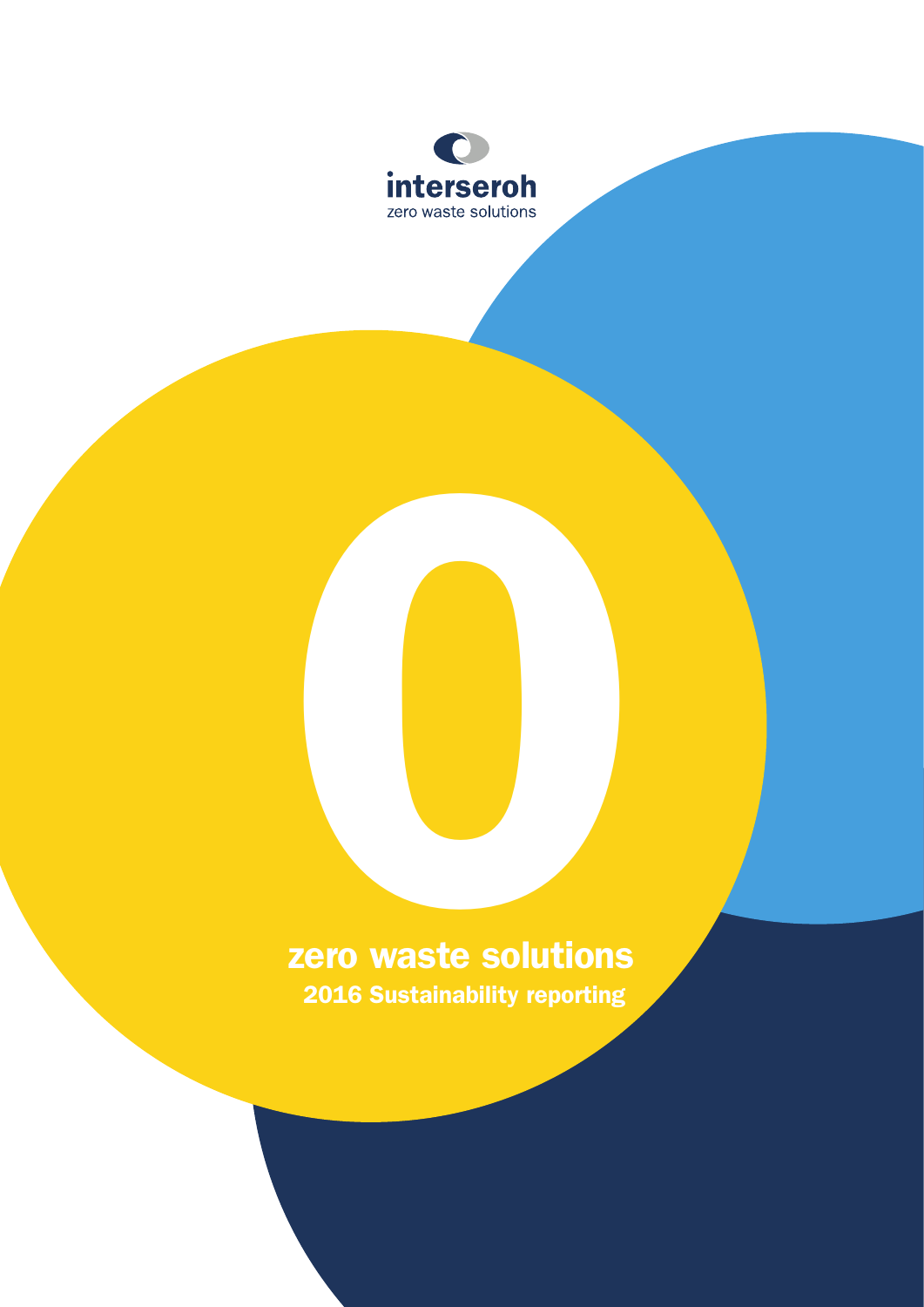# 2016 Sustainability reporting

The 2016 Sustainability Report, in which Interseroh gives full details of its social and ecological business performance, is the third such report. With this report, Interseroh shows customers, employees, suppliers and the wider public the values that the company follows in its day-to-day business, the impact of its business activities on society and the environment, and the kinds of progress it is making in terms of sustainability.

Conserving resources, avoiding wastage: Solutions for achieving these goals are portrayed in the Interseroh Sustainability Magazine.

[» Sustainability Magazine](https://www.interseroh.de/en/sustainability/sustainability-magazine/)

Unless otherwise stated, the key figures and information presented here relate to the financial years 2015 and 2016.

The Sustainability Report has been prepared in line with the G4 edition of the GRI guidelines using the Core 'in-accordance' option. Parts of the report have also been audited by financial auditors KPMG (see [audit](https://www.interseroh.de/fileadmin/PDF/Nachhaltigkeitsreporting_und_Zertifikate/Englisch/Assurance_Report_Sustainability_Report_2016.pdf)  [certificate](https://www.interseroh.de/fileadmin/PDF/Nachhaltigkeitsreporting_und_Zertifikate/Englisch/Assurance_Report_Sustainability_Report_2016.pdf)). The corresponding key indicators are marked with a  $\blacktriangleright$ .

This report is the first to be provided as an online sustainability report, whose clear and standardised format systematically presents the aspects and indicators defined as material topics by Interseroh. The menu system can be used to view all of the relevant information on the individual GRI indicators.



Supplementing the Sustainability Report, Interseroh is also publishing its [Sustainability Magazine](https://www.interseroh.de/en/sustainability/sustainability-magazine/) this year. Entitled "zero waste solutions", the magazine offers insights into the development process for a range of solutions that Interseroh is developing together with its customers, while showcasing initiatives to improve sustainability within the company.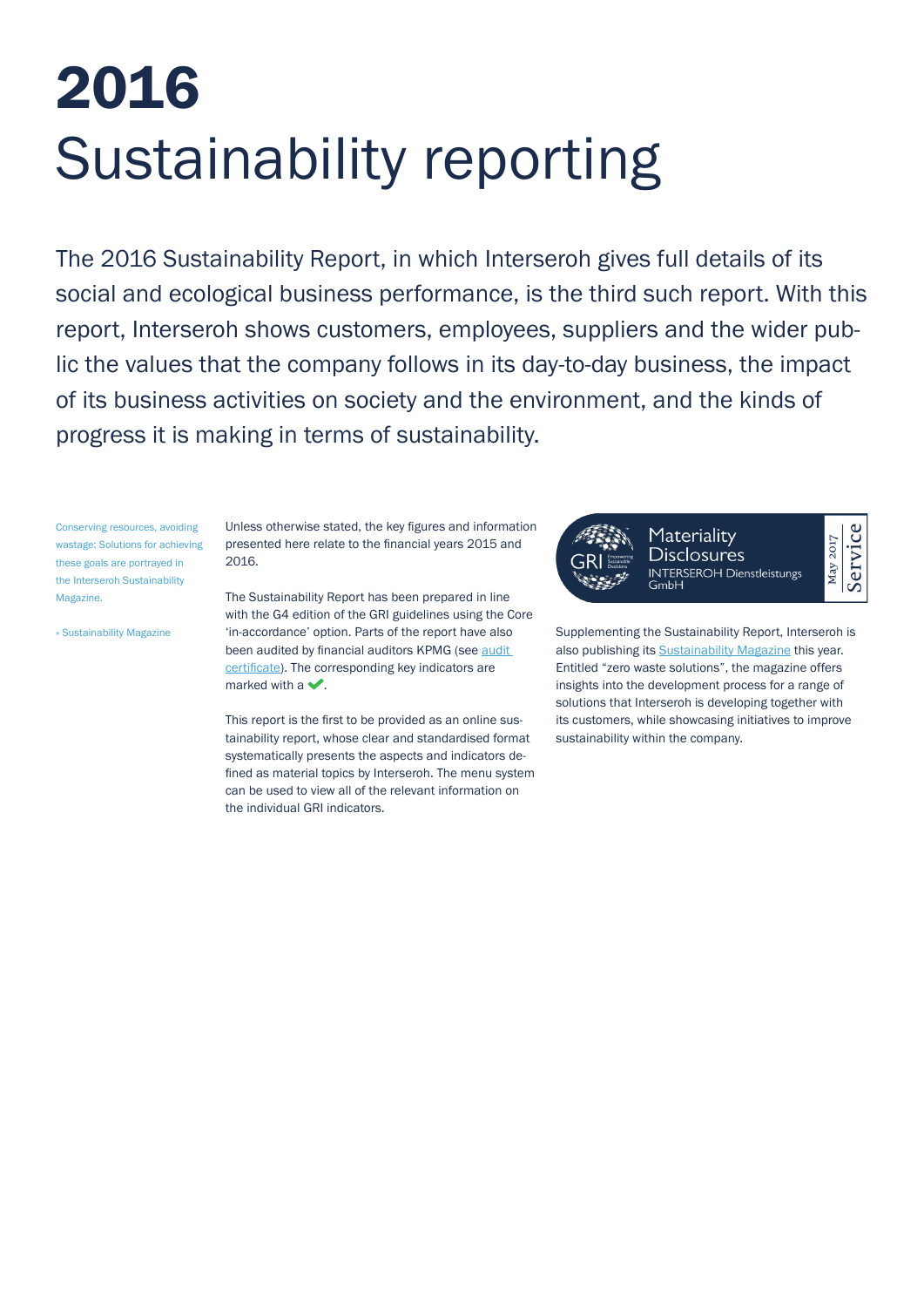# GRI Content Index

# General Standard Disclosures

#### Strategy and analysis

| <b>Indicator</b> | Name                                                | <b>External Assurance</b> | <b>Seite</b> |
|------------------|-----------------------------------------------------|---------------------------|--------------|
| - G4 - 1         | Statement from the most senior decision-maker       |                           |              |
| G4 - 2           | Key sustainability impacts, risks and opportunities |                           |              |

#### Organisational profile

| <b>Indicator</b> | <b>Name</b>                                                         | <b>External Assurance</b> | <b>Seite</b> |
|------------------|---------------------------------------------------------------------|---------------------------|--------------|
| $G4 - 3$         | Name of the organisation                                            |                           | 10           |
| $G4 - 4$         | Primary brands, products and services                               |                           | 10           |
| $G4 - 5$         | Location of the organisation's headquarters                         |                           | 11           |
| $G4 - 6$         | Countries where the organisation has signification operations       |                           | 11           |
| $G4 - 7$         | Nature of ownership and legal form                                  |                           | 12           |
| $G4 - 8$         | Markets served                                                      |                           | 12           |
| $G4 - 9$         | Scale of the organisation                                           |                           | 13           |
| $G4 - 10$        | Total employees by employment contract type, gender and region      | $\blacktriangledown$      | 13           |
| $G4 - 11$        | Percentage of employees covered by collective bargaining agreements |                           | 15           |
| $G4 - 12$        | Description of the supply chain                                     |                           | 15           |
| $G4 - 13$        | Significant changes in the reporting period                         |                           | 15           |
| $G4 - 14$        | Application of the precautionary principle                          |                           | 15           |
| $G4 - 15$        | Endorsement of external initiatives                                 |                           | 15           |
| $G4 - 16$        | Membership of associations and advocacy groups                      |                           | 16           |

#### Identified material aspects and boundaries

| <b>Indicator</b> | <b>Name</b>                                                                               | <b>External Assurance</b> | <b>Seite</b> |
|------------------|-------------------------------------------------------------------------------------------|---------------------------|--------------|
| $G4 - 17$        | Companies included in the consolidated financial statements                               |                           | 17           |
| $G4 - 18$        | Process for defining the report content                                                   |                           | 18           |
| $G4 - 19$        | Material aspects                                                                          |                           | 19           |
| $G4 - 20$        | Aspect boundaries inside the organisation                                                 |                           | 20           |
| $G4 - 21$        | Aspect boundaries outside the organisation                                                |                           | 20           |
| $G4 - 22$        | Effect of restatement of information provided in previous reports                         |                           | 20           |
| $G4 - 23$        | Significant changes from previous reporting periods in the scope and<br>aspect boundaries |                           | 20           |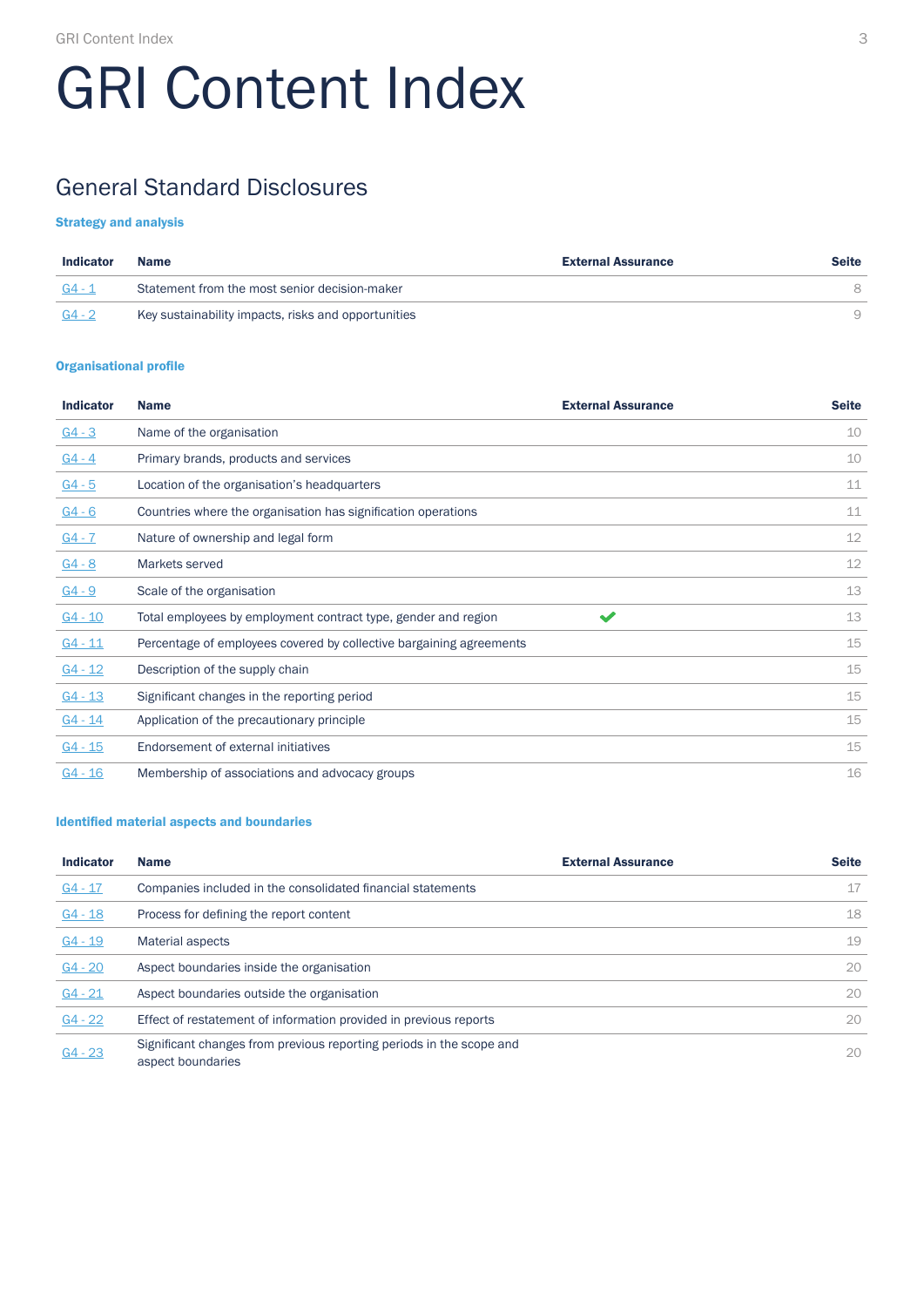#### Stakeholder engagement

| <b>Indicator</b> | <b>Name</b>                                      | <b>External Assurance</b> | <b>Seite</b> |
|------------------|--------------------------------------------------|---------------------------|--------------|
| $G4 - 24$        | Stakeholder groups engaged                       |                           | 21           |
| $G4 - 25$        | Identification and selection of stakeholders     |                           | 21           |
| $G4 - 26$        | Approach to stakeholder engagement and frequency |                           | 21           |
| $G4 - 27$        | Key stakeholder concerns and response            |                           | 21           |

#### Report profile

| <b>Indicator</b> | <b>Name</b>                                         | <b>External Assurance</b> | <b>Seite</b> |
|------------------|-----------------------------------------------------|---------------------------|--------------|
| $G4 - 28$        | Reporting period                                    |                           | 22           |
| $G4 - 29$        | Date of most recent previous report                 |                           | 22           |
| $G4 - 30$        | Reporting cycle                                     |                           | $22^{\circ}$ |
| $G4 - 31$        | Contact point for report questions                  |                           | 22           |
| $G4 - 32$        | 'In accordance' option chosen and GRI content index |                           | 22           |
| $G4 - 33$        | External report assurance                           |                           | 22           |

#### **Governance**

| <b>Indicator</b> | <b>Name</b>                                                           | <b>External Assurance</b> | <b>Seite</b> |
|------------------|-----------------------------------------------------------------------|---------------------------|--------------|
| G4 - 34          | Governance structure, incl. committees of the highest governance body |                           | 23           |
| $G4 - 54$        | Ratio of highest annual total compensation to median annual total     |                           | 24           |
|                  | compensation                                                          |                           |              |

# Specific Standard Disclosure

#### **Economy**

#### Aspect: Economic performance

| <b>Indicator</b> | <b>Name</b>                                                           | <b>External Assurance</b> | <b>Seite</b> |
|------------------|-----------------------------------------------------------------------|---------------------------|--------------|
| <b>DMA</b>       | management approach                                                   |                           | 25           |
| G4 - EC1         | Direct economic value generated and distributed                       |                           | 25           |
| $G4 - EC2$       | Financial implications, risks and opportunities due to climate change |                           | 25           |

#### Indirect economic impacts

| <b>Indicator</b> | <b>Name</b>               | <b>External Assurance</b> | <b>Seite</b> |
|------------------|---------------------------|---------------------------|--------------|
| <b>DMA</b>       | management approach       |                           | 26           |
| $G4 - ECS$       | Indirect economic impacts |                           | 26           |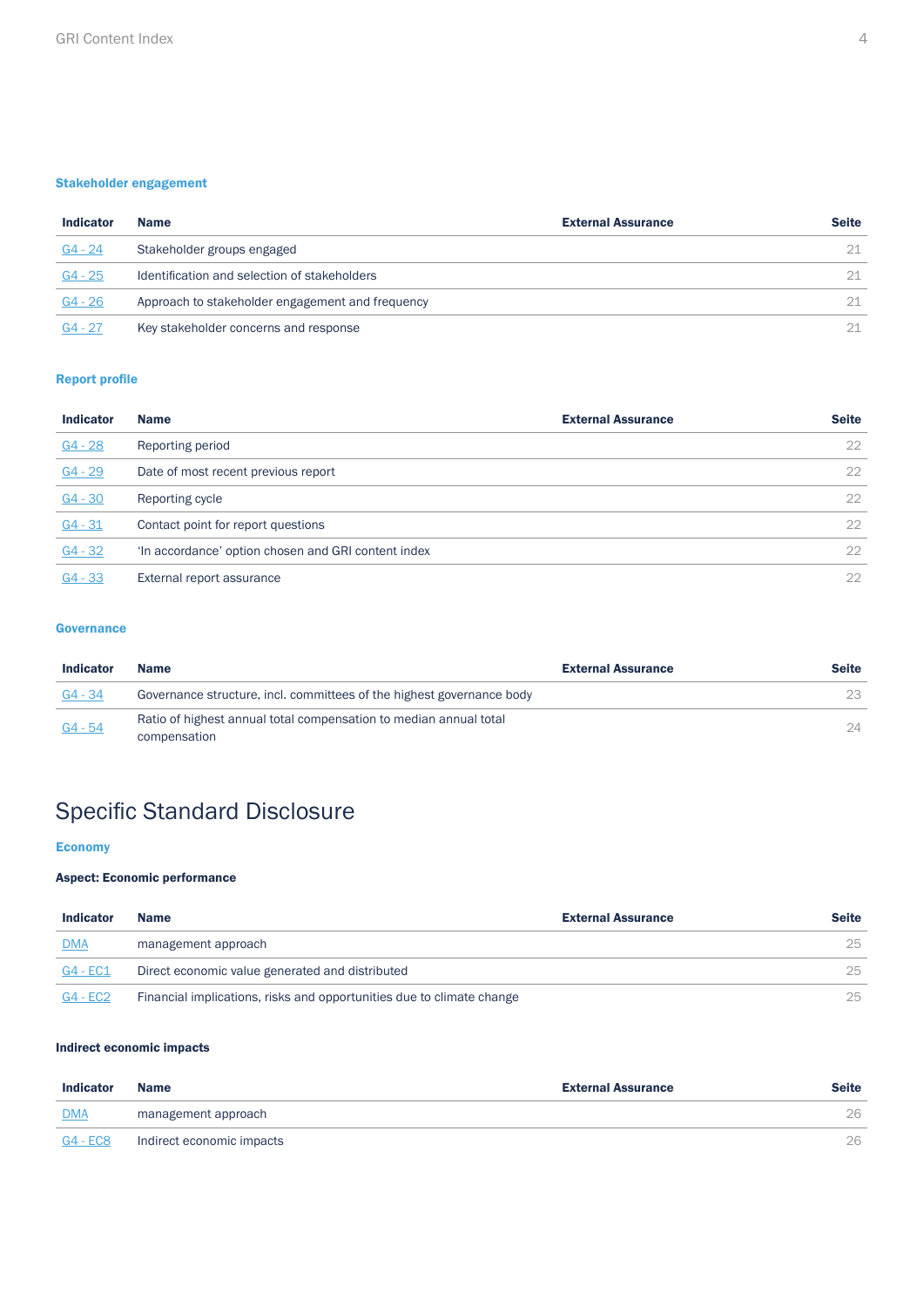#### Ecology

#### Materials

| <b>Indicator</b> | <b>Name</b>                        | <b>External Assurance</b> | <b>Seite</b> |
|------------------|------------------------------------|---------------------------|--------------|
| <b>DMA</b>       | management approach                |                           |              |
| $G4 - EN1$       | Materials used by weight or volume |                           |              |

#### Energy

| <b>Indicator</b> | <b>Name</b>                                    | <b>External Assurance</b> | <b>Seite</b> |
|------------------|------------------------------------------------|---------------------------|--------------|
| <b>DMA</b>       | management approach                            |                           | 28           |
| $G4 - EN3$       | Energy consumption within the organisation     |                           | 28           |
| G4 - EN4         | Energy consumption outside of the organisation |                           | 29           |
| <b>G4 - EN5</b>  | Energy intensity                               |                           | 29           |
| <b>G4 - EN6</b>  | Reduction of energy consumption                |                           | 29           |

#### Water

| <b>Indicator</b> | <b>Name</b>                          | <b>External Assurance</b> | <b>Seite</b> |
|------------------|--------------------------------------|---------------------------|--------------|
| <b>DMA</b>       | management approach                  |                           | 30           |
| <b>G4 - EN8</b>  | Total water withdrawal by source     |                           | 30           |
| G4 - EN9         | Water sources significantly affected |                           | 30           |
| G4 - EN10        | Water recycled and reused            |                           | 30           |

#### Emissions

| <b>Indicator</b> | <b>Name</b>                                              | <b>External Assurance</b> | <b>Seite</b> |
|------------------|----------------------------------------------------------|---------------------------|--------------|
| <b>DMA</b>       | management approach                                      |                           | 31           |
| G4 - EN15        | Direct greenhouse gas (GHG) emissions (SCOPE 1)          |                           | 31           |
| G4 - EN16        | Energy indirect greenhouse gas (GHG) emissions (Scope 2) |                           | 33           |
| G4 - EN17        | Other indirect greenhouse gas (GHG) emissions (Scope 3)  |                           | 33           |
| G4 - EN18        | Greenhouse gas (GHG) emissions intensity                 |                           | 33           |

#### Effluents and waste

| <b>Indicator</b> | <b>Name</b>                                      | <b>External Assurance</b> | <b>Seite</b> |
|------------------|--------------------------------------------------|---------------------------|--------------|
| <b>DMA</b>       | management approach                              |                           | 34           |
| G4 - EN22        | Total water discharge by quality and destination |                           | 34           |
| G4 - EN23        | Waste by type and disposal method                |                           | 35           |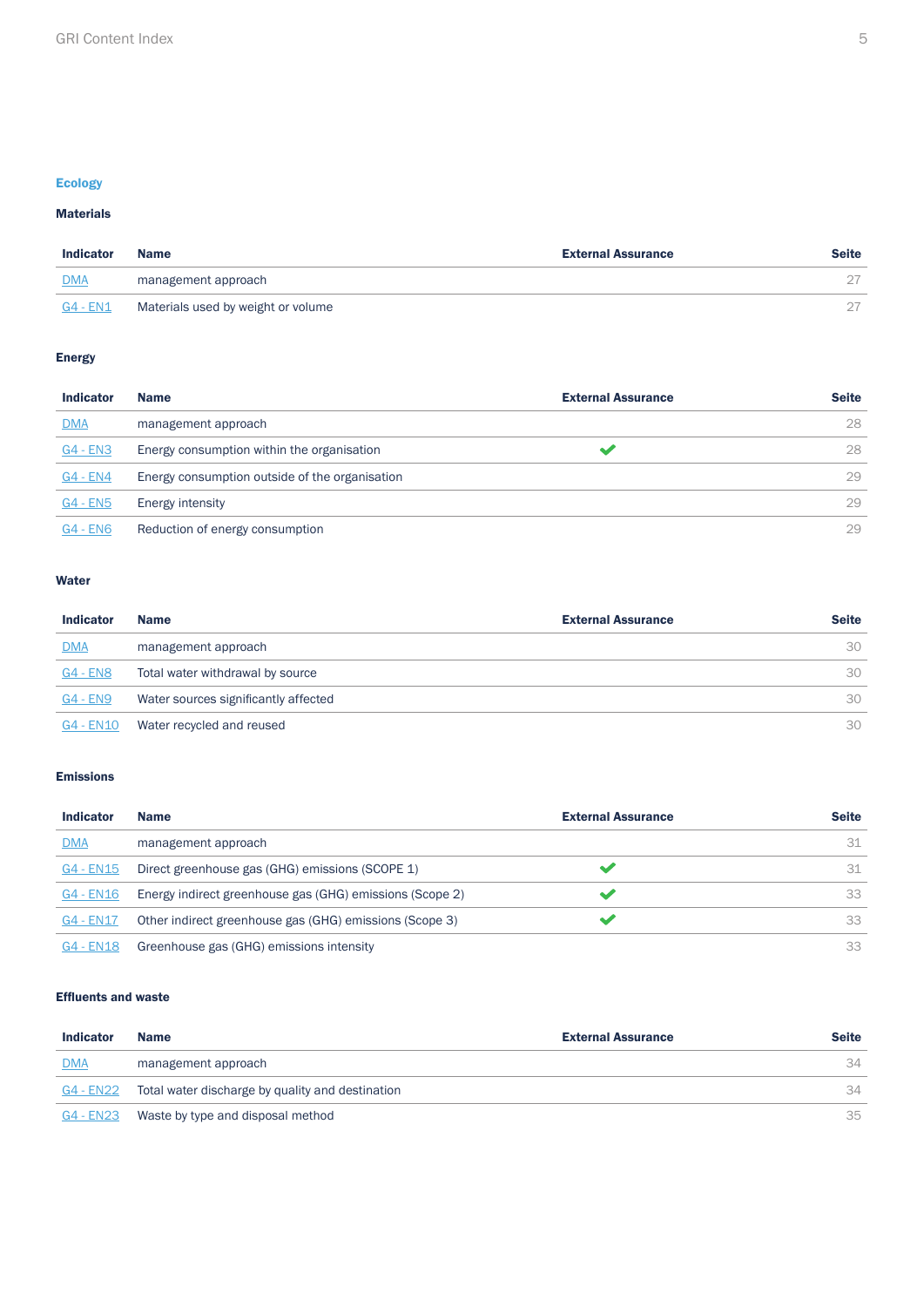#### **Transportation**

| <b>Indicator</b> | <b>Name</b>                                                   | <b>External Assurance</b> | <b>Seite</b> |
|------------------|---------------------------------------------------------------|---------------------------|--------------|
| <b>DMA</b>       | management approach                                           |                           | 36           |
|                  | G4 - EN30 Significant environmental impacts of transportation |                           | 36           |

#### Supplier environmental assessment

| <b>Indicator</b> | <b>Name</b>                                                                    | <b>External Assurance</b> | <b>Seite</b> |
|------------------|--------------------------------------------------------------------------------|---------------------------|--------------|
| <b>DMA</b>       | management approach                                                            |                           | 36           |
| <u>G4 - EN32</u> | Percentage of new suppliers that were screened using environmental<br>criteria |                           | 36           |

#### Working environment and working conditions

#### Employment

| <b>Indicator</b> | <b>Name</b>                              | <b>External Assurance</b> | <b>Seite</b> |
|------------------|------------------------------------------|---------------------------|--------------|
| <b>DMA</b>       | management approach                      |                           |              |
| G4 - LA1         | New employee hires and employee turnover |                           |              |

#### Occupational health and safety

| <b>Indicator</b> | Name                                                                   | <b>External Assurance</b> | <b>Seite</b> |
|------------------|------------------------------------------------------------------------|---------------------------|--------------|
| <b>DMA</b>       | management approach                                                    |                           | 39           |
| G4 - LA6         | Injuries, occupational diseases, lost days and work-related fatalities |                           | 40           |

#### Training and education

| <b>Indicator</b> | <b>Name</b>                                                    | <b>External Assurance</b> | <b>Seite</b> |
|------------------|----------------------------------------------------------------|---------------------------|--------------|
| <b>DMA</b>       | management approach                                            |                           |              |
| G4 - LA10        | Programmes to support the continued employability of employees |                           |              |

#### Diversity and equal opportunity

| <b>Indicator</b> | <b>Name</b>                                                                            | <b>External Assurance</b> | <b>Seite</b> |
|------------------|----------------------------------------------------------------------------------------|---------------------------|--------------|
| <b>DMA</b>       | management approach                                                                    |                           | 42           |
| G4 - LA12        | Composition of governance bodies and breakdown of employees by<br>diversity indicators |                           | 42           |

#### Equal remuneration for women and men

| <b>Indicator</b> | <b>Name</b>                                            | <b>External Assurance</b> | Seite |
|------------------|--------------------------------------------------------|---------------------------|-------|
| <b>DMA</b>       | management approach                                    |                           | 43    |
| G4 - LA13        | Ratio of basic salary and remuneration of women to men |                           |       |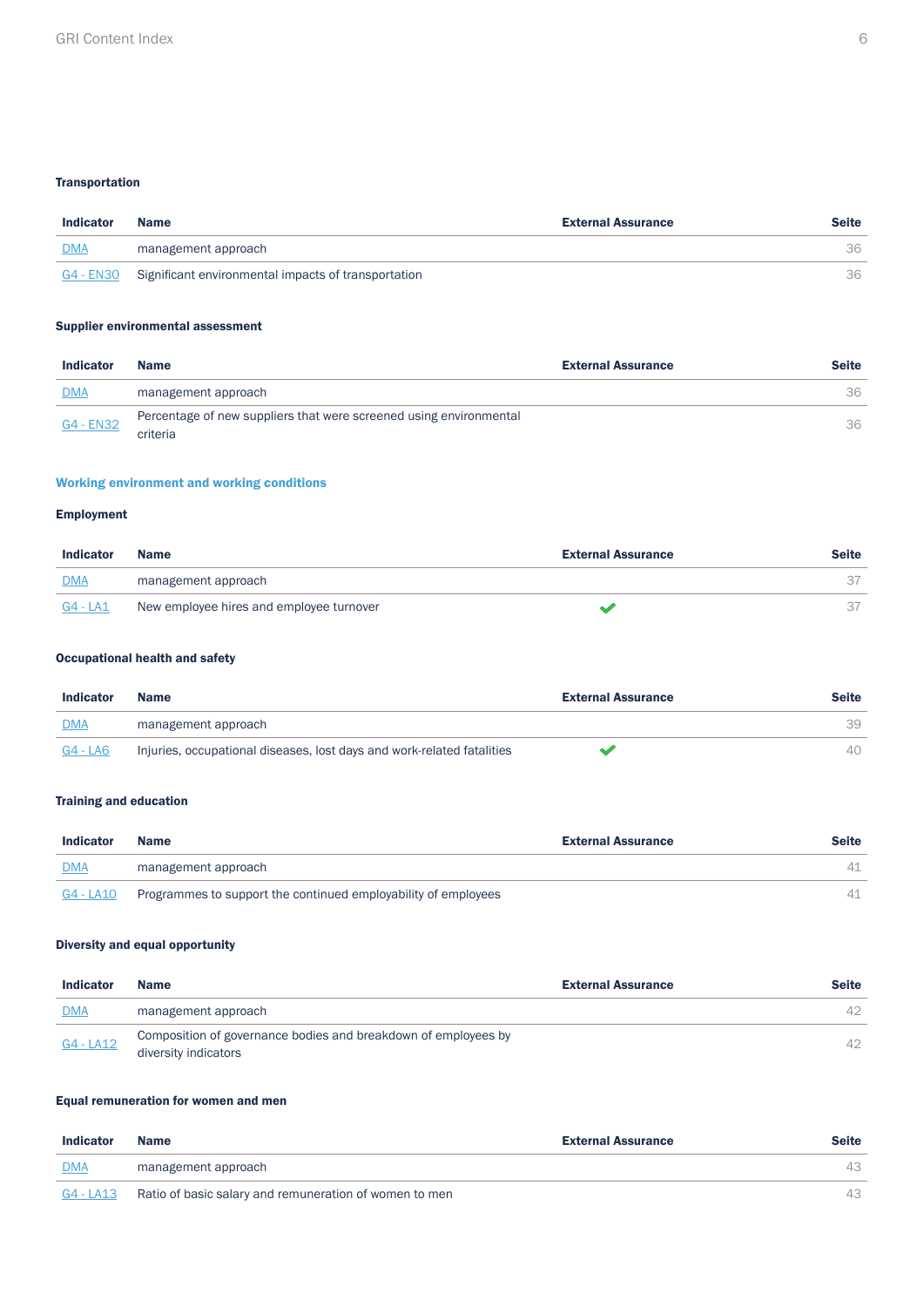#### Supplier assessment for labour practices

| <b>Indicator</b> | <b>Name</b>                                                                       | <b>External Assurance</b> | <b>Seite</b> |
|------------------|-----------------------------------------------------------------------------------|---------------------------|--------------|
| <b>DMA</b>       | management approach                                                               |                           | 43           |
| $G4 - LA14$      | Percentage of new suppliers that were screened using labour<br>practices criteria |                           | 43           |

#### **Society**

#### Anti-corruption

| <b>Indicator</b> | <b>Name</b>                                                           | <b>External Assurance</b> | <b>Seite</b> |
|------------------|-----------------------------------------------------------------------|---------------------------|--------------|
| <b>DMA</b>       | management approach                                                   |                           | 44           |
| G4 - SO4         | Communication and training on anti-corruption policies and procedures |                           |              |

#### **Compliance**

| <b>Indicator</b> | <b>Name</b>                                                      | <b>External Assurance</b> | <b>Seite</b> |
|------------------|------------------------------------------------------------------|---------------------------|--------------|
| <b>DMA</b>       | management approach                                              |                           | 44           |
| $G4 - SO8$       | Fines and sanctions for non-compliance with laws and regulations |                           | 44           |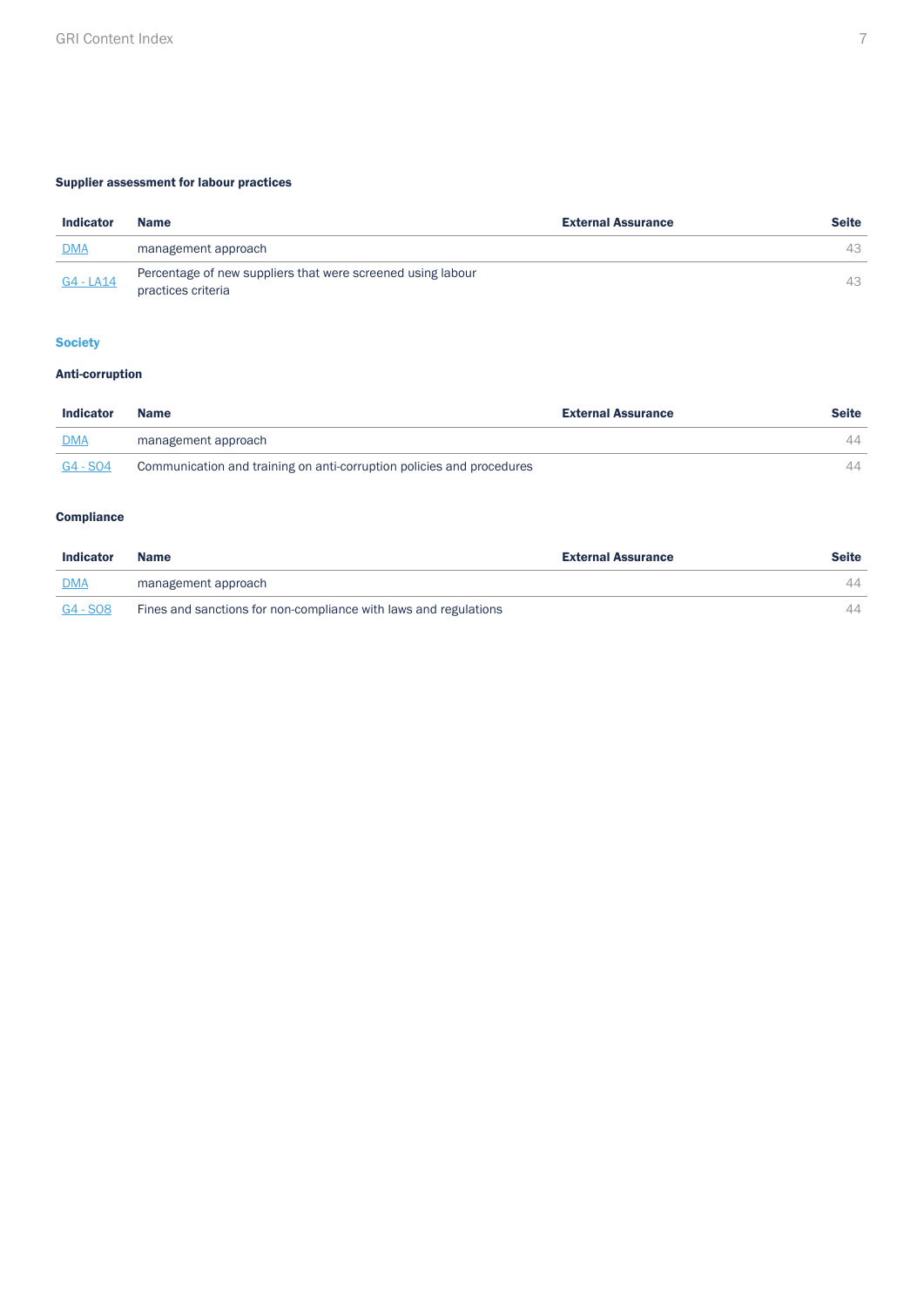# <span id="page-7-1"></span>General Standard Disclosures

# Strategy and analysis

#### <span id="page-7-0"></span>G4 - 1 Statement from the most senior decision-maker

#### Dear Readers,

The people of our planet are consuming too many resources. Nor is this a recent trend. Over the last five decades, we've taken more resources from the Earth than can be naturally renewed – every year, without fail.

Simple arithmetic tells us we'd need a new Earth in around 13 years. This should leave us in no doubt whatsoever that this cannot go on – neither for our generation nor those that follow. Unless we want to destroy the basis of our own existence, we need to protect our resources better.

Over 25 years ago, this is what Interseroh was formed to address, with a business model based on the conviction that we have to conserve our resources and avoid wastage. Our mission – and likewise our promise to our customers – is to develop zero waste solutions. This is our term for solutions that organise materials within a closed loop, extend product lifetimes and design processes to be as efficient as possible. The aim is to accelerate development towards a closed-loop economic model, with innovative ideas that accommodate trends such as digitalisation and seek to address previously unsolved problems. And by developing new business models, just as we are doing with our Encory joint venture, for example.

But 'avoiding wastage' is not only relevant to our outward-facing business: we also apply this idea to our own actions – to avoid the disproportionate consumption of material resources and the inefficient investment of our time, skills or financial assets.

Here, we are seeking to involve all of our company divisions and have also prepared a comprehensive action

plan: one of these actions is to make an initial calculation of our corporate carbon footprint and use the results to develop our own climate strategy.

All of our activities have been incorporated into our sustainability strategy with associated goals. We are now actively pursuing this strategy and reporting openly about our performance.

This report and our Sustainability Magazine provide you with a window onto our zero waste solutions and how we are working to develop them.

We wish you an informative and enjoyable read.

#### Your Management Team

Hans-Stefan Kalinowski, Dr Timo Langemann, Markus Müller-Drexel, Christian Petschik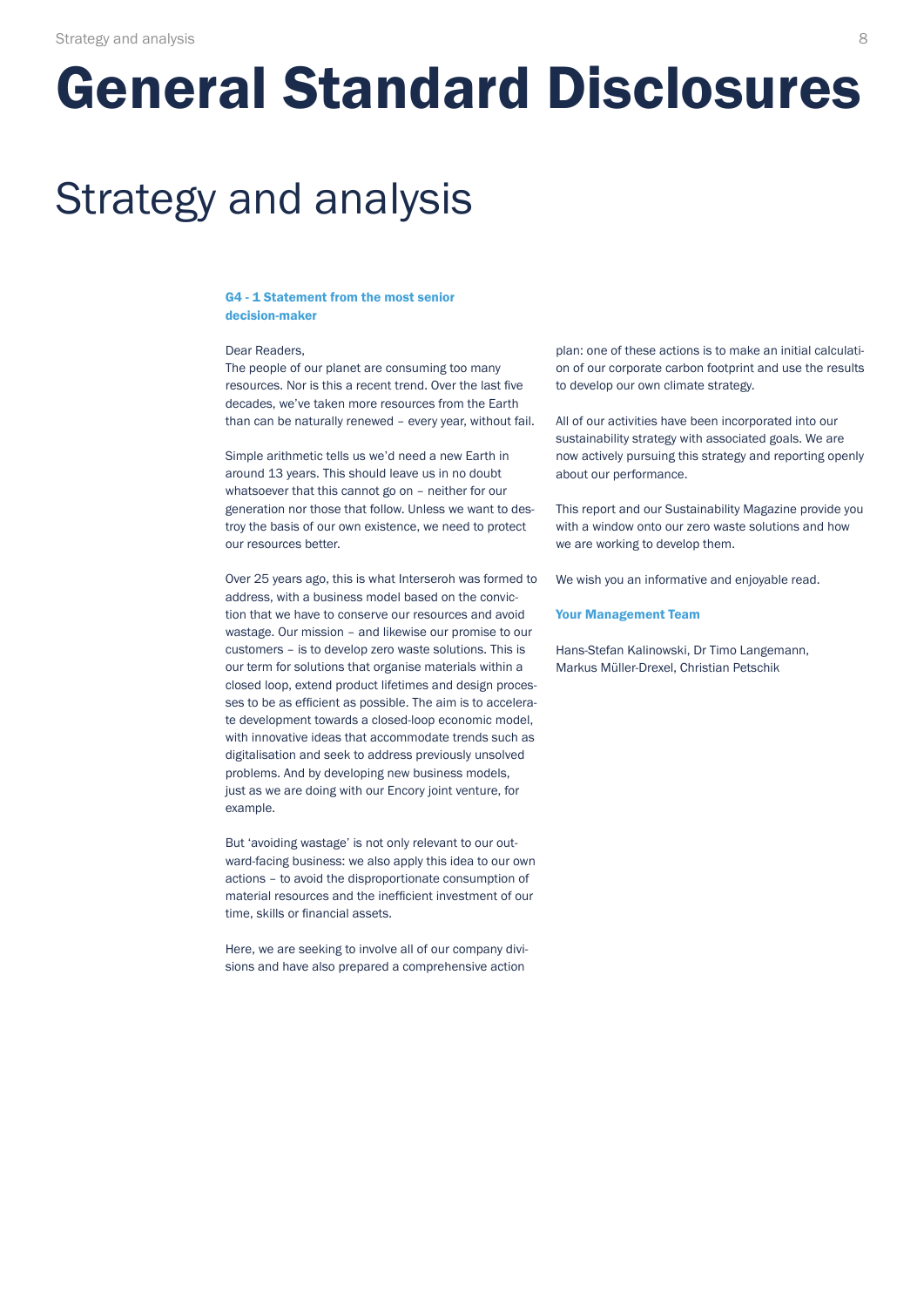#### <span id="page-8-0"></span>G4 - 2 Key sustainability impacts, risks and opportunities

Interseroh's business model is oriented on tackling urgent social and ecological challenges. If we look at the enormous demand for resources from the industrialised countries, strategies are increasingly required that can balance economy against ecology while accommodating current consumption requirements. In this light, the idea of a holistic, circular economy therefore offers a particularly sustainable model.

With the mission goal of 'zero waste solutions', Interseroh aims to secure a sustainable basis for the increasing demand for resources from a growing global population and avoid the unnecessary wastage of valuable resources. Recycling specialist Interseroh therefore develops solutions that organise materials within a closed loop, extend product lifetimes and design processes to be as efficient as possible. In 2015 alone, the recycling work completed by Interseroh's parent ALBA Group managed to save around 51.8 million tonnes of primary resources and avoid 5.9 million tonnes of greenhouse gas emissions.

Global challenges such as climate change and a growing awareness among members of society and the business world alike of the need to conserve resources and promote recycling are also helping to ensure that demand for Interseroh's services has risen steadily over the last few years. Recycling is increasingly important for Interseroh's customers. Companies who use a systematic approach to recycling to anchor resource loops in their core business will reduce their dependency on volatile primary resource markets and secure their competitiveness. For Europe's economies, the Ellen McArthur Foundation's report [Achieving 'Growth Within'](https://www.ellenmacarthurfoundation.org/assets/downloads/publications/Achieving-Growth-Within-20-01-17.pdf) (2017) estimates the economic potential of the circular economy to be around EUR 320 billion by 2025.

Political developments also highlight the growing importance of protecting resources and the environment: at the 2015 UN Climate Change Conference in Paris,

196 countries agreed to pursue efforts to limit global warming to a maximum of two degrees Celsius. Resource conservation and efficient process design are two important aspects of such efforts. The 17 Sustainable Development Goals (SDGs) agreed also encompass topics such as the reduction of the overall volume of waste by strategies such as prevention, reduction, reuse and recycling.

Risks arise for Interseroh primarily from price volatility in relation to raw materials. While trends here are often difficult to predict, these prices have an indirect effect on the demand for Interseroh's services. Interseroh attempts to mitigate this risk by means of forecasts based on continuous analysis and observation of the relevant markets. The company views the recruitment of qualified employees, and IT specialists in particular, as a further risk. Not only is competition for well-qualified specialists growing fiercer, but digitalisation, which is also having a major effect on Interseroh's areas of business, makes these personnel essential for a company's future success. Here, Interseroh believes the solution is proactive HR planning and greater recruiting effort.

For the early identification, analysis and control of the opportunities and risks arising from these developments, Interseroh has introduced a management and control system as part of a unified approach to risk management. Core modules within this risk management system include strategic and operational corporate planning, internal reporting, internal control and compliance (see the management approach to the [G4 aspect](#page-43-0)  [Compliance](#page-43-0)), treasury management and the risk early warning system. Further information is also available in the [ALBA SE 2015 Annual Report, p. 73 ff.](http://www.alba.info/fileadmin/PDF/Bilanzkonferenz/2016/ALBA_GB_2015_web.pdf)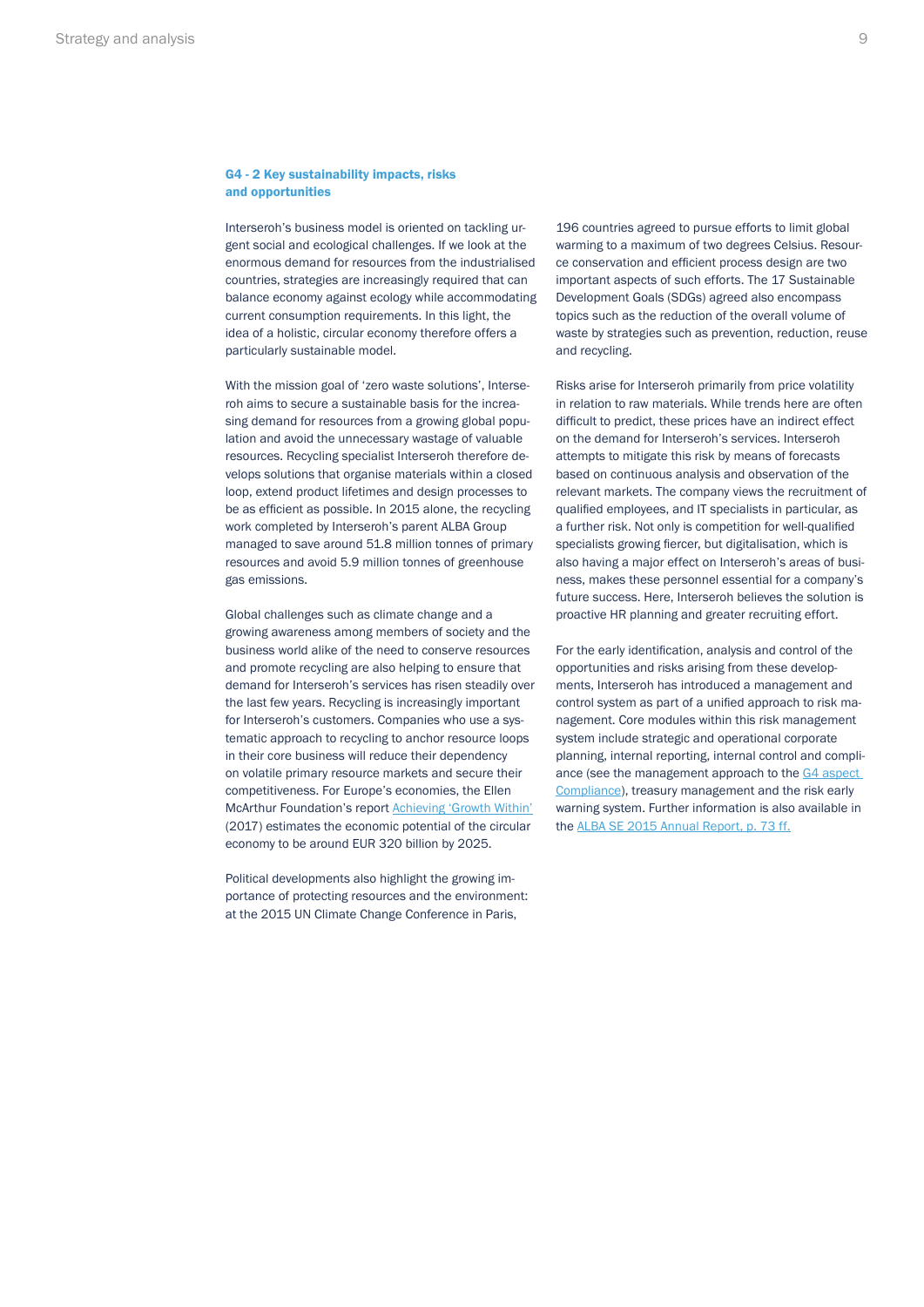# <span id="page-9-0"></span>Organisational profile

#### G4 - 3 Name of the organisation

INTERSEROH Dienstleistungs GmbH (Interseroh) is one of the leading services providers on the market when it comes to closing the product, material or logistics loop. Interseroh functions as the lead entity of the ALBA Group's Services segment.

#### G4 - 4 Primary brands, products and services

You can find further information on Interseroh's services at

[www.interseroh.de/en/services/](https://www.interseroh.de/en/services/)

When it comes to closing the product, material or logistics loop, Interseroh is one of the market's leading services providers. For over 25 years, the company with its services has been reducing the strain on the environment while simultaneously safeguarding the supply of raw materials to the economy.

Interseroh works alongside customers throughout Europe to develop individual, industry-specific solutions and leverage both ecological and economic potential. Interseroh offers all of its services from a single source. The company's business model is based on four pillars that embody the principles of a holistic, closed-loop economy:

ReDuce – To prevent waste, Interseroh deploys sophisticated multi-use systems and pooling solutions that optimise customers' logistics processes while simultaneously cutting costs. One core service here, for example, is the pooling system set up by Interseroh for returnable fruit and vegetable transport packaging, which saves the consumption of 22,000 tonnes of paper, paperboard and cardboard every year.

ReUse – As an environmental services provider, Interseroh extends product lifecycles by setting up highly efficient systems for the taking back, sorting and reuse of recyclable materials. One new service in this segment is IT refurbishment, whereby enterprise hardware is collected, data erased and the equipment is then reconditioned for remarketing. Two other innovative business models that Interseroh has established are Relenda and Encory. Relenda GmbH leases children's clothing under the [Kilenda](https://kilenda.de/) brand, thereby extending its lifecycle. [Encory](http://encory.com/), a joint venture between the ALBA Group and the BMW Group, was formed in 2016 with the aim of

reconditioning used vehicle parts and returning these components to the market as original used parts. Within the ALBA Group, the venture was initiated by Interseroh and is also being managed by the company.

ReCycle – Once the options for waste prevention and reduction have been exhausted, the focus then turns to recycling. Interseroh develops modern solutions for closed-loop management and produces high-quality recycled materials. Important applications in this area include the taking back and recycling of packaging (Dual System Interseroh and transport packaging). Interseroh also supplies its customers with secondary resources such as the recycled plastic Procyclen, which is a direct substitute for primary resources in manufacturing.

ReThink – Consulting creates trust: Interseroh analyses, appraises and optimises company processes with sustainability in mind, regardless of whether the job at hand is waste volume, material flows or logistical and infrastructural processes. Tailor-made service models are developed as solutions here. Interseroh also offers facility services for customers in the commercial, technical and infrastructure segments.

In total, Interseroh offers 21 core services and continuously broadens its portfolio in accordance with the objectives from its sustainability strategy (cf. [G4-34](#page-22-0)). As one example, the international recycling of lithium-ion batteries was added in the reporting period.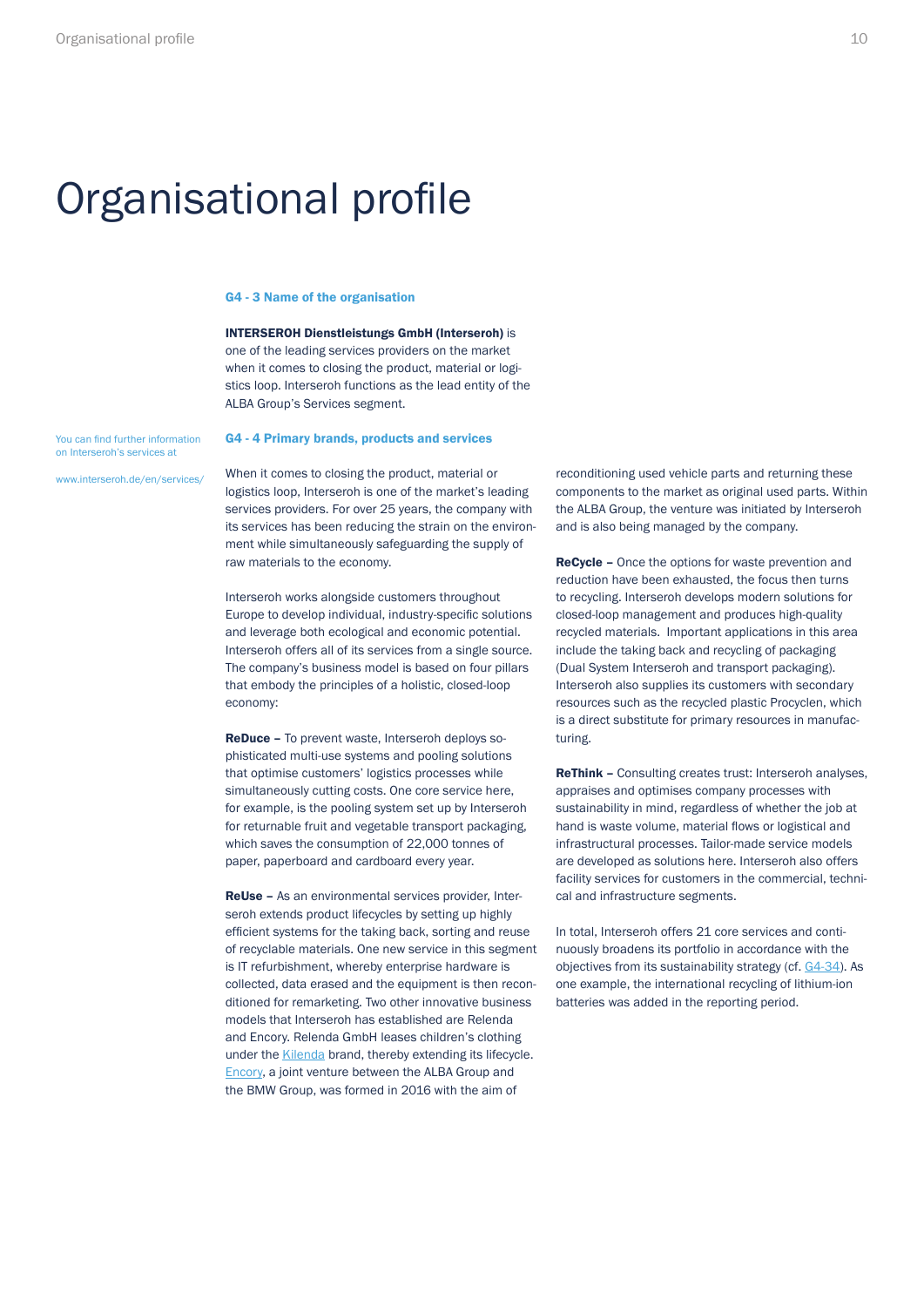#### <span id="page-10-0"></span>G4 - 5 Location of the organisation's headquarters

INTERSEROH Dienstleistungs GmbH is headquartered in Cologne, Germany.

#### G4 - 6 Countries where the organisation has signification operations

Interseroh is represented by a total of 31 locations in eight European countries. These locations are categorised as office premises, sales branches, sorting and processing plants, washing depots and counting centres; while some sites are owned outright by Interseroh, others are leased (see figure). Interseroh's largest revenue share of 91.5 percent is earned in Germany; other strategically important markets include Austria, Poland, Slovenia and Croatia.

The subsidiary CARElean GmbH relocated its headquarters to Cologne during the reporting period. INTER-SEROH Plastics Research & Development d.o.o. also opened for business. It is a new centre of excelllence for plastics recycling based in Maribor, Slovenia. In 2017, Interseroh opened another new site near Berlin. This plant will handle the entire IT refurbishment value chain from hardware collection to refurbishment and marketing.

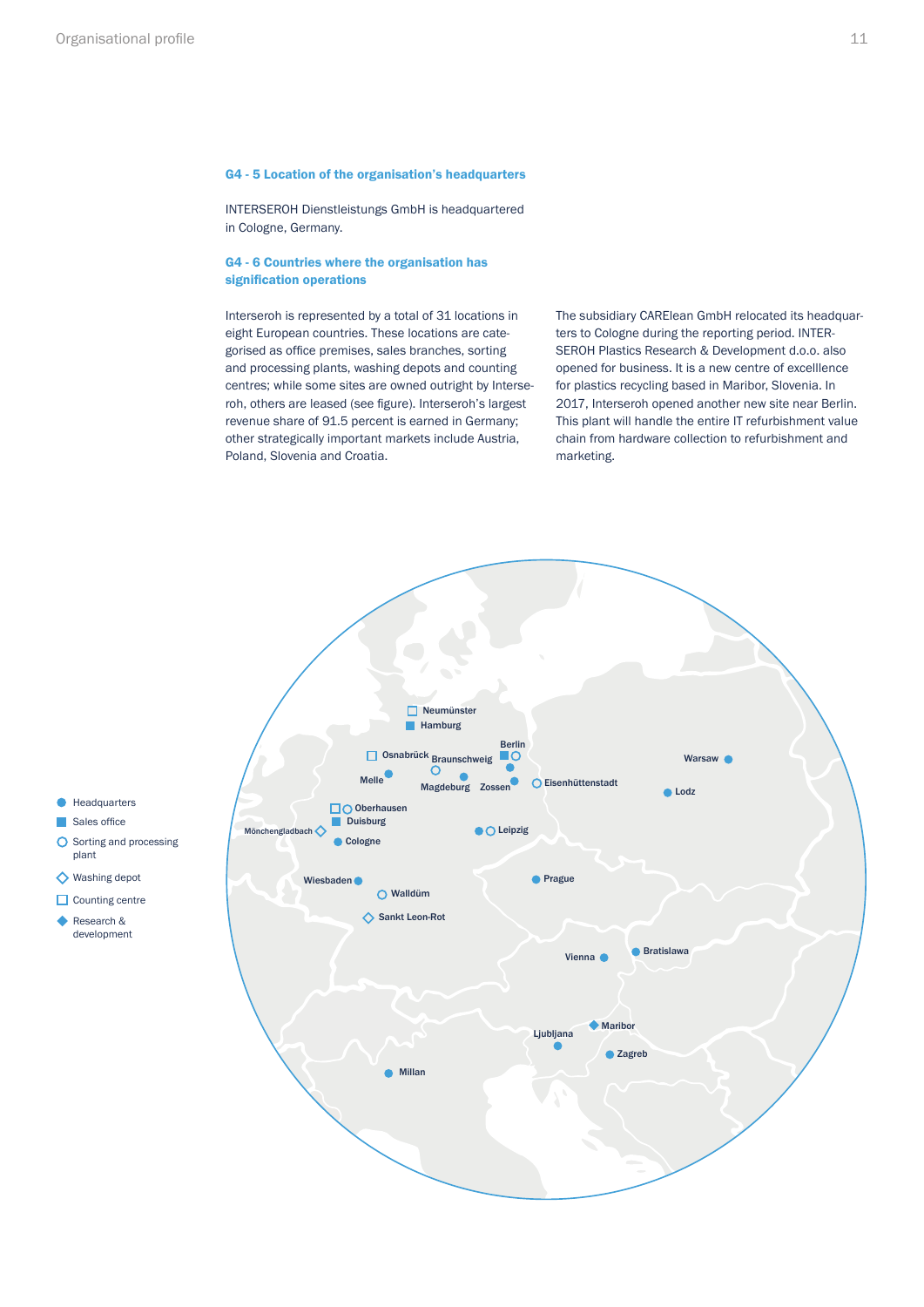#### <span id="page-11-0"></span>G4 - 7 Nature of ownership and legal form

Die INTERSEROH Dienstleistungs GmbH (Interseroh) is one of the leading service providers on the market when it comes to closing the product, material or logistics loop. Interseroh functions as the lead entity of the ALBA Group's Services segment.

Alongside ALBA Group plc & Co. KG (40 percent shareholding), a fund managed by the Chinese Deng business family has held a 60 percent stake in Interseroh since 23 March 2017. This joint holding is managed through ALBA Services Holding GmbH. Management responsibility for this company is shared between the two parties under the overall strategic guidance of

Dr Axel Schweitzer, CEO of ALBA Group plc & Co. KG. The Deng family is founder and owner of the technology and environment company Techcent.

#### G4 - 8 Markets served

In 2016, Interseroh posted revenue of 491.8 million euros. This represents year-on-year revenue growth of 4.7 percent. The majority of this revenue was earned in Germany. The company earned 8.5 percent of this revenue in other countries.

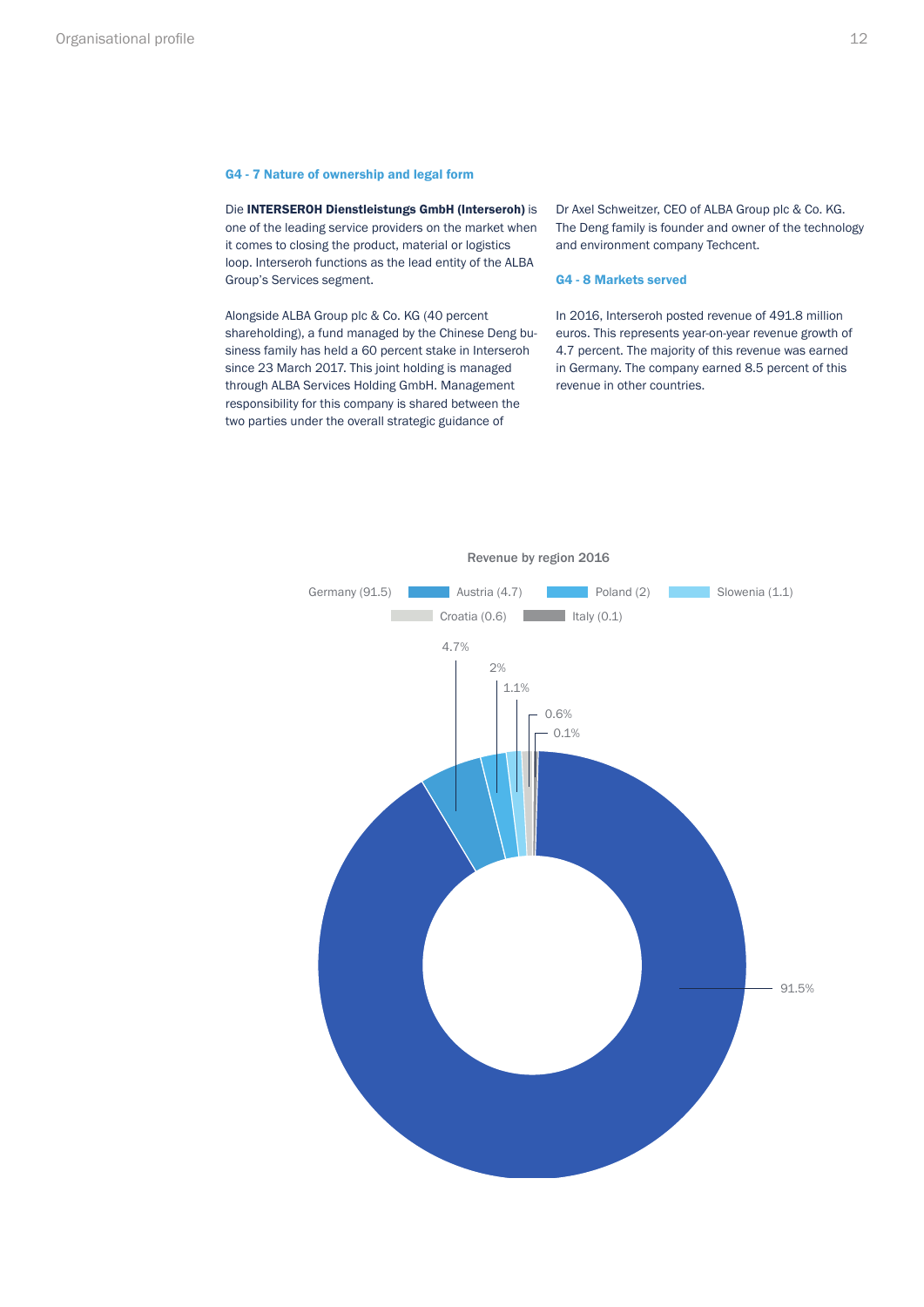#### <span id="page-12-0"></span>G4 - 9 Scale of the organisation

Interseroh employs 1,646 people (2016), operates 31 sites and does business in eight countries. In 2016, the company posted revenue of 491.8 million euros, which represents year-on-year revenue growth of 4.7 percent (for further details, please see the [ALBA SE Annual Report, p. 2](https://www.alba.info/fileadmin/PDF/Geschaeftsberichte/2017/ALBA_GB_2016_web.pdf#page=2)).

492 1,646 31 million euros in revenue

core services



21 25 19 years of know-how in the recycling industry



apprentices/trainees

#### G4 - 10 Total employees by employment contract type, gender and region

On 31 December 2016, Interseroh employed a total of 1,646 people. Over the last few years, the workforce has grown slightly from 1,605 employees in 2014 and 1,617 employees in 2015. Of these, 92.6 percent (2015: 92.6 percent) are employed in Germany. A breakdown of gender by region is not provided, since it would have little statistical value.

The proportion of female employees fell marginally from 33.9 percent (2015) to 33.5 percent (2016). The

proportion of part-time employees rose in the reporting period to 12.6 percent (2015: 10.8 percent); in contrast, the proportion of employees on fixed-term contracts fell from 15.3 percent in 2015 to 13.5 percent in 2016. Subcontracted labour rose slightly in the reporting period from 468 persons in 2015 to 500 in 2016; a breakdown by gender is not provided at this juncture. Interseroh uses the services of freelancers only on rare occasions.





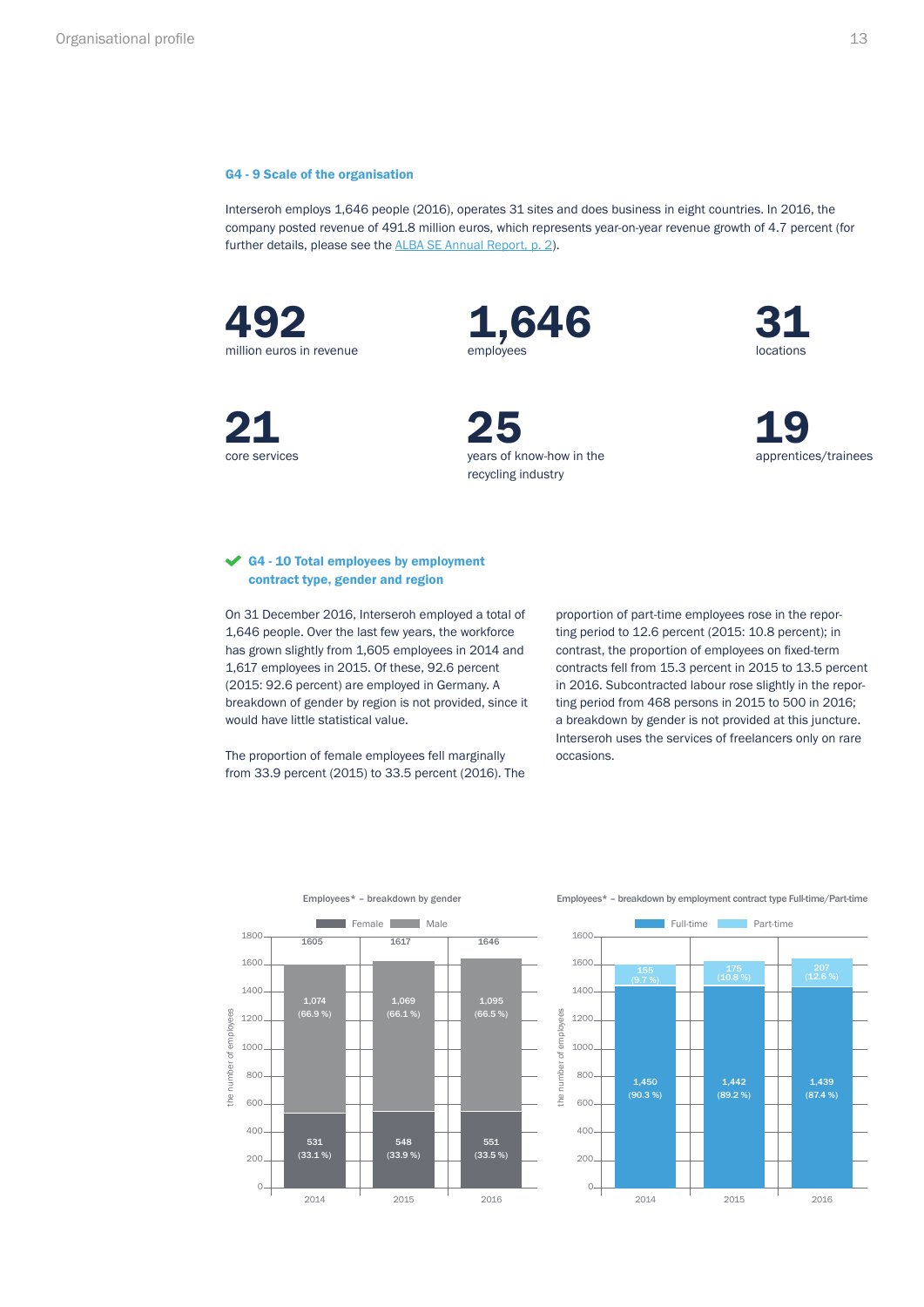



#### Employees\* - breakdown by employment contract type and gender

|                     | 2014  | 2015  | 2016  |
|---------------------|-------|-------|-------|
| <b>Total</b>        | 1,605 | 1,617 | 1,646 |
| Female              | 531   | 548   | 551   |
| Male                | 1,074 | 1,069 | 1,095 |
| Full-time           | 1,450 | 1,442 | 1,439 |
| Part-time           | 155   | 175   | 207   |
| Permanent contract  | 1,392 | 1,369 | 1,424 |
| Fixed-term contract | 213   | 248   | 222   |

\*Basis: headcount, excl. subcontracted labour; figures as on 31 December of each year. Employee numbers were stable in the reporting period.



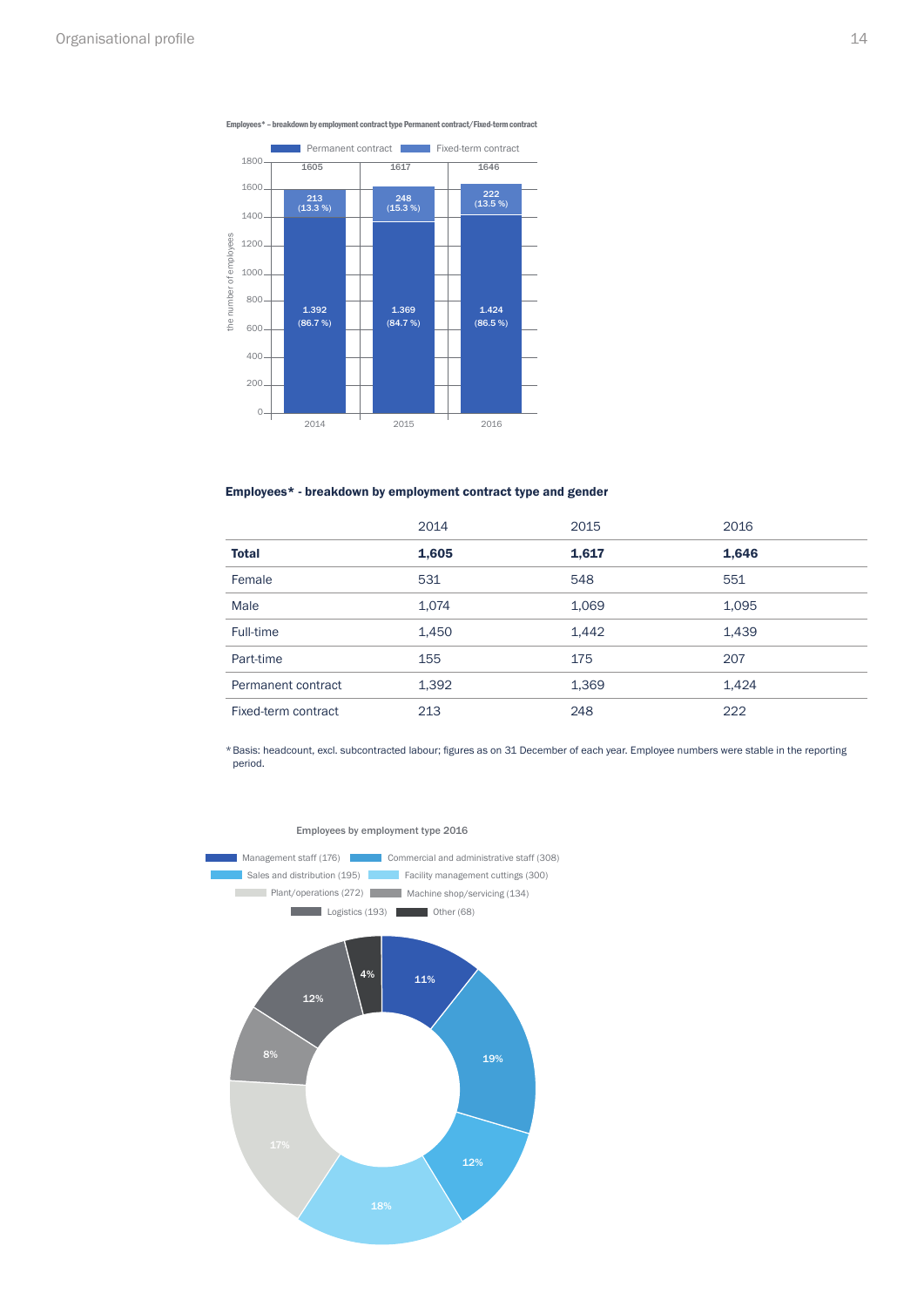#### <span id="page-14-0"></span>G4 - 11 Percentage of employees covered by collective bargaining agreements

In 2016, 50 percent of total employees at Interseroh were covered by collective bargaining and works agreements.

#### G4 - 12 Description of the supply chain

As an integrated services provider, Interseroh coordinates around 1,900 external service providers and suppliers in Germany alone. These providers and suppliers are active primarily in upstream and downstream logistics for collection/transportation, and in the treatment/processing of materials and waste. Here, Interseroh is interested in establishing long-term, trusted partnerships. For suppliers who provide customers with indirect services as part of their work for waste management or logistics orders, Interseroh is careful to choose businesses that are socially and ecologically responsible, thereby pursuing the goal of implementing sustainability along the entire value chain.

To this end, a [Supplier Code of Conduct](https://partnerportal.albagroup.de/portal/content/hmp/lieferantenportal/Lieferantenkodex.pdf) has been developed, which is referred to in particular during contract negotiation and audits (see also the [Supplier](#page-35-0)  [Environmental Assessment aspect](#page-35-0) and the [Supplier](#page-42-0)  [Assessment for Labour Practices aspect\)](#page-42-0).

Interseroh itself fully meets the transparency requirements expected from suppliers. Interseroh has been a Sedex ([Supplier Ethical Data Exchange](https://www.sedexglobal.com/)) member since 2013. Sedex is a membership organisation for companies that have undertaken to ensure the continuous improvement of ethical behaviour in their supply chain. Sedex guarantees transparency along entire value chains.

#### G4 - 13 Significant changes in the reporting period G4 - 15 Endorsement of external initiatives

No significant changes occurred during the reporting period. Changes to the ownership structure entered into force on 23 March 2017 – for further information, please see section [G4 - 7](#page-11-0).

#### G4 - 14 Application of the precautionary principle

Interseroh considers itself responsible for actively taking precautions to avoid risks to the environment and its employees, to avoid potential losses or damage and to be prepared to resolve problems quickly in the event of an emergency. These principles are implemented within the integrated management system that encompasses all processes and workflows for quality, the environment, occupational safety and health, and which fulfils the provisions of the international standards ISO

9001 (Quality Management), ISO 14001 (Environmental Management), ISO 50001 (Energy Management), ISO 22000 (Food Safety), BS OHSAS 18001 (Health Management), and the requirements for certification as a specialist waste management company. The ISO standards for quality and environmental management were revised in 2015. As a result, the company redoubled efforts to complete the assessment of risks for business models and processes.

Further information on opportunities and risks is available in the [ALBA SE 2015 Annual Report, p. 73 ff.](http://www.alba.info/fileadmin/PDF/Bilanzkonferenz/2016/ALBA_GB_2015_web.pdf)

Promoting environmentally-aware employee behaviour is a key aspect of Interseroh's application of the precautionary principle. Here, the company is careful to provide a comprehensive background on environmentally relevant topics. The aim is to motivate and enable staff to make a personal contribution to environmental protection and resource efficiency both in the workplace and at home. This is achieved primarily by job-related training, professional development and internal employee communications. The company's environment programme also requires all sites to work continuously towards improving their environmental performance. In the reporting period, all sites were also required to focus on mobility as a general topic.

In the individual companies and at all locations, individuals have been appointed who are responsible for maintaining internal and legal occupational safety and health standards. In all areas of its work concerning occupational safety and health – such as in relation to preparing the online hazard assessment – Interseroh is assisted by external service providers (see the management approach to the Occupational Health and Safety [aspect](#page-38-0)).

With its signing of the Germany Sustainability Code ([DNK](http://www.deutscher-nachhaltigkeitskodex.de/de/datenbank/dnk-datenbank.html)) in 2013, Interseroh has publicly endorsed the principles of sustainable business development. Interseroh was one of the first 70 companies to follow the German Federal Government's invitation to sign the Code. As a partner of the Centre for Sustainable Corporate Governance ([ZNU](http://www.mehrwert-nachhaltigkeit.de/index.html)), Interseroh regularly participates in its events, contributing its expertise on the topics of sustainability, recycling and the circular economy. The ZNU represents the cooperation of research and business: 50 partners – ranging from small and mid-sized companies to multinational corporations – join forces at the Centre to make sustainability something accessible, feasible and credible. The tools developed by the ZNU to do so are both scientifically sound and practice-oriented. Since 2017, Interseroh has been involved as a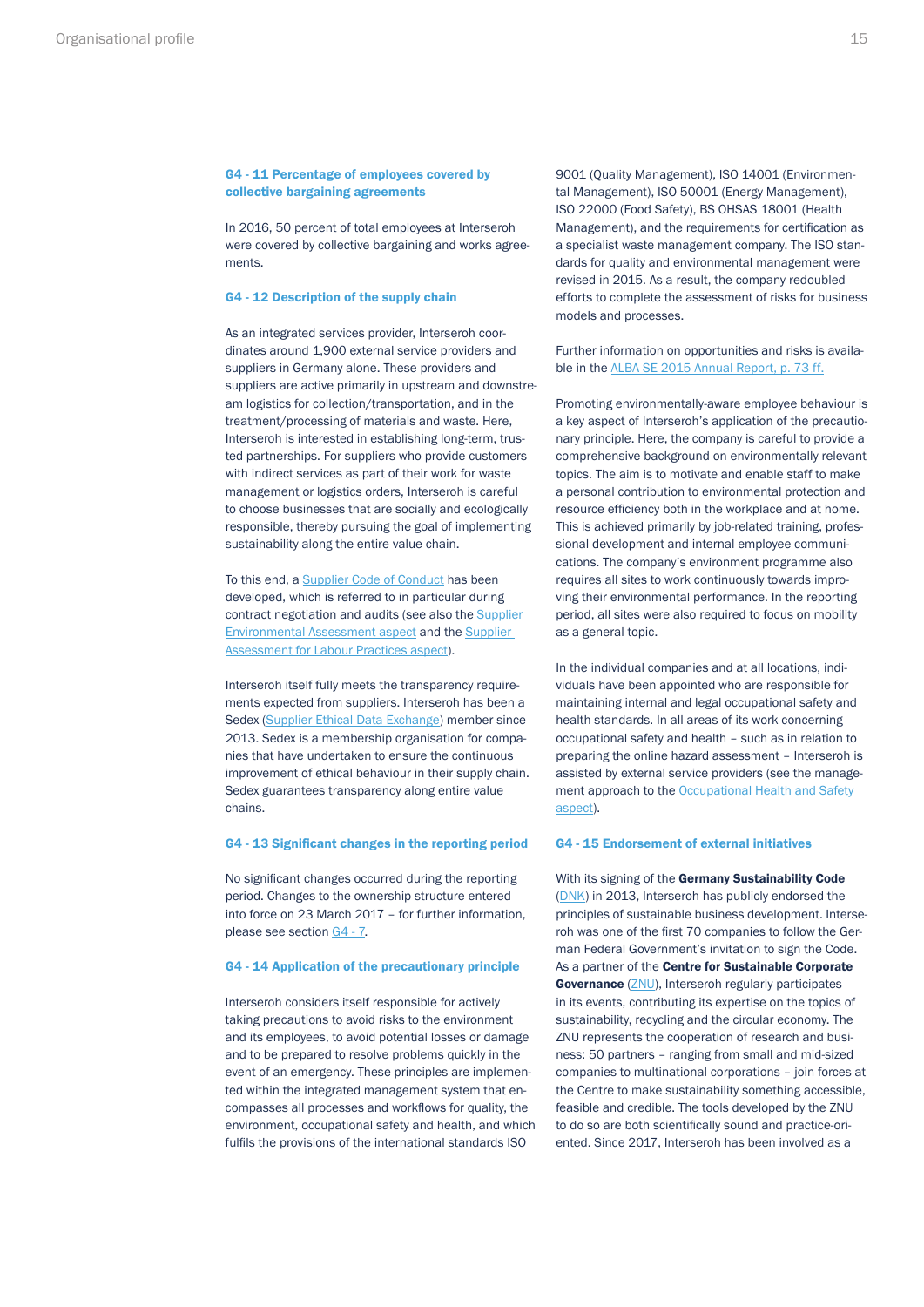<span id="page-15-0"></span>founding member in the new ["Sustainability Competen](http://www.econsense.de/de/kompetenzprogramm-nachhaltigkeit)[ce Programme](http://www.econsense.de/de/kompetenzprogramm-nachhaltigkeit)" at econsense – Forum for Sustainable Development of German Business. Here, skills are shared with a practical focus to anchor sustainability in the company long term. Specific aspects such as supply chain management and reporting are covered, as is the greater representation of the topic of sustainability in the company's communication strategy.

#### G4 - 16 Membership of associations and advocacy groups

As an environmental services provider, Interseroh intends to act as an ambassador for sustainable development, and take an active part in shaping debate as a member of selected associations and advocacy groups.

The Federation of the German Waste, Water and Raw Materials Management Industry ([BDE](https://bde.de/)) is the industry association for the closed-loop and resource economy and is Interseroh's most important association by a wide margin. Some 25 ALBA Group employees – including several Interseroh employees – are members of various working groups on topics such as electrical recycling and dangerous goods.

Interseroh also actively supports the German DIY, **Building and Horticultural Trade Association [BHB](http://www.bhb.org/) with**  sponsoring and presentations. This work involves identifying and promoting new approaches for the building trade (e.g. recycled plastics and RTE pooling for building goods pallets).

Interseroh has been a member of the German Packa-ging Institute ([DVI\)](http://www.verpackung.org/) since 2016. The aim of the organisation is to promote knowledge transfer and dialogue between industry companies, institutions and partners. The DVI also organises conferences and congresses. Here, Interseroh contributes its expertise on the topic of packaging optimised for recycling – such as with a presentation on optimisation options given in a working group.

Markus Müller-Drexel, Executive Director at INTERSE-ROH Dienstleistungs GmbH, chairs the Community Committee on Environmental Protection at the Bonn/Rhein-Sieg and Cologne Chambers of Industry and Commerce (IHK). Interseroh is also active in the Building Sector and Environmental/Machine Technology Association (VDBUM) and is a solution provider for Deposits and Pooling at GS1 Germany.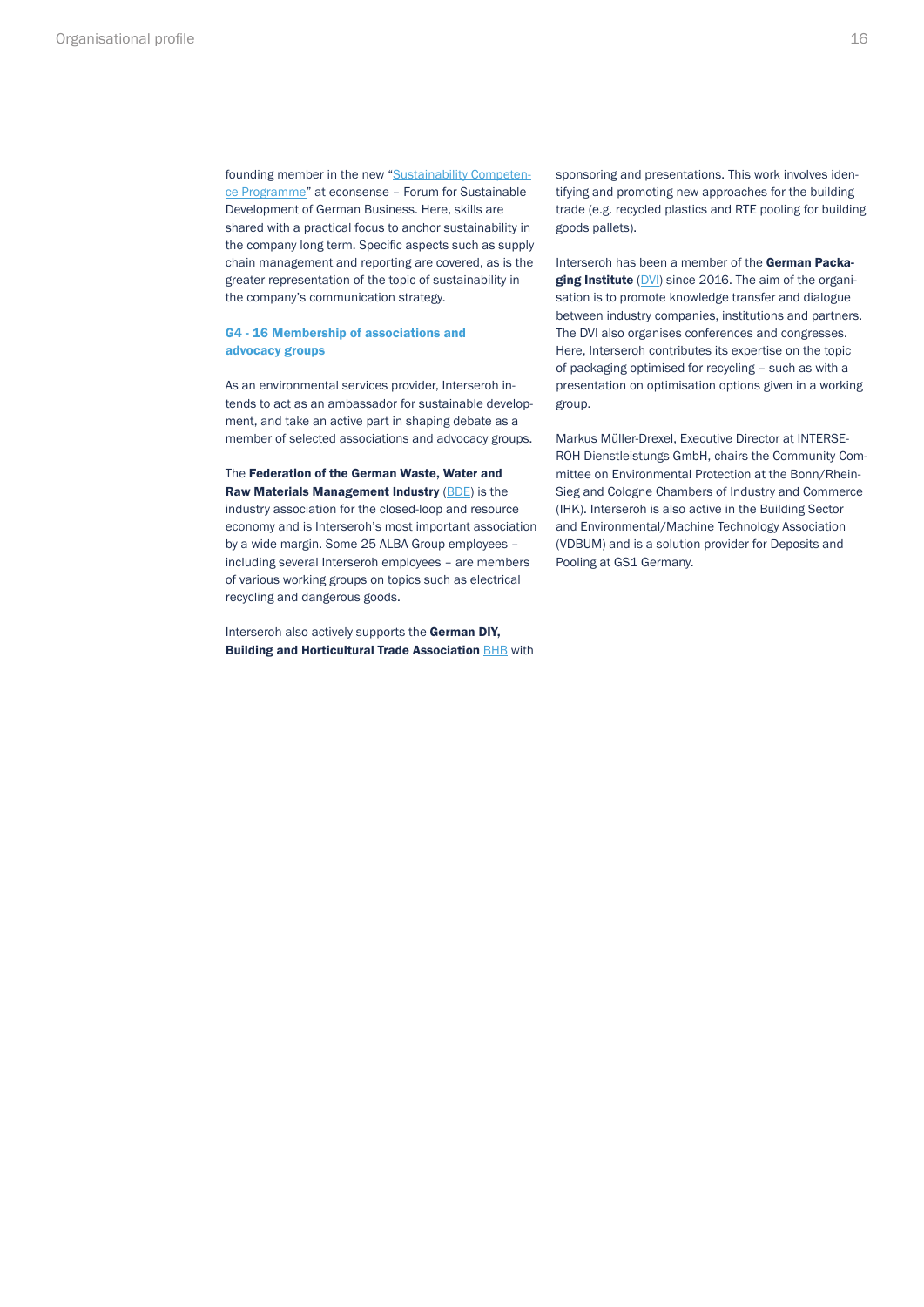# <span id="page-16-0"></span>Identified material aspects and boundaries

#### G4 - 17 Companies included in the consolidated financial statements

The basis of consolidation includes include all national and international ALBA Group business units affiliated with the lead entity of the Services segment (INTERSE-ROH Dienstleistungs GmbH) as of 1 January 2017. All qualitative information and quantitative data specifically refer to the Services segment. Whenever information also references ALBA Group, this is clearly identified with a corresponding annotation.

#### Overview of all applicable companies from the services segment:

- INTERSEROH Dienstleistungs GmbH
- INTERSEROH Pfand-System GmbH
- INTERSEROH Pool-System GmbH
- REPASACK Gesellschaft zur Verwertung
- gebrauchter Papiersäcke mbH
- INTERSEROH Product Cycle GmbH
- Carelean GmbH
- Relenda GmbH
- INTERSEROH Austria GmbH (Österreich)
- INTERSEROH Zbiranje in predelava odpadnih
- surovin d.o.o. (Slowenien)
- INTERSEROH Plastics Research & Development d.o.o. (Labor in Maribor, Slowenien)
- INTERSEROH d.o.o. za posredovanje u zbrinjavanju otpada (Kroatien)
- INTERSEROH Organizacja Odzysku S.A. (Polen)
- KVB Kunststoffverwertung Brandenburg GmbH
- ALBA Recycling GmbH
- ALBA Leipzig GmbH
- AVL Abfallverwertung Leipzig GmbH
- ALBA Facility Solutions GmbH
- ALBA Property Management GmbH
- Brandenburgische Boden Gesellschaft für
- Grundstücksverwaltung und -verwertung mbH
- INTERSEROH Service Italia S.r.l. (Italien)
- INTERSEROH Czech a.s. (Tschechien)
- INTERSEROH s.r.o. (Slowakei)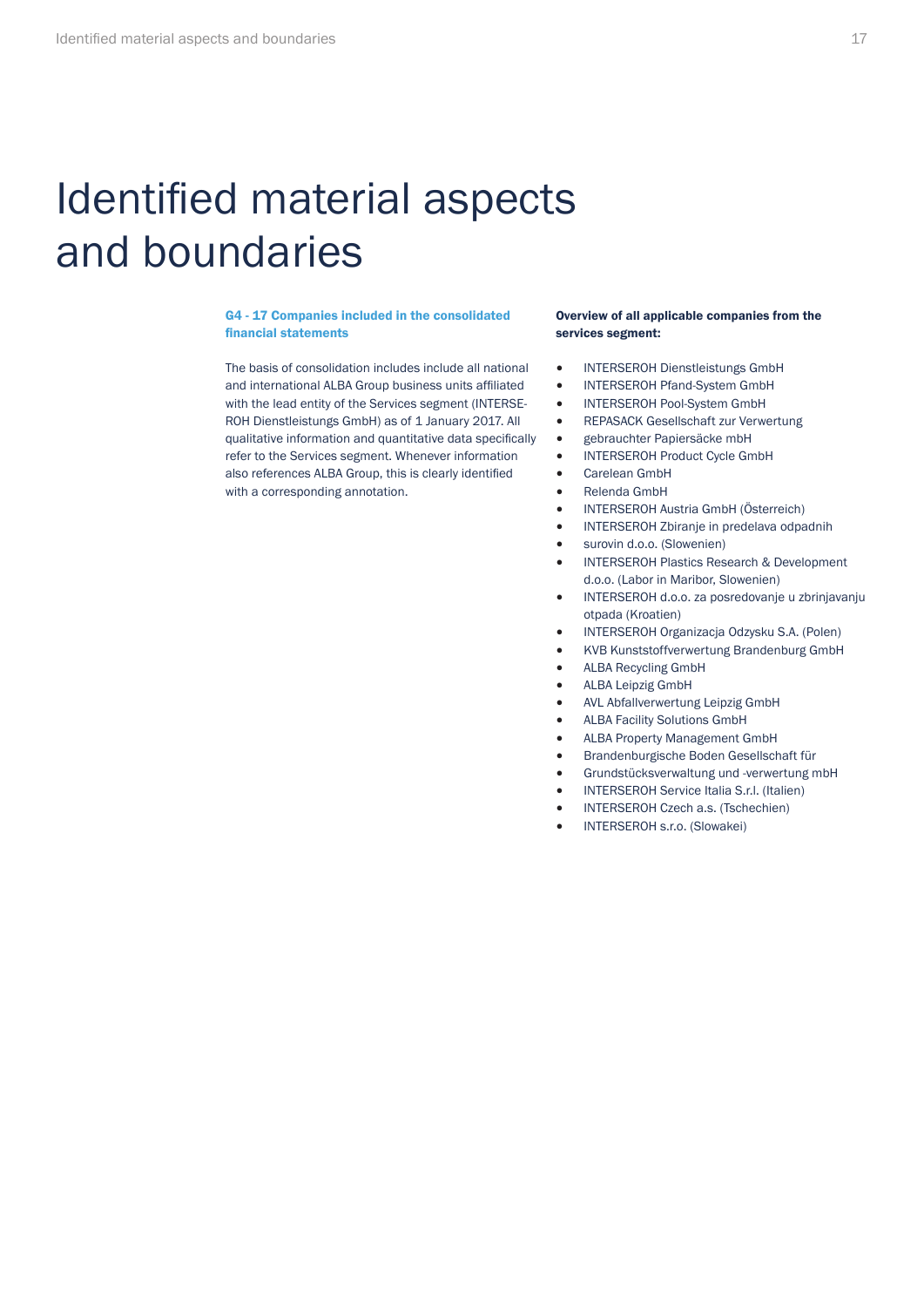#### <span id="page-17-0"></span>G4 - 18 Process for defining the report content

In 2014, Interseroh initiated a systematic process for the comprehensive review of its materiality analysis, using the results to adjust the focal points of its sustainability management work. The basis was a media analysis of global news reporting about Interseroh and the recycling industry, as well as topics relevant for sustainability. The latter was also evaluated by company management in terms of its direct and indirect relevance for Interseroh's success as a business. Customer and employee requirements were prioritised during this evaluation. As a result, the specific areas of supply chain, working conditions and environmental protection in the establishment proved to be relevant, alongside general business topics.

In accordance with the requirements from the G4 guideline from the Global Reporting Initiative (Core), the materiality analysis was used to derive the aspects that are of key significance for Interseroh. No significant changes to the evaluation of these topics occurred during the reporting period, and they are therefore reported on comprehensively in the 2016 Sustainability Report. A data tool is used to collect and managed the associated key performance indicators and information across a range of company locations.

Key topics are extensively updated during a four-year cycle. In 2017, the orientation of Interseroh's sustainability management will once again be reviewed and the materiality analysis will be revised.



#### Relevance for stakeholders

Relevance for business success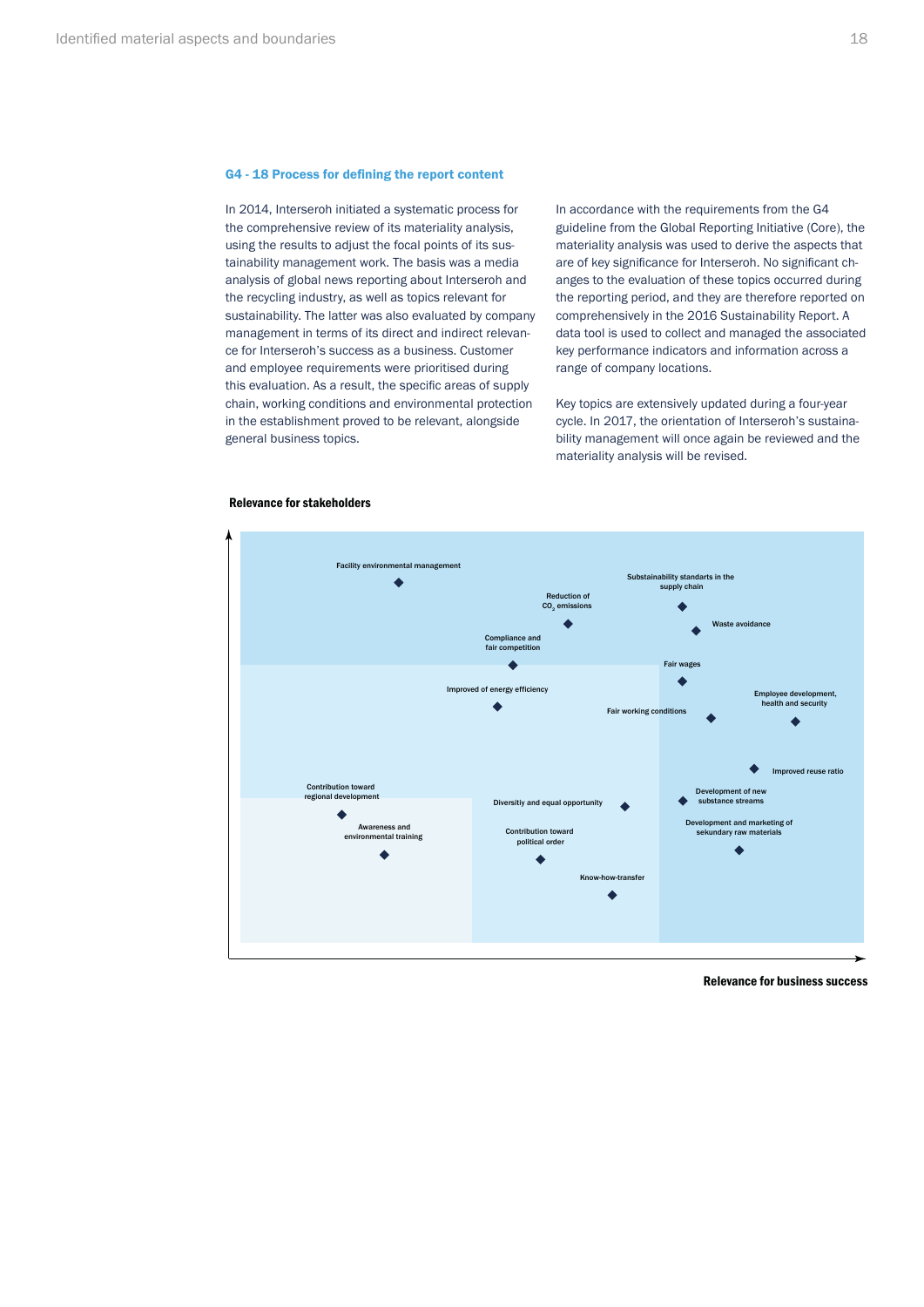#### G4 - 19 Material aspects

The material aspects are the result of the systematic process for creating the materiality analysis.

<span id="page-18-0"></span>

| <b>Topics of the</b><br>impact analysis                 | <b>GRI reporting aspects</b>                    | <b>Aspect classification</b>                 |                                                       |
|---------------------------------------------------------|-------------------------------------------------|----------------------------------------------|-------------------------------------------------------|
|                                                         | $G4 - 19$                                       | Significant for<br>organization<br>$G4 - 20$ | Significant outsi-<br>de of organization<br>$G4 - 21$ |
| Facility environmental protection                       | <b>Materials</b>                                | Interseroh                                   | Logistics service                                     |
|                                                         | Energy                                          |                                              | providers                                             |
|                                                         | Water                                           |                                              |                                                       |
|                                                         | Wastewater and waste                            |                                              |                                                       |
|                                                         | transport                                       |                                              |                                                       |
| Compliance and fair competition                         | <b>Fighting corruption Compliance</b>           | Interseroh                                   |                                                       |
|                                                         | Compliance                                      |                                              |                                                       |
| Sustainability standards in the supply chain            | Supplier ratings regarding societal impact      | Interseroh                                   | <b>Suppliers</b>                                      |
|                                                         | Supplier ratings regarding employment practices |                                              |                                                       |
|                                                         | Supplier ratings regarding ecological criteria  |                                              |                                                       |
| Fair wages                                              | Equal wages for women and men                   | Interseroh                                   |                                                       |
|                                                         | Supplier ratings regarding employment practices |                                              |                                                       |
| Fair working conditions                                 | Employment                                      | Interseroh                                   | <b>Suppliers</b>                                      |
|                                                         | Diversity and equal opportunity                 |                                              |                                                       |
| Employee development, health, and safety                | Occupational and health safety                  | Interseroh                                   |                                                       |
|                                                         | Continuing training and education               |                                              |                                                       |
| Reduction of CO <sub>2</sub> -Emissions by recycling    | Economic performance                            |                                              | <b>Customers</b>                                      |
|                                                         | Indirect economic impact                        |                                              |                                                       |
| Reduction of in-house CO <sub>2</sub> emissions         | Emissions                                       | Interseroh                                   |                                                       |
| Development and marketing of<br>secondary raw materials | Indirect economic impact                        |                                              | <b>Customers</b>                                      |
| Developing new substance flows                          | <b>Materials</b>                                | Interseroh                                   | <b>Customers</b>                                      |
| Increased reuse ratio                                   | Indirect economic impact                        |                                              | <b>Customers</b>                                      |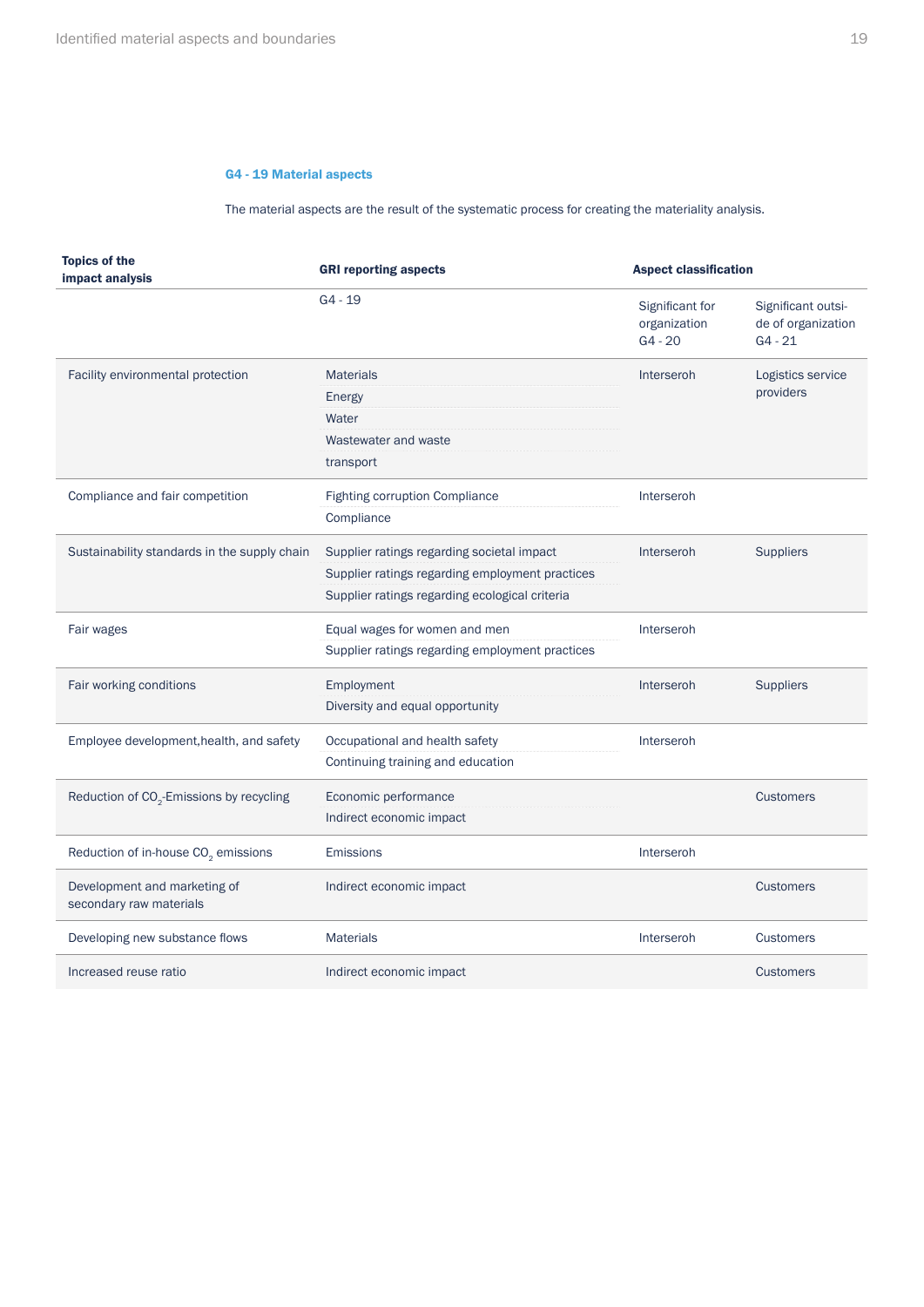#### <span id="page-19-0"></span>G4 - 20 Aspect boundaries inside the organisation

[look at G4-19](#page-18-0)

G4 - 21 Aspect boundaries outside the organisation

[look at G4-19](#page-18-0)

#### G4 - 22 Effect of restatement of information provided in previous reports

In 2015, Interseroh provided a full calculation of its corporate carbon footprint for the first time. This involved the inclusion of a much larger number of emission sour-ces than before, especially in Scope 3. In the [G4-EN15](#page-30-0) indicator, Interseroh describes its own approach, the sources included and full details of the results.

#### G4 - 23 Significant changes from previous reporting periods in the scope and aspect boundaries

During the reporting period, no significant changes occurred compared to previous years in terms of the companies included in the basis of consolidation.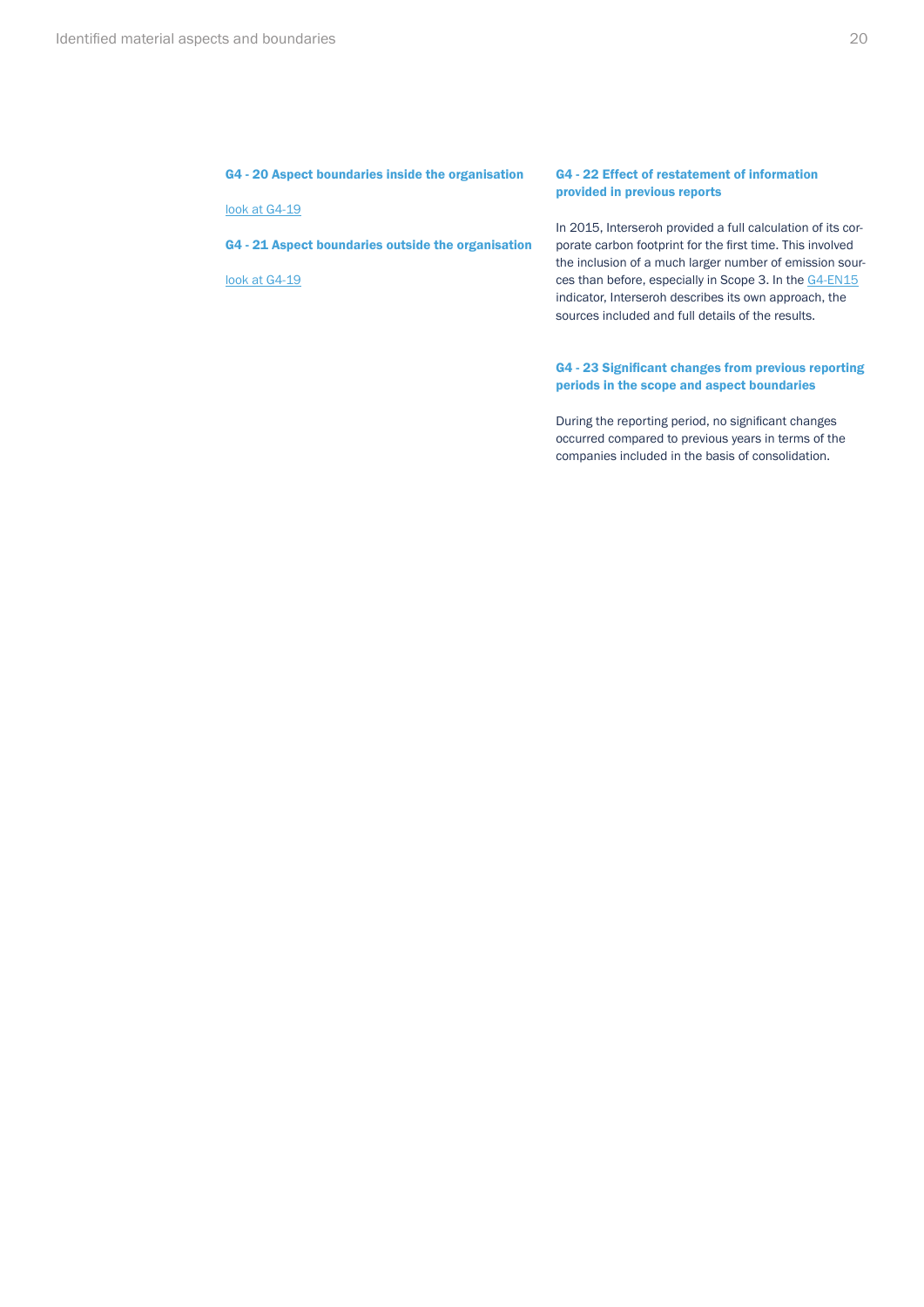# <span id="page-20-0"></span>Stakeholder engagement

#### G4 - 24 Stakeholder groups engaged

One goal of Interseroh's sustainability strategy is to talk regularly with stakeholders about various topics of relevance to sustainability. Interseroh not only sees its role as being a strong advocate for the development of the economy towards a circular model, but also seeks to develop new, resource-friendly solutions that are capable of supporting a sustainable future. Accordingly, it is essential to know the needs, requirements and interests of the company's key stakeholder groups.

These include in particular customers and potential customers, researchers, suppliers, employees and experts working in the field of sustainability.

#### G4 - 25 Identification and selection of stakeholders

Interseroh's most important stakeholders include customers and potential customers, researchers, suppliers, employees and experts working in the field of sustainability. Stakeholders were selected as part of preparing Interseroh's sustainability strategy. This selection was reviewed and confirmed in the course of refining the materiality analysis in 2014.

#### G4 - 26 Approach to stakeholder engagement and frequency

By participation in various interest groups and associations (see [G4 - 16](#page-15-0)) Interseroh actively helps to guide discussions and developments towards a closed-loop economy, and regularly shares its experiences with other companies, suppliers and partners working in the circular economy. In 2016, Interseroh again organised an environmental conference in Poland, attended by delegates from various companies to discuss developments towards the circular economy, changes in legislation, difficulties met in implementing environmental regulations in the company, and other topics such as non-financial reporting.

To familiarise its customers with the principles of the circular economy, Interseroh uses workshops where both parties work to develop ideas about how customers can manage their products and materials in a closed

loop. Interseroh uses audits to engage with suppliers at regular intervals.

Regular 'dialogue days' are just one form of staff interaction used by Interseroh. Important strategic decisions are usually announced at these events, and employees can also raise topics of interest. Employee surveys are conducted to evaluate specific measures such as staff health initiatives at Interseroh. The employee survey planned for 2016 was postponed as a result of changes in priorities.

Interseroh appointed its first Sustainability Advisory Board in autumn 2016. The six external members of the Advisory Board combine sustainability expertise from research, practice and civil society with professional careers in private equity, certification, retail, construction and the circular economy. Twice a year, the six experts meet with members of the Management Team and Interseroh's sustainability management team. The aim of these events is to discuss general issues relating to the circular economy and recycling, develop ideas and proposals for the further development of the sustainability strategy, and to identify new topics in a sustainability context.

#### G4 - 27 Key stakeholder concerns and response

In 2016, Interseroh generated ideas both for day-to-day business and its sustainability strategy, in large part thanks to the newly appointed Sustainability Advisory Board. While Board members considered Interseroh's sustainability strategy to be eminently credible, they still see considerable potential in the functional interpretation of the strategy. As a result of this appraisal, experts and internal stakeholders will revise the Interseroh sustainability strategy, flesh out the goals, actions and key performance indicators (KPIs), and embed the strategy deeper into business development by 2018. This entails deeper integration of the sustainability strategy with the corporate strategy and the development of new KPIs to improve the measurability of goals, plus the development of a climate strategy on the basis of the [corporate](#page-32-0)  [carbon footprints](#page-32-0), which was calculated for the first time in 2015. These strategic adjustments will be supplemented by communication measures.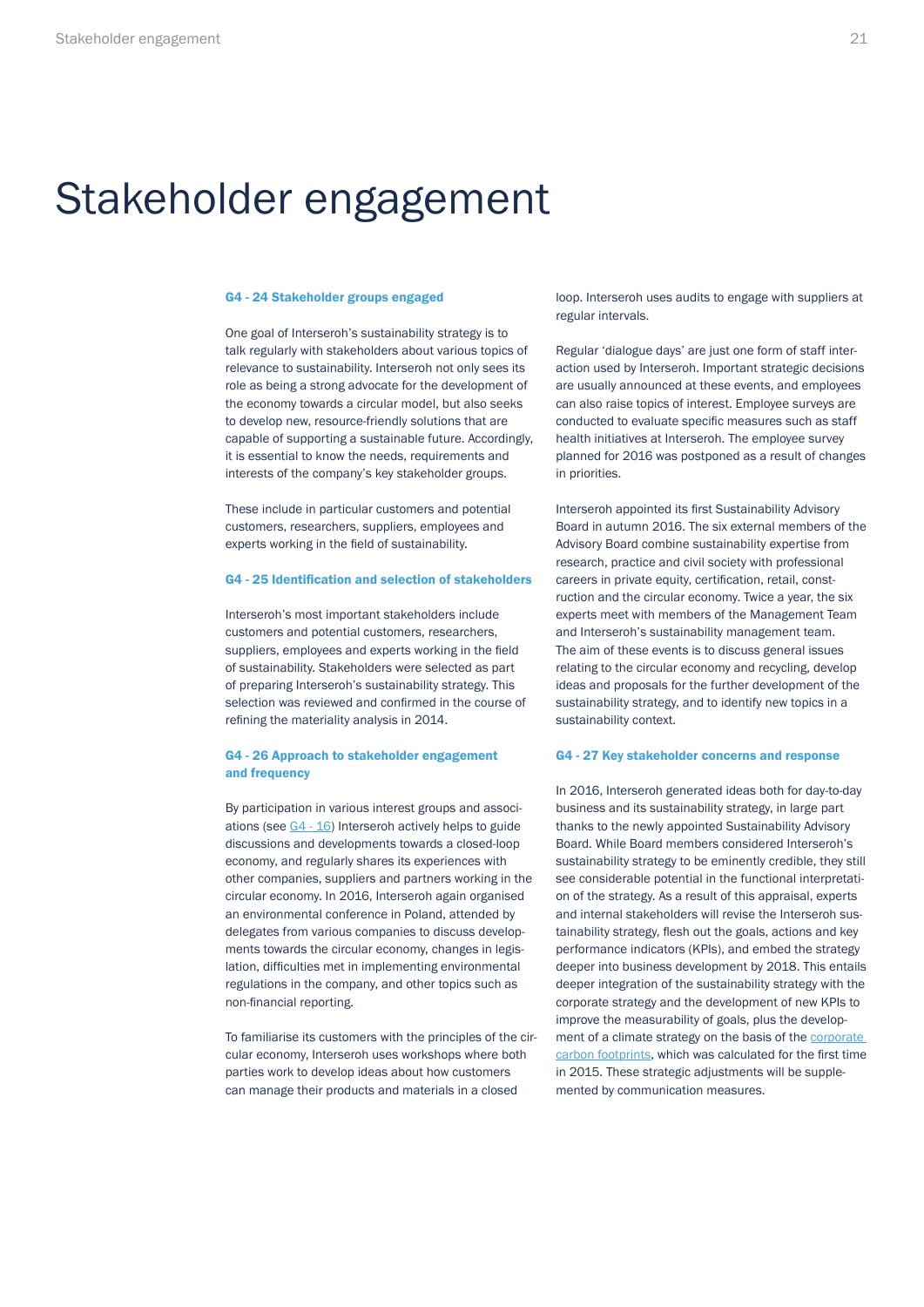# <span id="page-21-0"></span>Report profile

#### G4 - 28 Reporting period

Unless otherwise stated, the report and the key figures it presents relate to financial years 2015 and 2016.

#### G4 - 29 Date of most recent previous report

Interseroh's last Sustainability Report appeared on 9 June 2015.

#### G4 - 30 Reporting cycle

Interseroh's Sustainability Report, in which the company offers a systematic summary of its social and ecological business performance according to with the guidelines of the Global Reporting Initiative (GRI), appears every two years. The present document is the third such report. Interseroh supplements this report with its annual [Sustainability Magazine](https://www.interseroh.de/fileadmin/PDF/Nachhaltigkeitsreporting_und_Zertifikate/Englisch/Sustainability_Magazine_2016.pdf). Entitled "zero waste solutions", this year's magazine offers insights into the development process for a range of solutions that Interseroh has developed with its customers, while showcasing initiatives to improve sustainability within the company.

#### G4 - 31 Contact point for report questions

Questions about the Sustainability Report or general enquiries about sustainability at Interseroh should be directed to sustainability management:

#### Sybilla Merian

Sustainability Manager Stollwerckstraße 9a 51149 Köln Tel. +49 2203 9147-1292 Sybilla.Merian@interseroh.com

#### Stephanie Thiele

Sustainability Manager Stollwerckstraße 9a 51149 Köln Tel. +49 2203 9147-1116 Stephanie.Thiele@interseroh.com

#### G4 - 32 'In accordance' option chosen and GRI content index

This Sustainability Report has been prepared in line with the G4 Sustainability Reporting Guidelines from the Global Reporting Initiative (GRI) and uses the Core 'in accordance' option. This year is the first in which Interseroh has published its Sustainability Report in an online-only format that also follows the structure of the GRI content index.

#### G4 - 33 External report assurance

Parts of the report have been audited by financial auditors KPMG. The corresponding audit certificate can be found [here](https://www.interseroh.de/fileadmin/PDF/Nachhaltigkeitsreporting_und_Zertifikate/Englisch/Assurance_Report_Sustainability_Report_2016.pdf). In the present Sustainability Report, the audited indicators are highlighted by being marked with  $a \blacktriangleright$ .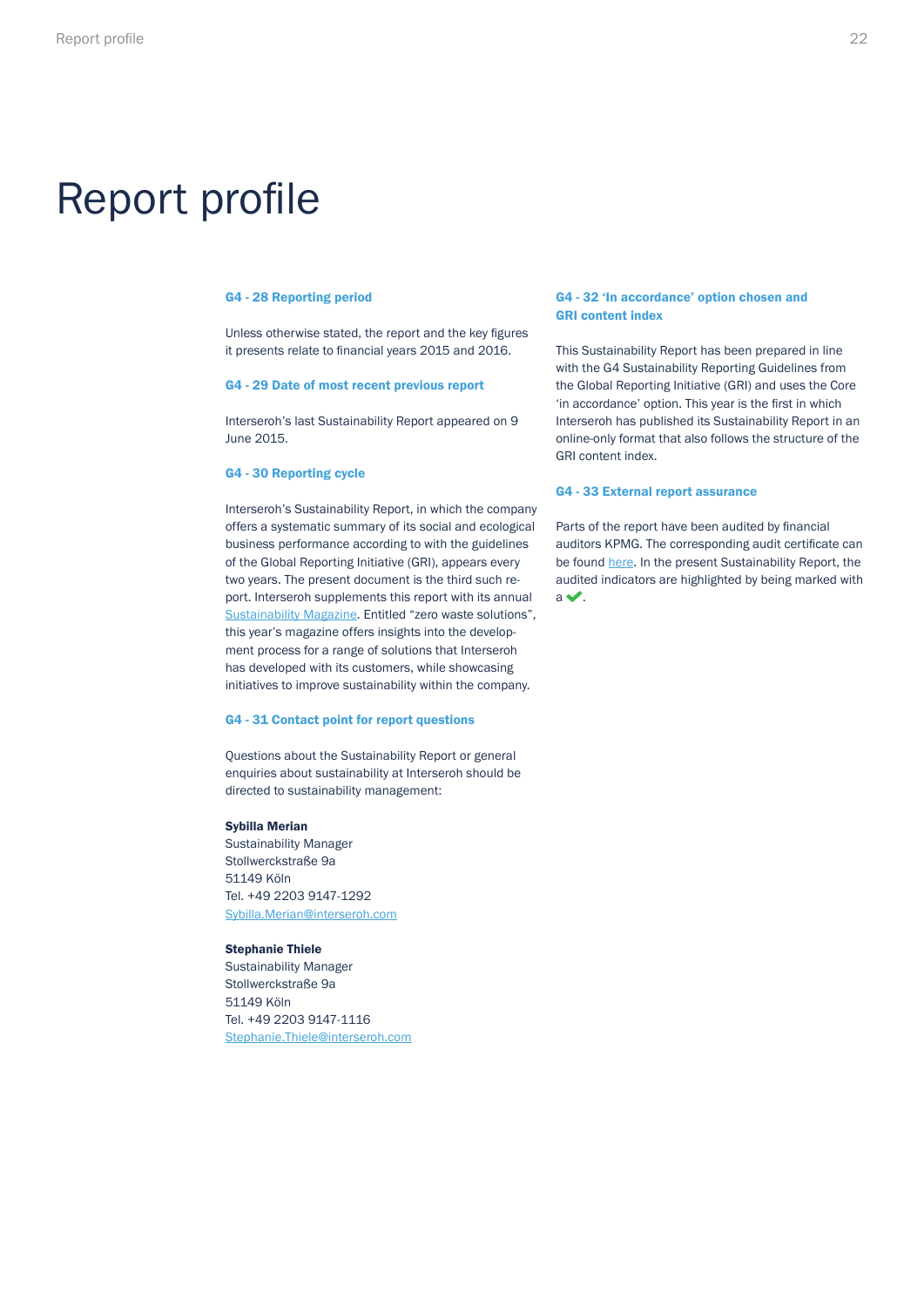# <span id="page-22-0"></span>Governance

#### G4 - 34 Governance structure, incl. committees of the highest governance body

Interseroh is an ALBA Group company. Dr Axel Schweitzer, one of the two co-CEOs of the family-run business, also sits on the Supervisory Board of ALBA Services Holding GmbH, the holding company for Interseroh. Interseroh is managed by a Management Team of four: Markus Müller-Drexel, Hans-Stefan Kalinowski, Dr Timo Langemann and Christian Petschik. Responsible management, sustainable strategy and decision-making, and an open corporate culture are the principles they follow in day-to-day business. The Management Team is responsible for implementing the sustainability topics that are defined as material. Within the team, the topic of sustainability is a key part of Markus Müller-Drexel's portfolio. The two Sustainability Managers report directly to Müller-Drexel. These managers are responsible for coordinating sustainability topics. They track the

implementation of sustainability goals in the company divisions and integrate the foreign companies with their market-specific sustainability activities. They are supported by seven steering committees, who are responsible for implementing the sustainability strategy's commitments.

Interseroh's sustainability management supplements the integrated management system that comprises the processes and workflows for quality, the environment, and occupational safety and health. The basis for expanding the integrated management system to include additional sustainability aspects is provided by the statements of the international standard on the social responsibility of organisations (ISO 26000).

#### Sustainability organisation

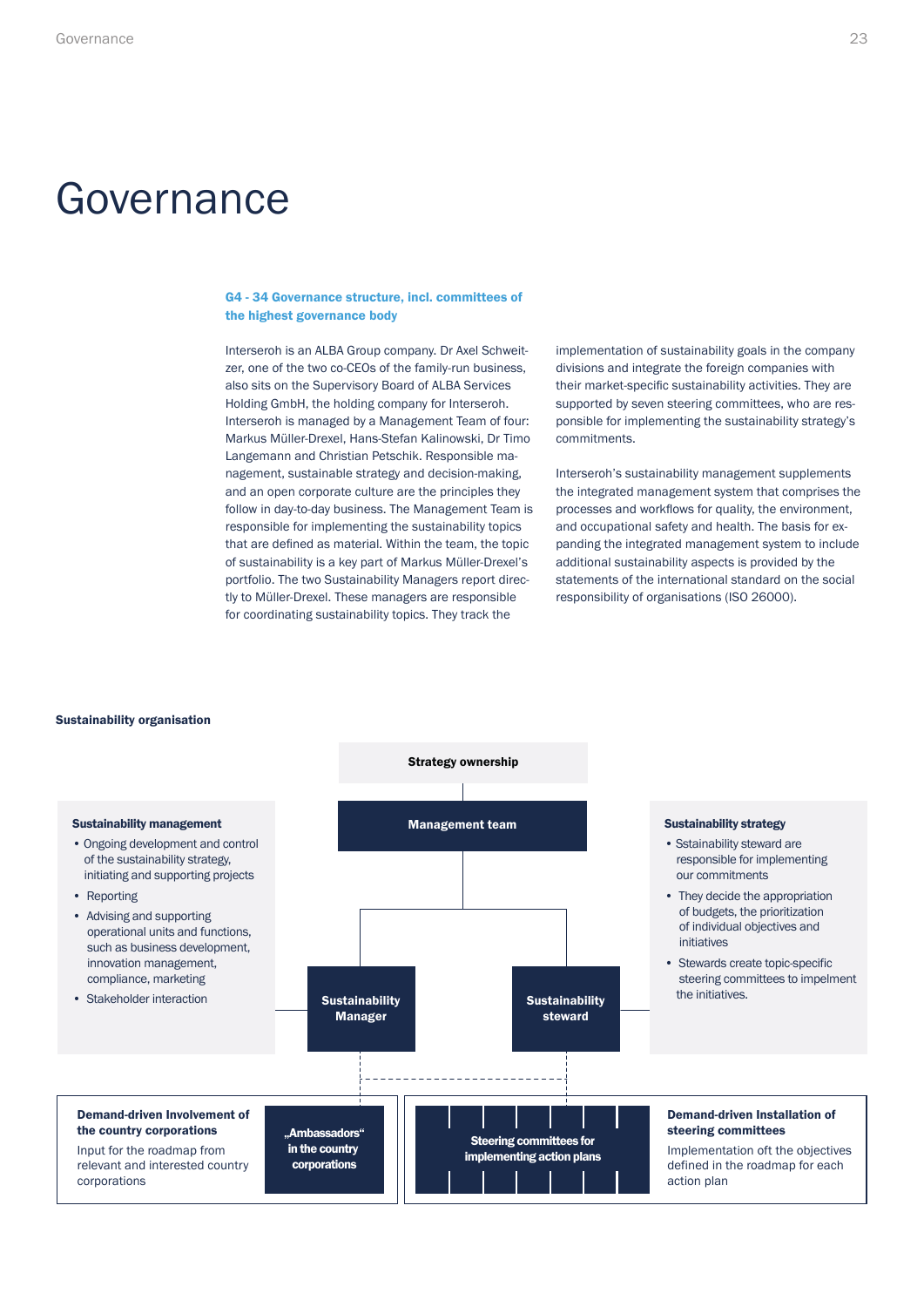#### <span id="page-23-0"></span>Sustainability strategy

To align sustainability activities with the material topics for Interseroh and its stakeholders, the company has developed a well-founded sustainability strategy. This strategy pursues two overarching goals: to make a decisive contribution to establishing a circular economy (creating value) and to integrate sustainability systematically into all company processes (safeguarding value). These twin goals are tracked and measured with a total of five commitments:



#### Creating value

1. Every year, we want to close three loops – involving products, materials or logistics – for our customers.

2. We want to improve our customers' sustainability performance by using the services provided within the ALBA Group to save at least 50 million tonnes of raw materials every year.

#### Safeguarding value

3. We want to reduce our specific ecological footprint from one year to the next.

4. We want to be the most attractive employer in our industry.

5. We want to function as an intermediary for sustainable development, to publicise the idea of the circular economy and discuss sustainability regularly with our stakeholders.

#### Sustainability programme

Interseroh has furnished each of these five primary commitments with a set of specific goals. The resulting [sustainability programme](https://www.interseroh.de/fileadmin/PDF/Nachhaltigkeitsreporting_und_Zertifikate/Interseroh_NH_Programm_web_31.05.17.pdf) includes high-level tasks applicable to all company divisions and aims to achieve the broad-based integration of sustainability thinking in all business processes. The sustainability management team uses these goals to guide its activities and measures its successes.

#### G4 - 54 Ratio of highest annual total compensation to median annual total compensation

Compensation at Interseroh is in line with the industry standard in Germany. The company has already committed to paying the generally applicable minimum wage in the waste management industry for staff not covered by wage bargaining agreements. Blanket agreements with recruitment agencies are signed only if these guarantee compliance with the provisions of the law and the payment of the minimum wage.

In 2016, personnel expenses amounted to 71.2 million euros. In the reporting year, the ratio of the median annual compensation for all employees to the annual compensation for the highest-paid employee rose slightly from 1:9.3 in 2015 to 1:9.8 in 2016.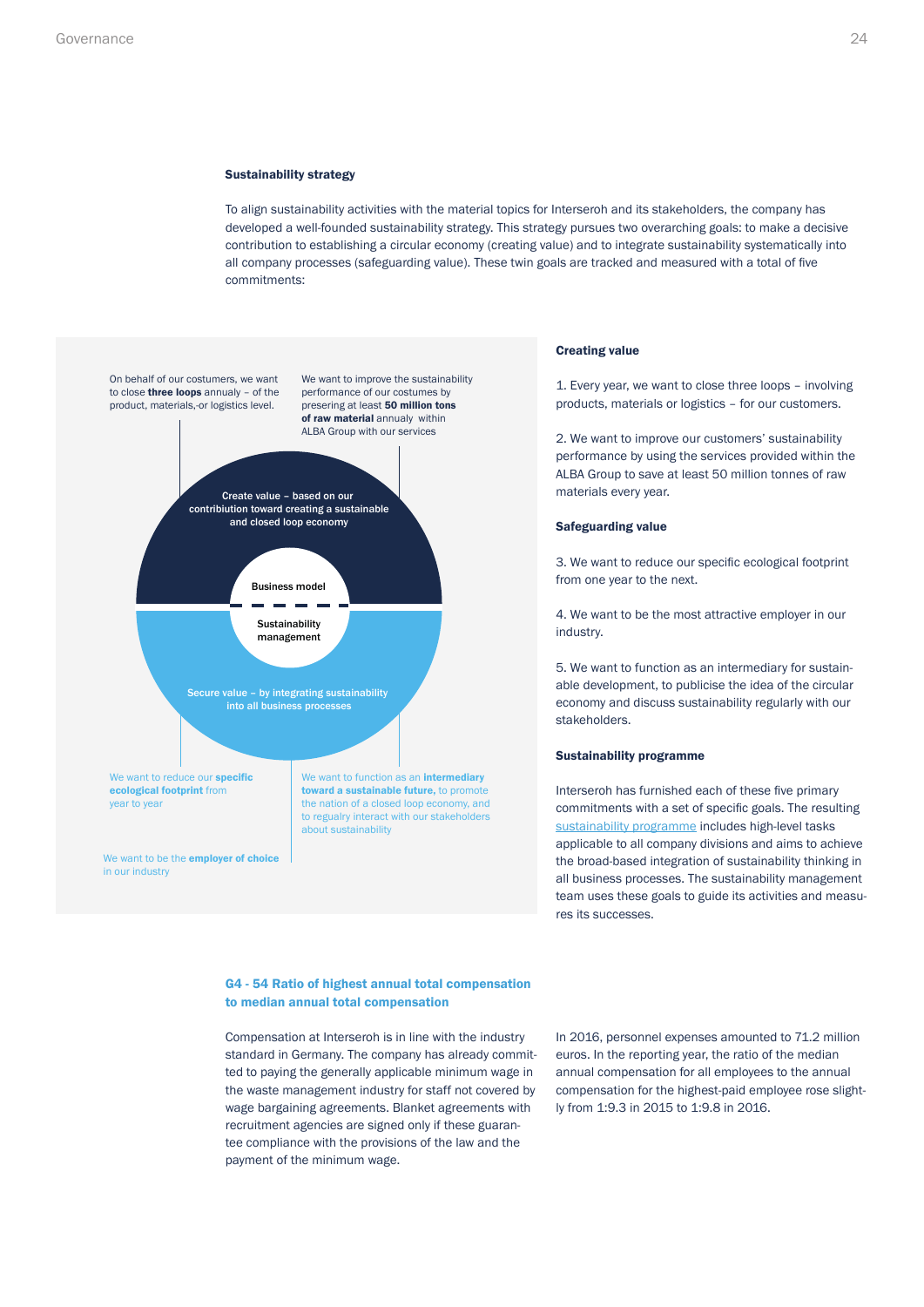# <span id="page-24-0"></span>Specific Standard Disclosure

# Economy

# Aspect: Economic performance

#### DMA management approach

Global megatrends such as resource scarcity or climate change are key factors that have helped to ensure that the relevance of Interseroh's service portfolio has risen steadily over the last few years. According to the UN Environmental Programme [UNEP,](http://klimawandel-bekaempfen.dgvn.de/klimaschutz/un-umweltprogramm-unep/) some 70 billion tonnes of raw materials were consumed in 2010. Consumption thus has more than tripled since 1970, when around 22 billion tonnes of raw materials were being used. Yet resources are limited, and raw materials are therefore becoming scarce and expensive. Solutions for increasing resource efficiency and for closed-loop management are therefore increasingly in demand.

Interseroh is steadily expanding its business model to meet these needs. This is why the company has set itself the goal of closing three loops – at the level of products, materials or logistics – for customers every year. Interseroh is also aiming to save 50 million tonnes of resources every year with the sustainability services

offered in the ALBA Group. Both goals were again achieved in 2016 (see Programme, [G4 - 34](#page-22-0)). To ensure these goals can be met in the future, the sustainable orientation of internal processes is relevant. This includes the steady reduction of the company's own ecological footprint, increasing its appeal as an employer (see the management approach to the [Employment aspect](#page-36-0)) and raising awareness in society for the idea of the circular economy.

#### G4 - EC1 Direct economic value generated and distributed

In 2016, Interseroh posted revenue of 491.8 million euros – representing year-on-year growth of 4.7 percent. Personnel expenses also rose slightly to 71.2 million euros. In contrast, profit declined by 10.4 percent year-on-year to 27.3 million euros.

#### Direct economic value generated and distributed (million euros)

|                     | 2014  | 2015  | 2016  |
|---------------------|-------|-------|-------|
| Revenue             | 447.3 | 469.5 | 491.8 |
| Personnel expenses  | 65.3  | 70.1  | 71.2  |
| <b>Profit (EBT)</b> | 18.5  | 30.5  | 27.3  |

#### G4 - EC2 Financial implications, risks and opportunities due to climate change

Climate change is one of the greatest challenges of our time. By setting itself the task of conserving resources and avoiding wastage, Interseroh also helps to cut CO<sub>2</sub> emissions. The company exerts its greatest influence through the services and solutions that it develops for customers. In 2015, recycling services from the ALBA Group, of which Interseroh is also a member, saved around 5.9 million tonnes of greenhouse gas emissions. Since many services provided by Interseroh target the growing demand for low-emission products and processes, this represents an opportunity to expand the company's business. Interseroh uses scientific reports and certificates based on this research to ensure that

savings related to emissions and resources are transparent for the customer. While Interseroh's business is not directly impacted by the negative effects of climate change, sites could be affected by isolated regulatory measures such as energy-oriented refurbishment initiatives. The consequences of these opportunities and risks have not been quantified to date.

Information on the risk management system is available from the [ALBA SE 2015 Annual Report, p. 73 ff.](http://www.alba.info/fileadmin/PDF/Bilanzkonferenz/2016/ALBA_GB_2015_web.pdf)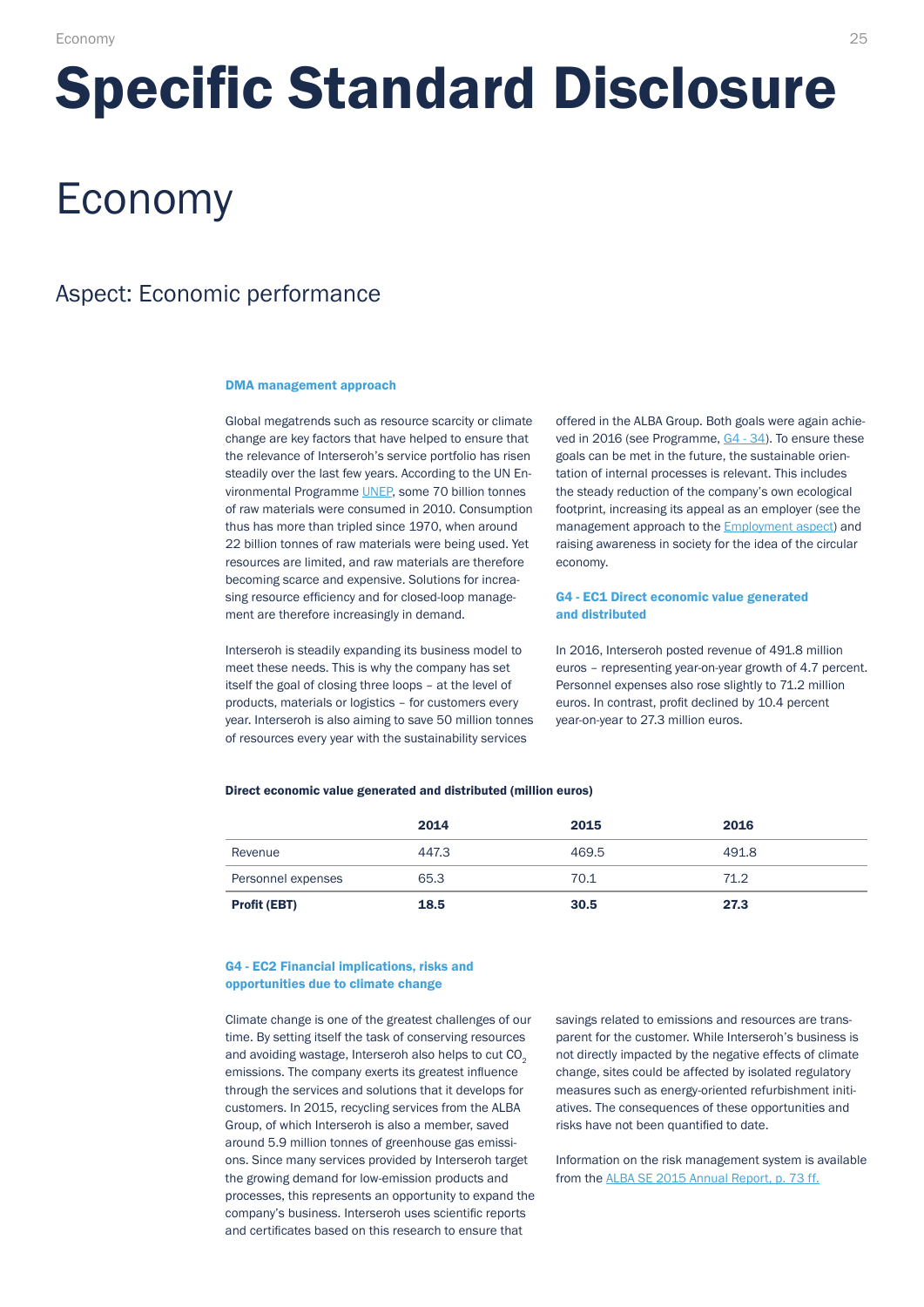### <span id="page-25-0"></span>Aspect: Indirect economic impacts

#### DMA management approach

To turn the vision of a closed-loop economy – in which resources are conserved and raw materials are reused – into reality, action is required by citizens, companies and countries.

With its services, Interseroh is actively contributing towards the establishment of the circular economy (see [G4 - 4](#page-9-0)). Beyond this, the company also considers its engagement for a sustainable society and social issues to be an important pillar of its corporate culture. Accordingly, the company has set itself the target of acting as an intermediary for sustainable development and promoting the idea of the closed-loop economy.

#### G4 - EC8 Significant indirect economic impacts

In 2015 alone, the recycling work completed by Interseroh's parent ALBA Group managed to save around 51.8 million tonnes of primary resources and avoid 5.9 million tonnes of greenhouse gas emissions. These were the findings of [research](https://www.interseroh.at/en/sustainability/reports-and-certificates/) from the [Fraunhofer Institute for](https://www.umsicht.fraunhofer.de/en.html) [Environmental, Safety, and Energy Technology \(UM](https://www.umsicht.fraunhofer.de/en.html)-[SICHT\)](https://www.umsicht.fraunhofer.de/en.html). Interseroh therefore plays a key role in supplying resources to business and society while protecting the environment.

In its work as an educator and thought leader, Interseroh supports the research conducted at Witten/Herdecke University (Germany) by the [Centre for Sustain](http://www.mehrwert-nachhaltigkeit.de/index.html)[able Governance \(ZNU\)](http://www.mehrwert-nachhaltigkeit.de/index.html). The focus here is on making sustainability into an accessible topic for management. Since 2017, Interseroh has been involved as a founding member in the new [Sustainability Competence Program](http://www.econsense.de/de/kompetenzprogramm-nachhaltigkeit)[me](http://www.econsense.de/de/kompetenzprogramm-nachhaltigkeit) at econsense – Forum for Sustainable Development of German Business.

Another focus is raising awareness in the younger generation. In the ["Sammeldrache](http://www.sammeldrache.de/)" project, pupils take responsibility for contacting companies and collecting their empty ink cartridges and drum units in a green Eco Box. Interseroh has also worked with the [Multivision](http://www.multivision.info/)  charity and sponsored the [REdUSE](http://www.multivision.info/index.php/projekte-2/reduse/) project since 2016. Here, multimedia presentations are used to educate pupils about the overuse of non-renewable resources such as ores, minerals and rare earths. Another project for raising awareness is Eco Paka (Polish for Eco Box), which was started by the company's Polish subsidiary.

In this project, libraries across the country regularly receive new packages with which children can learn about saving resources in a playful way suited to their age groups. The Green Memo project launched in Lesznowola, Poland, also puts the focus squarely on the idea of learning from and with Nature, and educates on a range of topics from botany through to the recycling of composites.

Further information Interseroh's social engagement work can be found [here.](https://www.interseroh.de/en/sustainability/sustainability-activities/community/)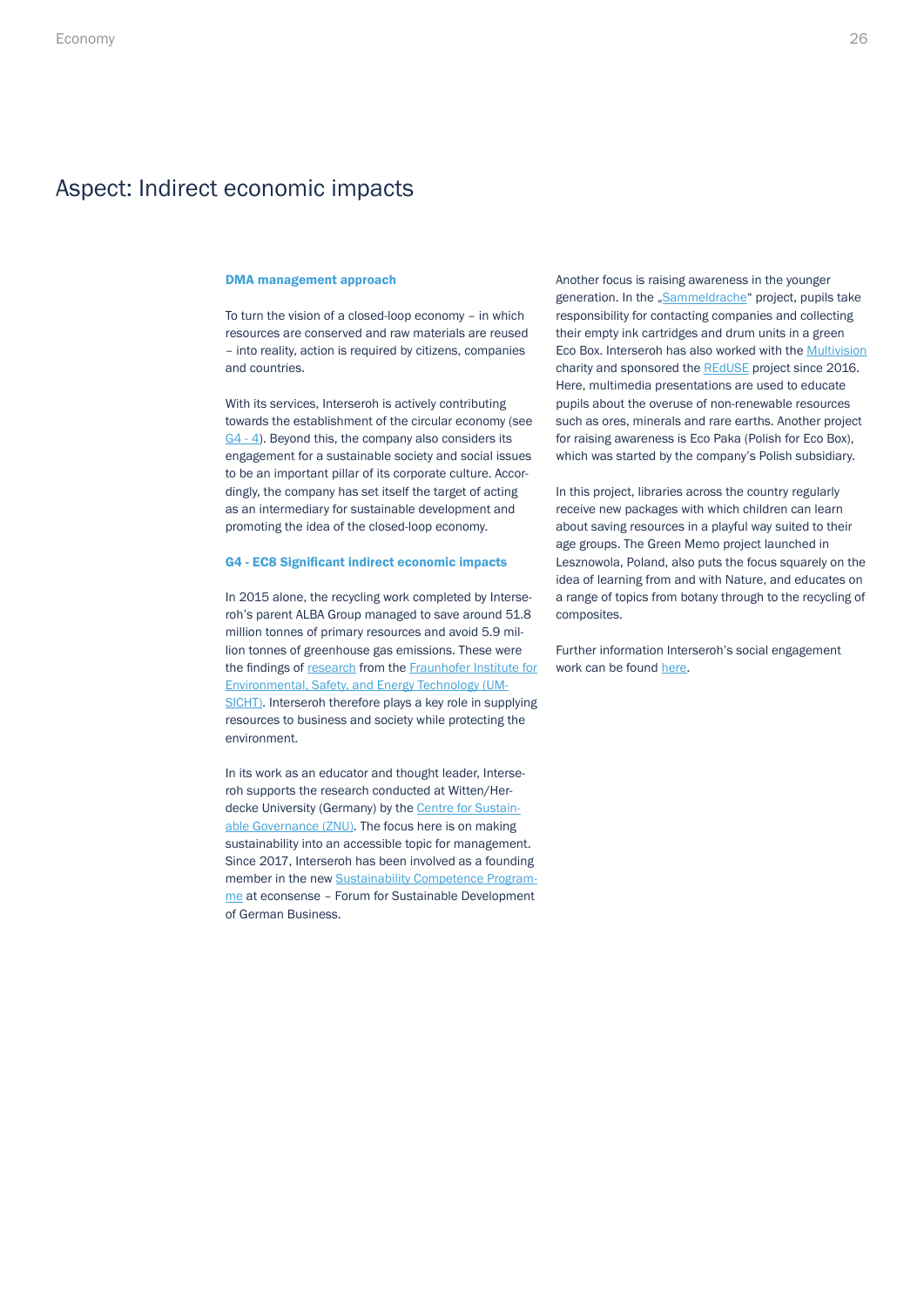# <span id="page-26-0"></span>Ecology

# Aspect: Materials

The Earth's resources are limited. It is therefore important to use these resources as efficiently as possible to ensure a more stable supply of resources to society and the economy over the long term. This is where Interseroh's services are making a significant contribution. As an environmental services provider, Interseroh also feels duty-bound to lead by example, however, and to design its own processes to be as efficient and resource-friendly as possible.

Overall, Interseroh consumes comparatively few resources itself, since the company's core business involves the provision of services. Material consumption is generally confined to detergents, which are mostly used in washing depots, and the printer paper used by administrative sites. As digitalisation proceeds, this demand for paper will continue to be reduced, while the consumption of detergents has been significantly cut by measures designed to improve efficiency. Every effort will be made to reduce the use of material yet further, in line with the continuous improvement process.

#### DMA management approach G4 - EN1 Materials used by weight or volume

As a services provider, Interseroh consumes comparatively few resources itself; appreciable quantities are consumed primarily by administration (printer paper) and washing (detergents). The quantities consumed of both material groups are strongly influenced by business development.

Printer paper is used in particular by administrative sites, where a total of 24,531 kilogrammes was used in 2016. To reduce consumption, Interseroh is raising employee awareness about techniques for saving paper while continuously expanding its electronic billing system. These actions have proven effective: paper consumption in the company has fallen by 11.0 percent year-on-year from 27,570 kilogrammes.

Detergents on the other hand are primarily used at non-administrative sites. Here, the company uses only biodegradable cleaning products and avoids all use of hazardous substances. Detergent usage is greatest in the depots operated by INTERSEROH Pool-System GmbH as part of the washing process for returnable transport packaging. In 2015, 179,271 litres of detergent were used for washing just under 61 million boxes. In 2016, Interseroh was able to reduce the total quantity used at this site by 15.2 percent to 152,087 litres while simultaneously increasing the number of boxes processed to over 65 million. This means over 20 percent less detergent needed to be consumed per box. Interseroh also managed to reduce the overall volume of detergent used, cutting this figure by 14.8 percent to 156,629 litres (2015: 183,841 litres). This achievement can be attributed in particular to a changeover to more efficient spray disinfection systems.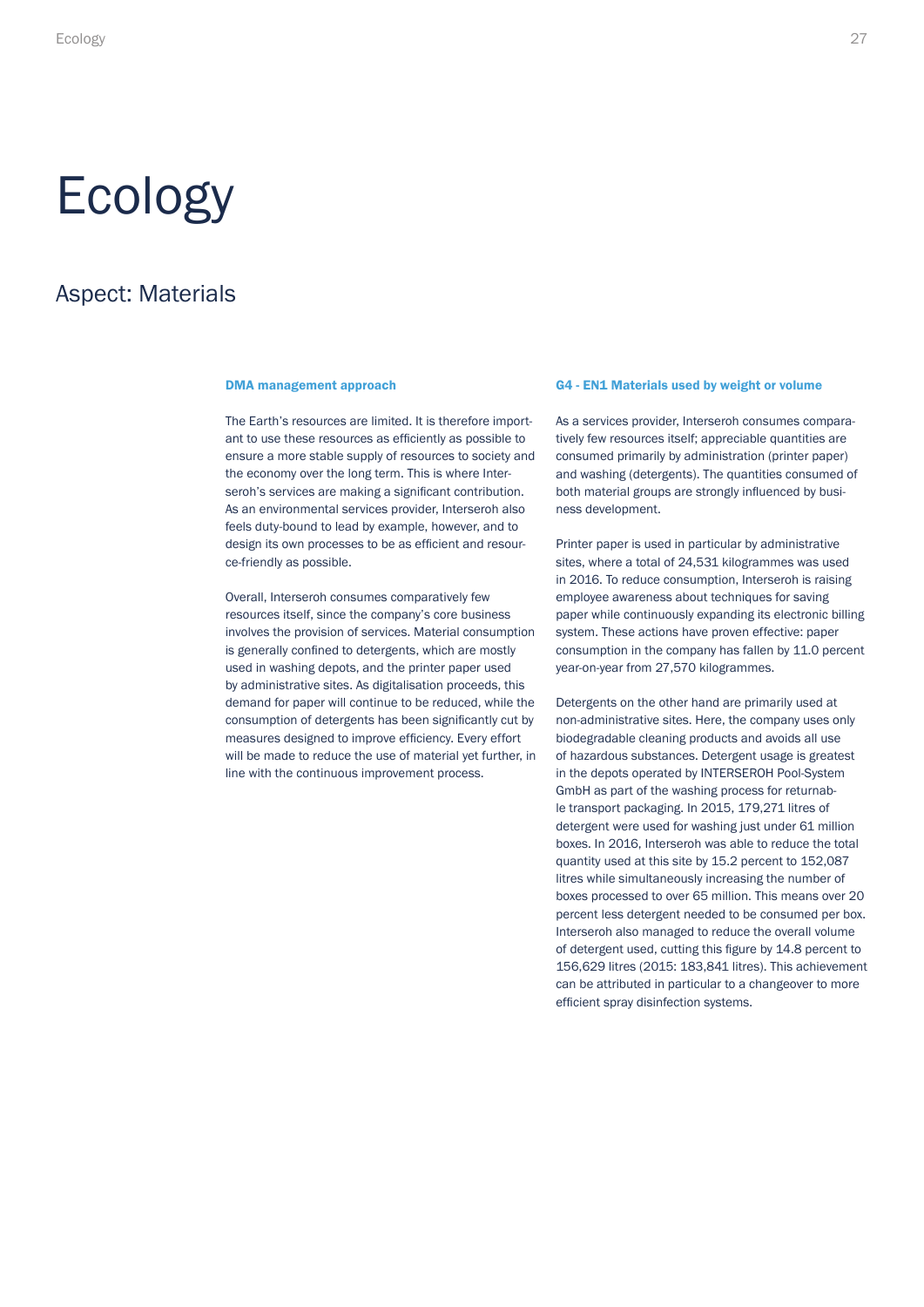### <span id="page-27-0"></span>Aspect: Energy

#### DMA management approach

Conserving natural resources and combating climate change are two of the biggest challenges now facing the global community. Energy efficiency is a key factor in meeting these challenges. Interseroh not only strives to provide products and services that help customers establish more energy-efficient processes, but also designs its own internal processes to be as energy-saving and resource-friendly as possible.

As part of our environment programme, all sites are required to work continuously towards improving their environmental performance. All of Interseroh's sites are certified to ISO 50001 (energy management). By discovering potential energy savings and introducing appropriate courses of action, the aim is to reduce energy demand as a continuous process, which will also reduce Interseroh's specific ecological footprint (see sustainability programme, [G4 - 34\)](#page-22-0). Energy consumption is therefore logged and managed in detail per site,

and discussed annually by the Management Team. Key points being addressed by environmental management are the promotion of environmentally-aware behaviour on the part of employees and ensuring the continuous optimisation of plants and processes (see [G4 - EN6\)](#page-28-0).

#### G4 - EN3 Energy consumption within the organisation

In 2016, total energy consumption was 69,444 MWh. This equates to a year-on-year reduction of 4.5 percent (2015: 72,714 MWh). The energy sources most relevant for Interseroh are gas, diesel, heating oil, electricity and district heating. Currently, consumption is covered almost exclusively by energy derived from fossil fuels. The site in Austria switched to green electricity in 2016 (11.6 MWh). For 2017, electricity plans will again be reviewed for sites with higher energy demands.

### Energy consumption from fossil fuels (in MWh)<sup>1</sup>

|                  | 2014   | 2015   | 2016   |
|------------------|--------|--------|--------|
| total            | 73,959 | 72.714 | 69,433 |
| <b>Diesel</b>    | 15,039 | 14,306 | 13,505 |
| Gas              | 10.022 | 8,605  | 8,142  |
| Heating oil      | 1.276  | 1,128  | 976    |
| Electricity      | 46.014 | 46.644 | 44,823 |
| District heating | 1,608  | 2,031  | 1,987  |

 $^{\rm 1}$  Differences in the totals may occur due to rounding. Sources: The figures stated for energy consumption are in each case based on measurements made at sites, invoices from suppliers and – if no invoice was available – on well-qualified estimates. Data collection techniques mean that quantities are given in megawatt hours (MWh). Typical conversion factors are used for the figures stated in accordance with publicly available sources.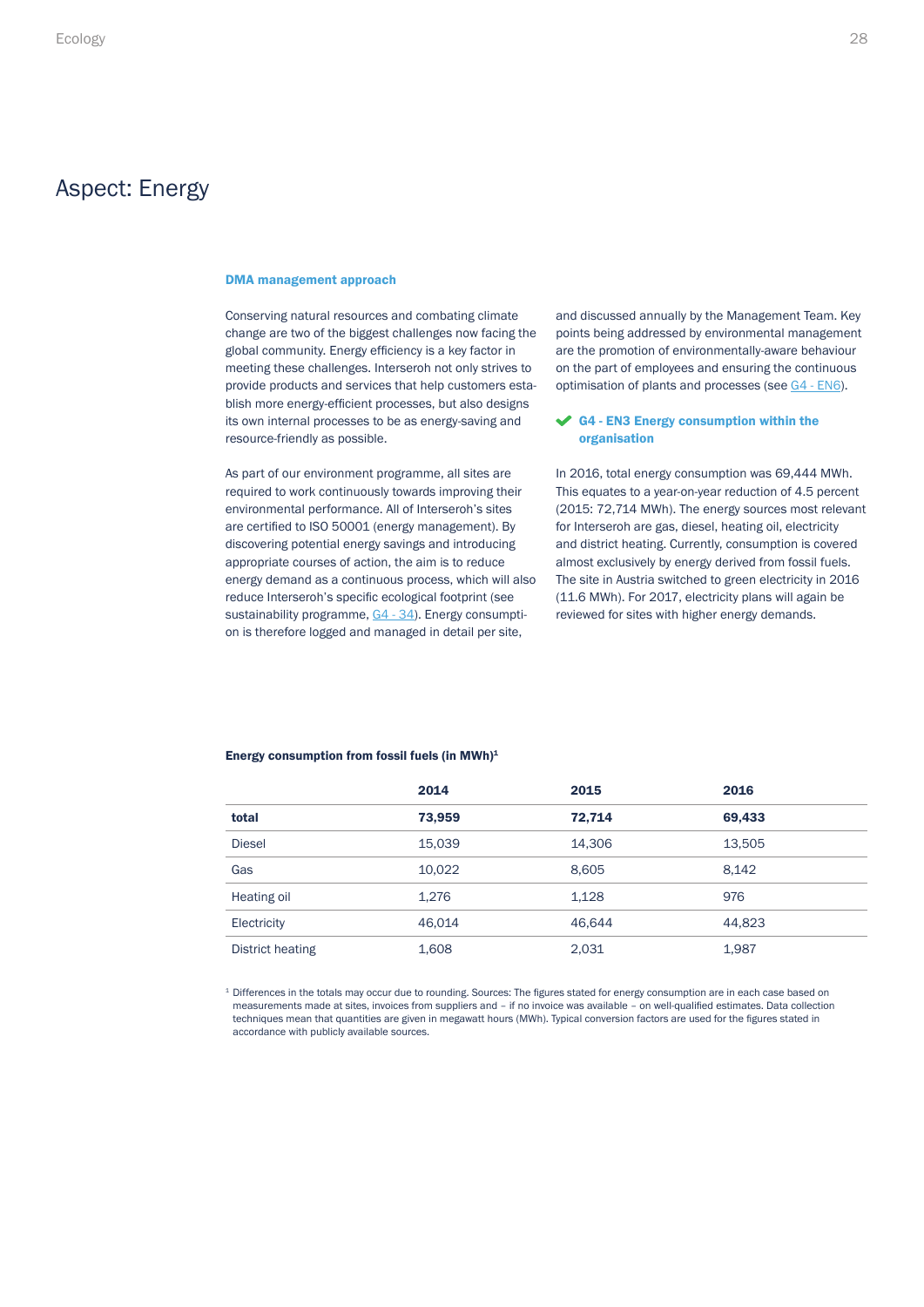<span id="page-28-0"></span>

#### G4 - EN4 Energy consumption outside of the organisation

Interseroh does not perform separate tracking of energy consumption outside of the company – i.e. due to key upstream and downstream activities in relation to business activities. Instead, controls here consider CO<sub>2</sub>-emissions (Scope 3) as definitive; these are comprehensively collected and analysed. Please see [G4 - EN15](#page-30-0).

#### G4 - EN5 Energy intensity

In 2016, energy consumption within Interseroh totalled 69,444 MWh. Energy intensity in relation to revenue amounted to 141.2 MWh per million euros.

#### Energy intensity  $1$

|                                                           | 2014   | 2015   | 2016   |
|-----------------------------------------------------------|--------|--------|--------|
| Absolute energy consumption<br>(in MWh)                   | 73.959 | 72.714 | 69.444 |
| Energy intensity (in MWh per<br>million euros of revenue) | 165.3  | 154.9  | 141.2  |

<sup>1</sup> Energy types included: gas, diesel, heating oil, electricity, district heating and green electricity for the first time in 2016.

#### G4 - EN6 Reduction of energy consumption

In 2016, Interseroh's total energy consumption was 69,444 MWh. This equates to a year-on-year reduction of 4.9 percent (see also [G4 - EN3](#page-27-0)).

Plant optimisation offers major gains in this context, and many related initiatives were completed in the reporting period. Significant savings were achieved in particular as a result of optimisations to sorting systems. At the sites in Berlin, Braunschweig and Walldürn, compressor controllers for the more efficient use of compressed air plus frequency-controlled air separators were installed in 2015/2016, while in Braunschweig, a frequency-controlled baling press was installed, plus more efficient pumps and a dosing feeder with an energy-efficient torque drive system. With these optimisations, Interseroh was able to save 399,126 kWh at just these three sites.

The technical upgrading of the plant systems was matched by initiatives at administrative sites such as the switchover to LED lighting. The procurement of vehicles with hybrid or electric drive systems is also now being systematically reviewed. Another area being targeted is creating a culture of awareness for employees, with the help of job-related training, professional development and a regular employee newsletter. A key role in this awareness work is played by the sustainability ambassadors, appointed for the first time in 2015. In Cologne, for example, a labelling campaign was organised to remind staff to switch off office equipment, radiators, etc.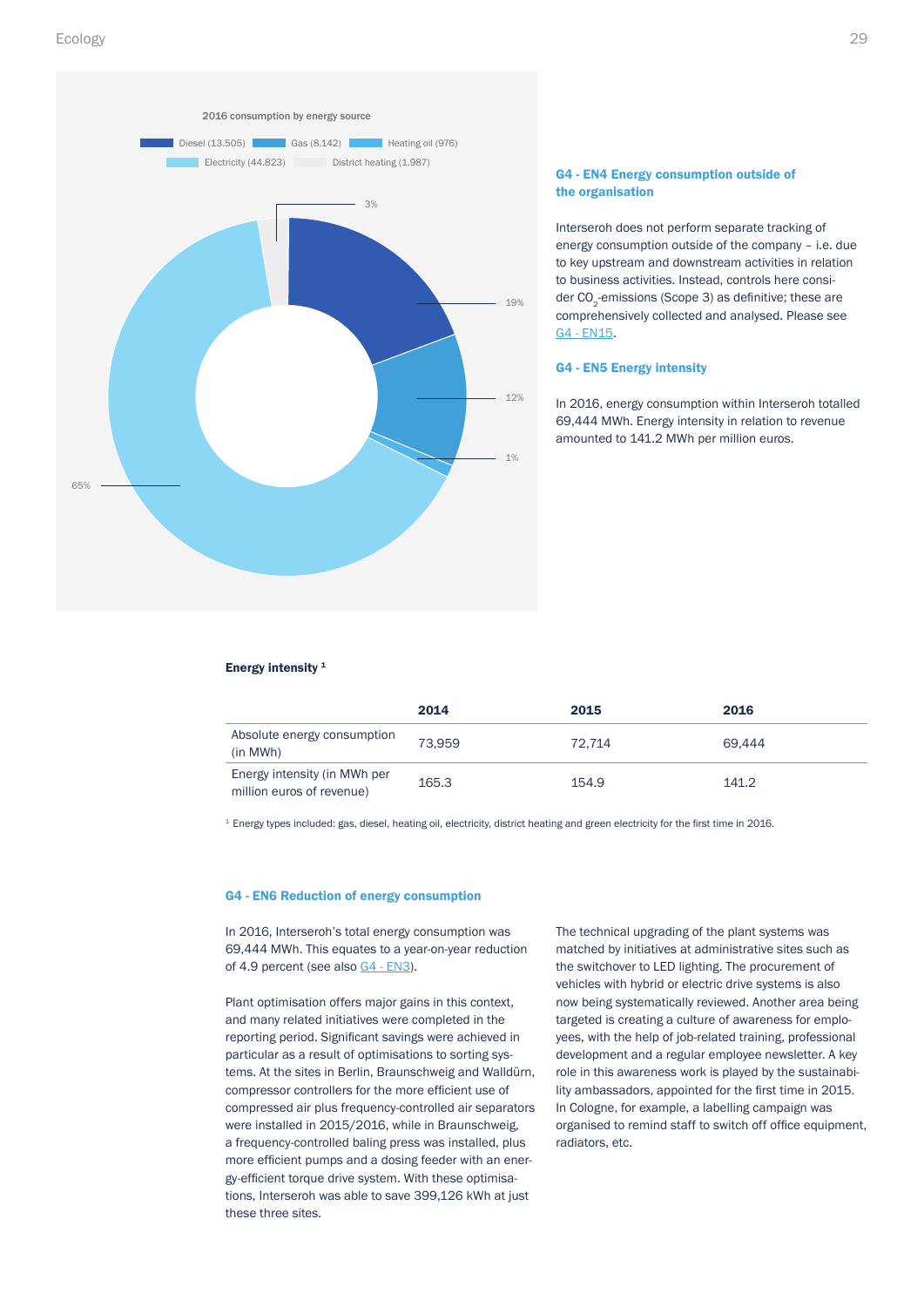### <span id="page-29-0"></span>Aspect: Water

Although a scarce and especially valuable resource, water is an essential part of many of Interseroh's services. Interseroh is very careful to utilise water sparingly in all of its processes. Over 85 percent of this water is used at non-administrative sites: for the washing of returnable transport packaging crates at locations operated by INTERSEROH Pool-System GmbH, for the cleaning of pre-shredded plastic waste, and for the swim-sink separation process used in plastics recycling at the plant in Eisenhüttenstadt.

As part of the environment programme, all sites are required to work continuously towards improving their environmental performance, and this includes working to reduce water consumption. Causes of avoidable water consumption such as leaking taps or pipes are resolved as quickly as possible. All employees are also encouraged to use water sparingly.

#### DMA management approach G4 - EN8 Total water withdrawal by source

In 2016, Interseroh consumed approximately 106,550 m<sup>3</sup> of water. While this represents a year-on-year reduction of 19.7 percent, the figure of 132,706 m<sup>3</sup> for water consumption in 2015 was unusually high. This consumption is largely attributable to a one-off test process at the Eisenhüttenstadt plant.

#### G4 - EN9 Water sources significantly affected

Interseroh sources its water solely from municipal utilities. No water is withdrawn from other sources (e.g. company-owned well).

#### G4 - EN10 Water recycled and reused

In 2016, Interseroh consumed approximately 106,550  $m<sup>3</sup>$  of water. A total of 18,609  $m<sup>3</sup>$  was recycled/reused, equating to around 17.5 percent of total water consumption. This represents a significant year-on-year drop in recycled/reused water: in 2015, around 37.1 percent of water was recycled/reused. The unusually high figure for 2015 can be attributed to a one-off test process aimed at improving quality at the plant in Eisenhüttenstadt (see G4-EN8).





106,550

18,609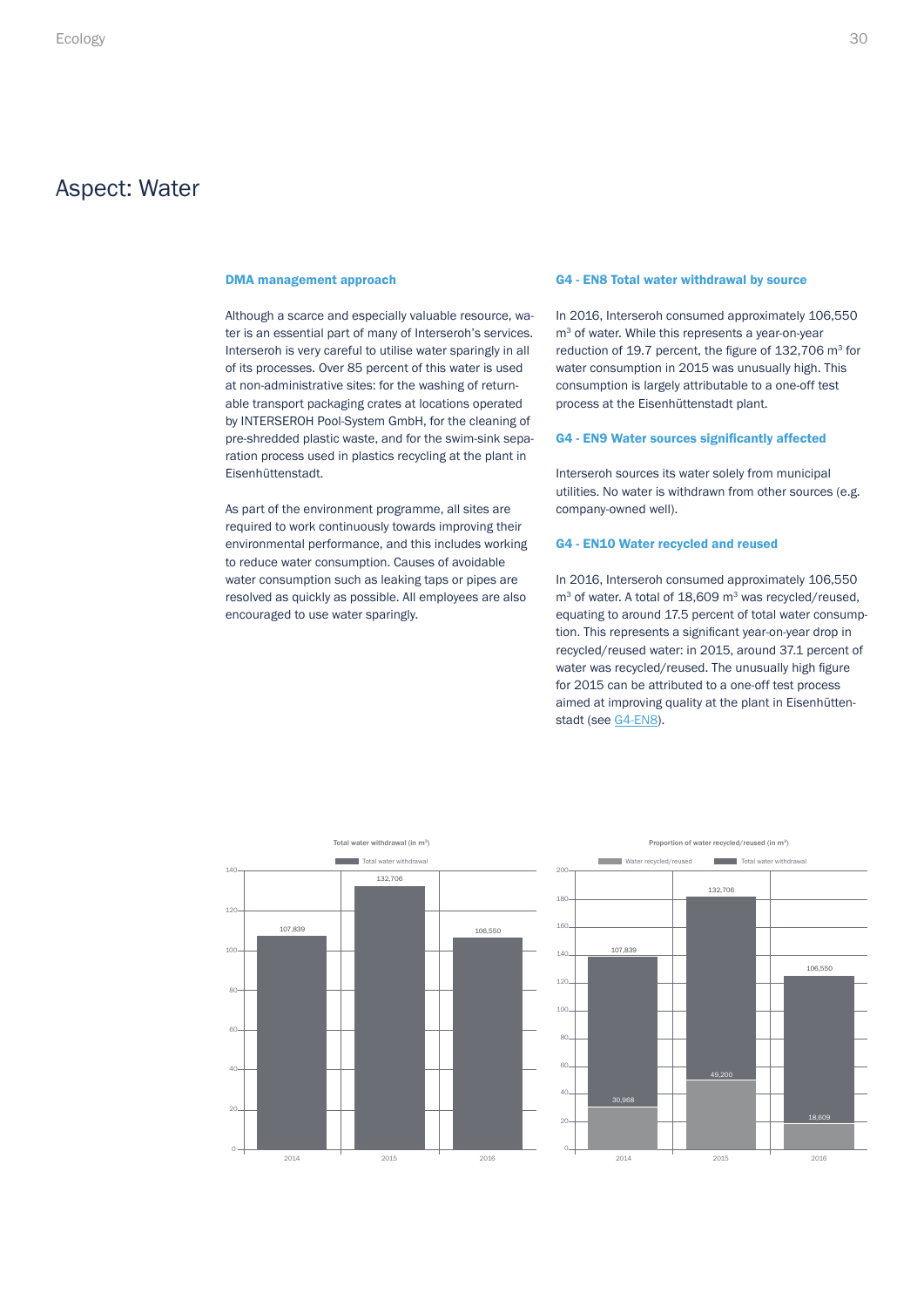### <span id="page-30-0"></span>Aspect: Emissions

Conserving natural resources and combating climate change are two of the biggest challenges now facing the global community. Interseroh wishes to play its part in limiting global warming. The company achieves this by providing products and services to customers on the one hand, and by continuously reducing its own environmental footprint on the other. As part of the sustainability strategy, this commitment was set out and furnished with goals, namely: greenhouse gas emissions are to be reduced continuously, site-specific optimisation work is to be carried out and the corporate carbon footprint (CCF) is to be calculated.

#### In 2017, the company used this CCF to formulate a climate strategy and define goals:

- By 2025, Interseroh will reduce its site emissions (Scope 1 and 2) by 50 percent.
- As regards logistics, Interseroh is continuously looking for areas of potential optimisation and working towards its goal of reducing logistics-related emissions.
- In the future, Interseroh wishes to use its services to make an even greater contribution to the circular economy and reduce emissions. Interseroh will also be setting itself a quantifiable goal in this area in the course of 2017.

#### DMA management approach G4 - EN15 Direct greenhouse gas (GHG) emissions (SCOPE 1)

<span id="page-30-1"></span>Interseroh has systematically logged greenhouse gas emissions (GHG emissions) since 2013, and reports figures for Scope 1 (direct emissions), Scope 2 (indirect emissions) and Scope 3 (other indirect emissions) according to the Greenhouse Gas Protocol Corporate Standard. To date, the Scope 3 figure has included only the emissions from business travel. For 2015, Interseroh calculated its corporate carbon footprint (CCF) for the first time, thereby significantly expanding its scope ([see below\)](#page-32-0). To improve comparability, the following table for Scope 3 also reports emissions for business travel, as included in previous years.

In 2016, Interseroh's site-based GHG emissions, including emissions from business travel, totalled 30,312 tonnes of CO<sub>2</sub> equivalent, and therefore a year-on-year decline of 1,200 tonnes. This represents a year-on-year reduction of 3.9 percent.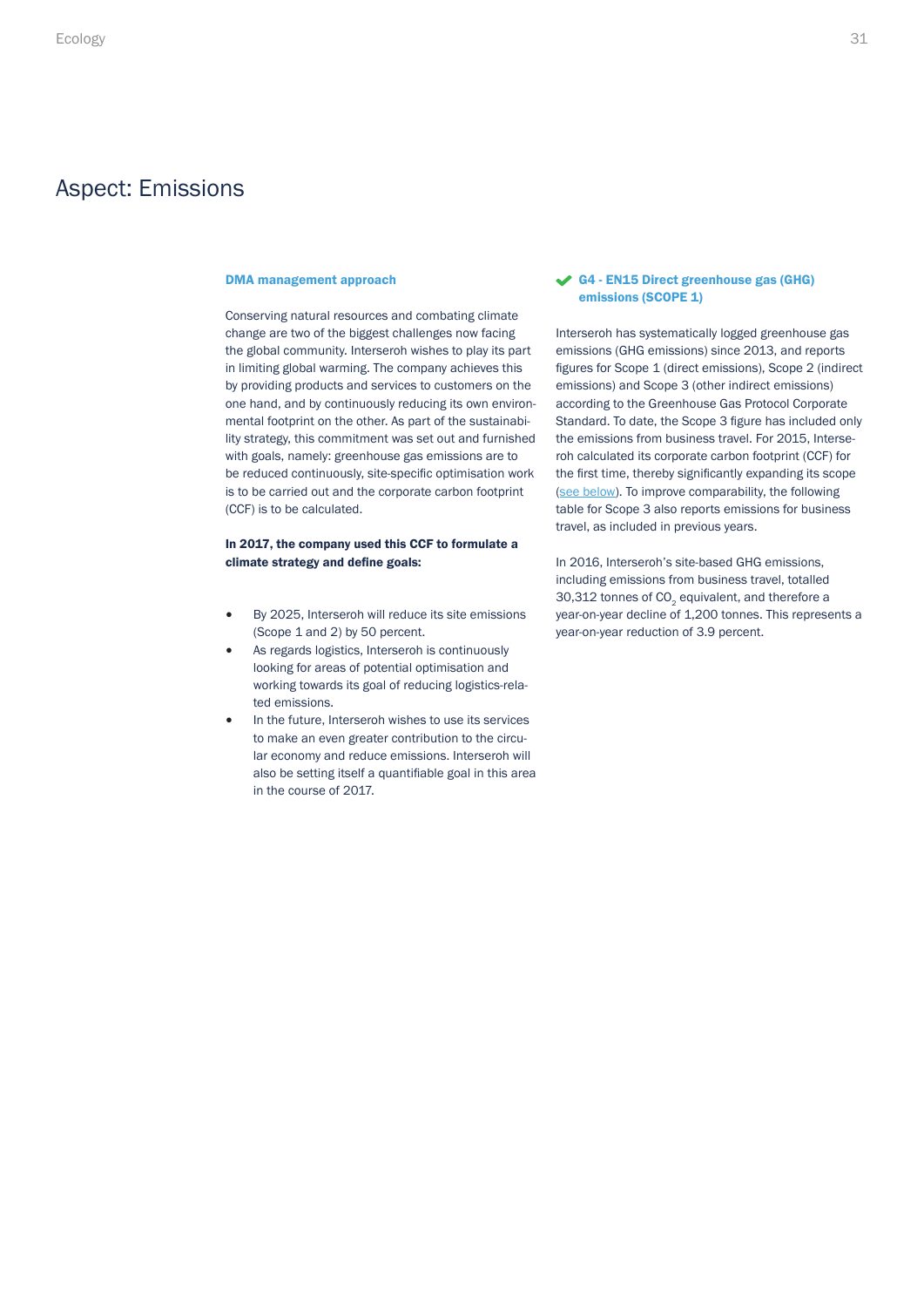#### Greenhouse gas emissions (in tonnes  $CO<sub>2</sub>e$ )<sup>1</sup>

|                                                                               | 2014             | 2015   | 2016             |
|-------------------------------------------------------------------------------|------------------|--------|------------------|
| Scope 1 - direct GHG<br>emissions (G4 - EN 15)                                | 6,374            | 5,853  | 5,505            |
| <b>Diesel</b>                                                                 | 4,006            | 3,811  | 3,598            |
| Gas                                                                           | 2,021            | 1,735  | 1,641            |
| Heating oil                                                                   | 347              | 307    | 266              |
| Scope 2 - indirect GHG<br>emissions (G4 - EN 16)                              | 24,882           | 25,347 | 24,378           |
| Electricity                                                                   | 24,384           | 24,719 | 23,758           |
| District heating                                                              | 498              | 628    | 620              |
| Scope 3 - other indirect GHG<br>emissions; business travel<br>$(G4 - EN17)^2$ | 359 <sup>3</sup> | 328    | 429 <sup>4</sup> |
| Total greenhouse gas<br>emissions                                             | 31,615           | 31,528 | 30,312           |

 $^{\rm 1}$  Calculation based on CO<sub>2</sub>-Basis. Sources: account statements and readings; diesel consumption for working vehicles and company cars from supplier statements (based on fuel cards); well-qualified estimates if no statement available. Proportion of biogenic CO<sub>2</sub> emissions not included. Basis of consolidation same as used for consolidated financial statements. Source of conversion factors: "Emission factors for electricity, district heating and fuels", versions 2009 and 2012, issued by PE International AG (for VDA).

<sup>2</sup> External auditing of Scope 3 emissions encompasses only emissions from business travel by rail and air.

<sup>3</sup> The value for 2014 has been retroactively altered due to a calculation error.

 $^4$  A significant proportion of the rise seen from 2015 to 2016 results from the application of a uniform factor of 0.27 kilogrammes CO<sub>2</sub>e per air kilometre for all locations; this factor accounts for the Radiative Forcing Index (RFI). Prior to 2016, this was not accounted for all locations.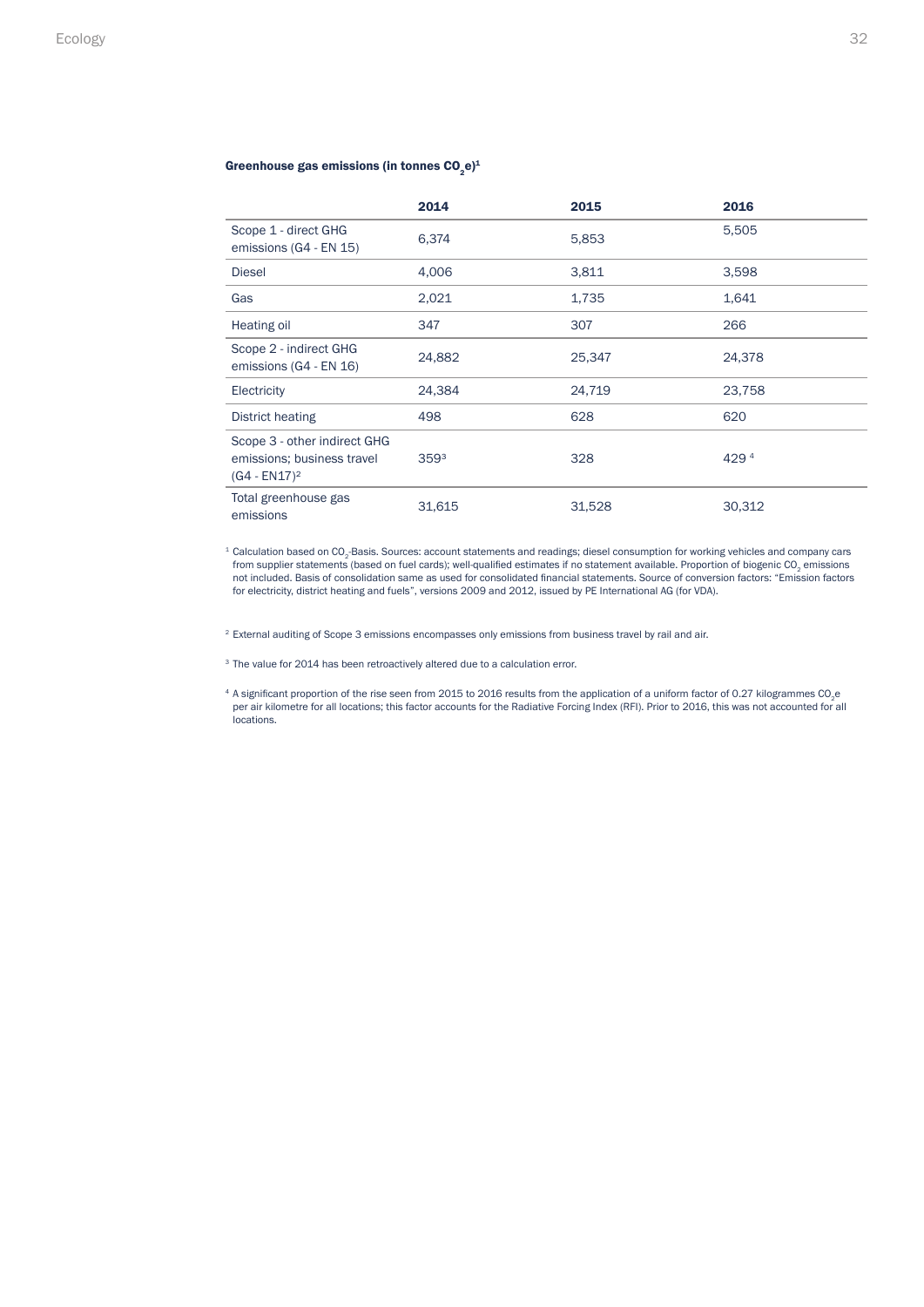#### <span id="page-32-0"></span>Corporate Carbon Footprint

Interseroh provided a full calculation of its corporate carbon footprint for the first time in 2015. A total of 104,000 tonnes of CO<sub>2</sub> were generated by Interseroh's activities in 2015. The large part of these emissions stemmed from the business model of contracting work to logistics service providers. Around 87 percent of the emissions reported in Scope 3 – amounting to 63,372 tonnes of  $CO<sub>2</sub>$  – can be attributed to transportation

services. Since the CCF calculation is based in large part on the "resources SAVED by recycling" report from the Fraunhofer Institute for Environmental, Safety, and Energy Technology (UMSICHT), which will appear in autumn 2017 with prior-year data, the 2016 CCF could not be stated by the editorial deadline of this Sustainability Report.

5%

65%

98%

2% 3%

36%

34%

 $2%$ 

Scope 1 – direct GHG emissions



 $\triangleleft$  G4 - EN16 Energy indirect greenhouse gas (GHG) emissions (Scope 2)

#### See [G4 - EN15](#page-30-0)

G4 - EN17 Other indirect greenhouse gas (GHG) emissions (Scope 3)

G4 - EN18 Greenhouse gas (GHG) emissions intensity

In 2016, total  $CO<sub>2</sub>$  emissions (direct and indirect site emissions plus emissions from business travel, see [G4 - EN15](#page-30-0)) at Interseroh amounted to 30,312 tonnes. The intensity of GHG emissions in relation to revenue amounted to 61.6 tonnes per million euros.

#### See [G4 - EN15](#page-30-0)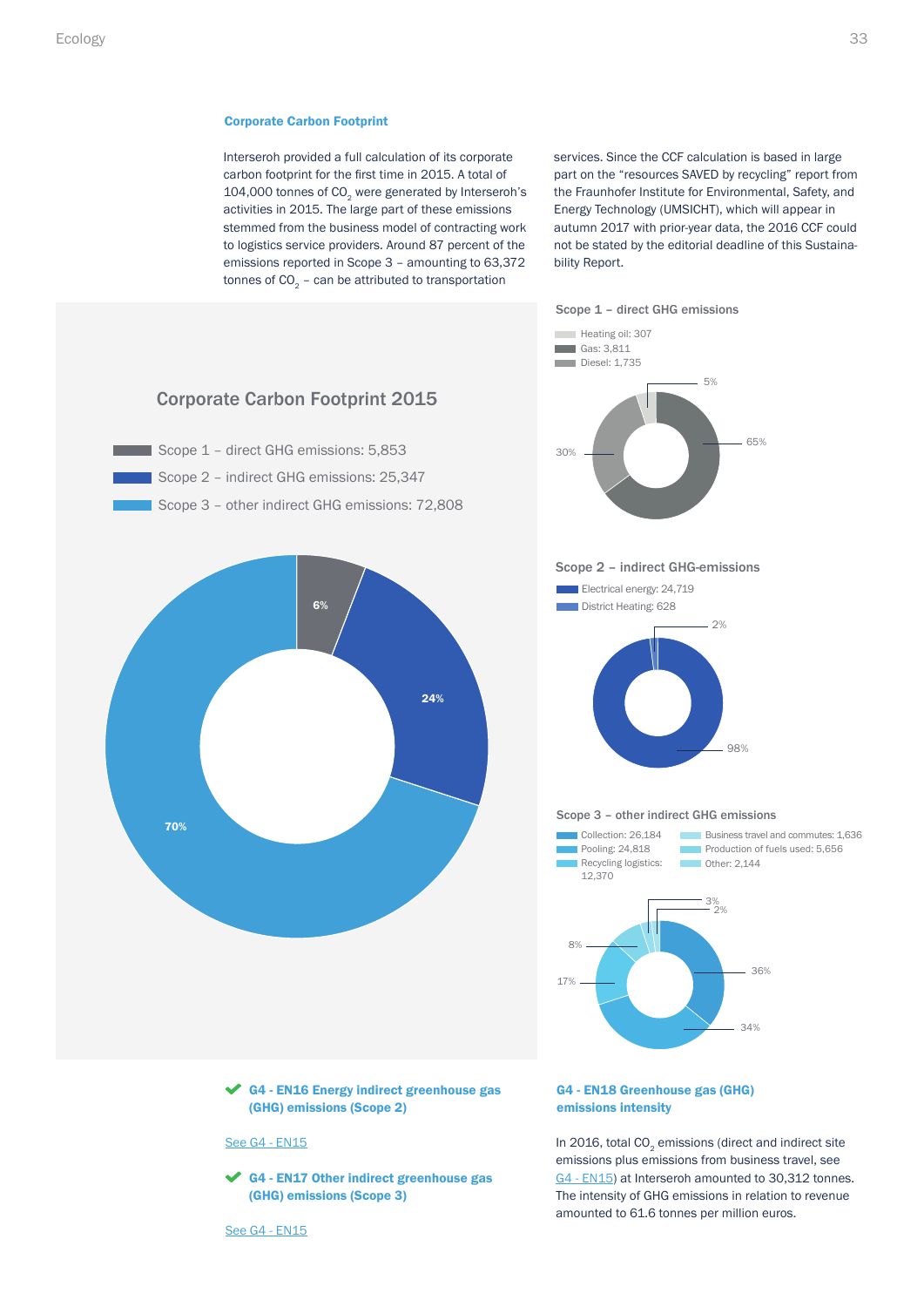### <span id="page-33-0"></span>Aspect: Effluents and waste

As in any company, waste and waste water are also generated at Interseroh. As a recycling services provider, Interseroh naturally ensures proper handling of these waste streams and keeps them as low as possible. The aim is therefore to save – and where possible, recycle/ reuse – water within the company as well. As part of environment programme, all sites are required to work continuously towards improving their environmental performance. Meetings are held at least once a year between site managers to discuss areas with potential for optimisation. The company also adopts measures designed to minimise the generation of waste and also separates recyclable waste on all of its premises. Progress is always being made in separating other materials. In addition, Interseroh also educates its employees on how to avoid the production of waste.

#### DMA management approach G4 - EN22 Total water discharge by quality and destination

Wherever possible, Interseroh treats water for reuse (see [G4 - EN10](#page-29-0)). Relevant quantities are produced primarily at sites with high water usage: Eisenhüttenstadt, Mönchengladbach and Sankt Leon Rot.

Water that cannot be treated for technical or other reasons is discharged after use into the municipal sewer system as waste water. In 2016, Interseroh discharged 97,761 litres of waste water. This equates to around 91.8 percent of total water withdrawal. The previous year's figure of 114,949 litres (equates to 86.6 percent) was considerably higher. This consumption is largely attributable to a one-off test process at the Eisenhütten-stadt plant (see [G4 - EN8](#page-29-0)).

For the operation of its washing depots, Interseroh uses only detergents and avoids all use of hazardous substances. Waste water can therefore be discharged into the sewer system without pretreatment.

#### water discharge (in m<sup>3</sup>)

|                        | 2014    | 2015    | 2016    |
|------------------------|---------|---------|---------|
| total water withdrawal | 107.839 | 132.706 | 106,550 |
| water discharge        | 95.427  | 114.949 | 97.761  |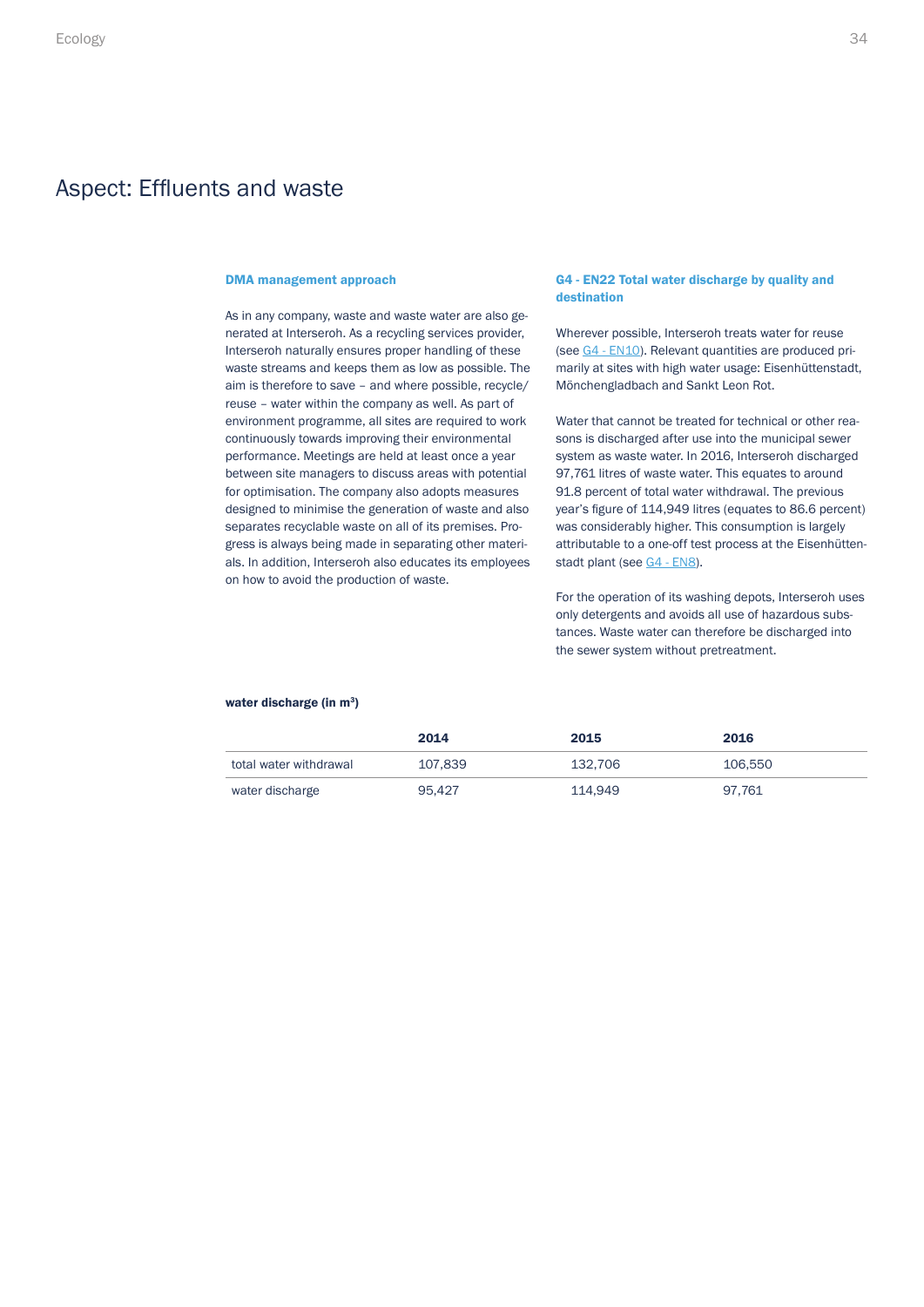<span id="page-34-0"></span>

#### G4 - EN23 Waste by type and disposal method

In 2016, a total of 1,166 tonnes of waste were generated at Interseroh's sites. This represents a year-on-year decline of 6.5 percent (2015: 1,247 tonnes). This unavoidable volume of waste is collected and separated so as to ensure that it is recycled correctly. Besides the separate collection of paper in the workplace, central collection points are also offered for packaging, biodegradable waste and residual waste. A minimal amount of hazardous waste is produced by Interseroh's sites, and this is disposed of separately. At the Cologne headquarters, collection boxes are also provided for batteries, drum units, mobile phones, CDs and energy-saving bulbs.

Thanks to these initiatives, it has been possible to increase the proportion of waste collected for recycling from 33.0 percent in 2015 to 54.0 percent in 2016. At the same time, the total volume of waste for disposal and recycling fell by 293 tonnes from 2015 to 2016 and has actually halved when compared to 2014. Quantities of organic waste have also fallen over the last few years. One important initiative here has been the "Saving our Food" project launched by the Sustainability Ambassadors: at Interseroh's Cologne site, employees can collect food products they no longer need and share these with their colleagues. At the end of the week, the [Foodsha](https://foodsharing.de/)[ring e.V.](https://foodsharing.de/) charity collects any remaining products and distributes them to the needy. This approach has also been adopted at Interseroh's events since 2015.

#### Waste by disposal method (in tonnes)

|                                       | 2014  | 2015  | 2016  |
|---------------------------------------|-------|-------|-------|
| Biodegradable waste                   | 64    | 28    | 21    |
| Waste for recycling                   | 438   | 411   | 630   |
| Waste for disposal/incineration 1,047 |       | 808   | 515   |
| <b>Total weight of waste</b>          | 1,549 | 1,247 | 1,166 |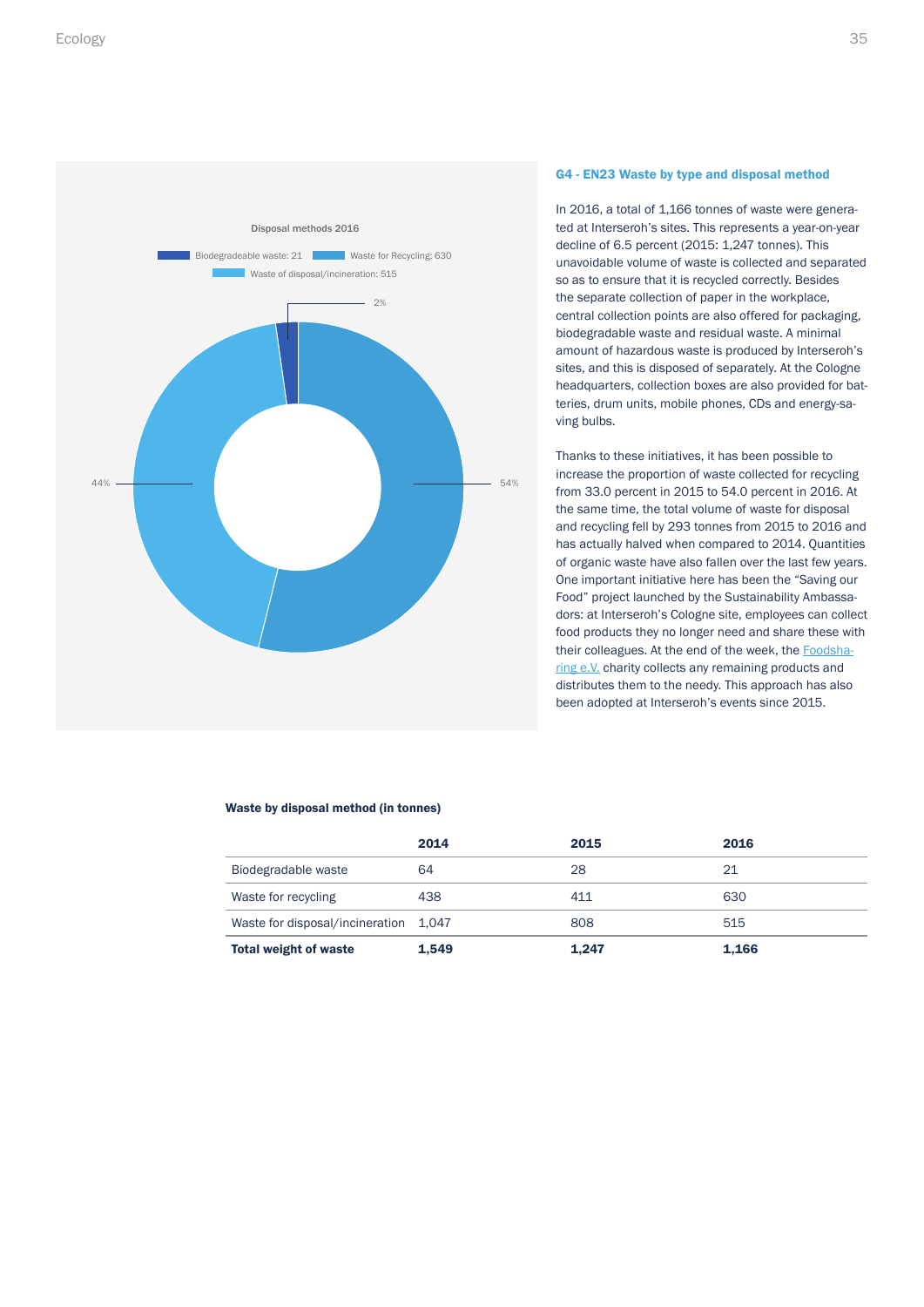### <span id="page-35-0"></span>Aspect: Transportation

#### DMA management approach

Conserving natural resources and combating climate change are two of the biggest challenges now facing the global community. Interseroh wishes to play its part in limiting global warming. Within the company, transportation is where the greatest savings can be made. Interseroh has set itself goals here as part of its own climate strategy. As regards logistics, Interseroh is continuously looking for areas of potential optimisation and working towards its goal of reducing logistics-related emissions.

See also the [management approach](#page-30-0) to the Emissions aspect.

#### G4 - EN30 Significant environmental impacts of transportation

At Interseroh, key environmental impacts due to transportation stem from the business model of contracting work to logistics services providers. In 2015, Interseroh achieved transparency concerning the related emissions by calculating its corporate carbon footprint for the first time: around 87 percent of the emissions reported in Scope 3 – amounting to around 63,400 tonnes of  $CO<sub>2</sub>$  – can be attributed to transportation services (see [G4 - EN15](#page-30-0)). This is the area where Interseroh has the greatest potential to cut emissions. Invitations to tender for logistics services therefore include environmental parameters such as certification to ISO 14001 or the deployment of vehicles that meet the EURO 5 standard as a minimum to reduce the emissions generated.

### Aspect: Supplier environmental assessment

As an integrated services provider, Interseroh coordinates around 1,900 external service providers and suppliers in Germany alone. Ensuring sustainability is comprehensively observed along the entire value chain is therefore a complex challenge. As Interseroh's own responsibility goes beyond its own boundaries, the company is careful to choose businesses that are socially and ecologically responsible when contracting suppliers to provide customers with indirect services in relation to waste management or logistics orders. To this end, Interseroh has developed a [Supplier Code of Conduct](https://www.interseroh.de/en/suppliers/#c1268) to form the basis of such contracts.

Interseroh's Supplier Relationship Management (SRM) system has been set up to maximise transparency and efficiency when working with its suppliers. SRM records store supplier data such as certificates, and general information about the company and its environmental/ quality management systems.

#### DMA management approach G4 - EN32 Percentage of new suppliers that were screened using environmental criteria

Interseroh applies stringent environmental criteria to supplier selection. New suppliers must therefore complete a prescribed screening process that is designed to confirm that they are capable of meeting Interseroh's minimum requirements for suppliers. Around 1,900 suppliers and service providers work for the company. Of these, Interseroh visits at least 100 every year and interviews them about processes and environmental criteria. In 2016, 120 of these supplier audits were completed.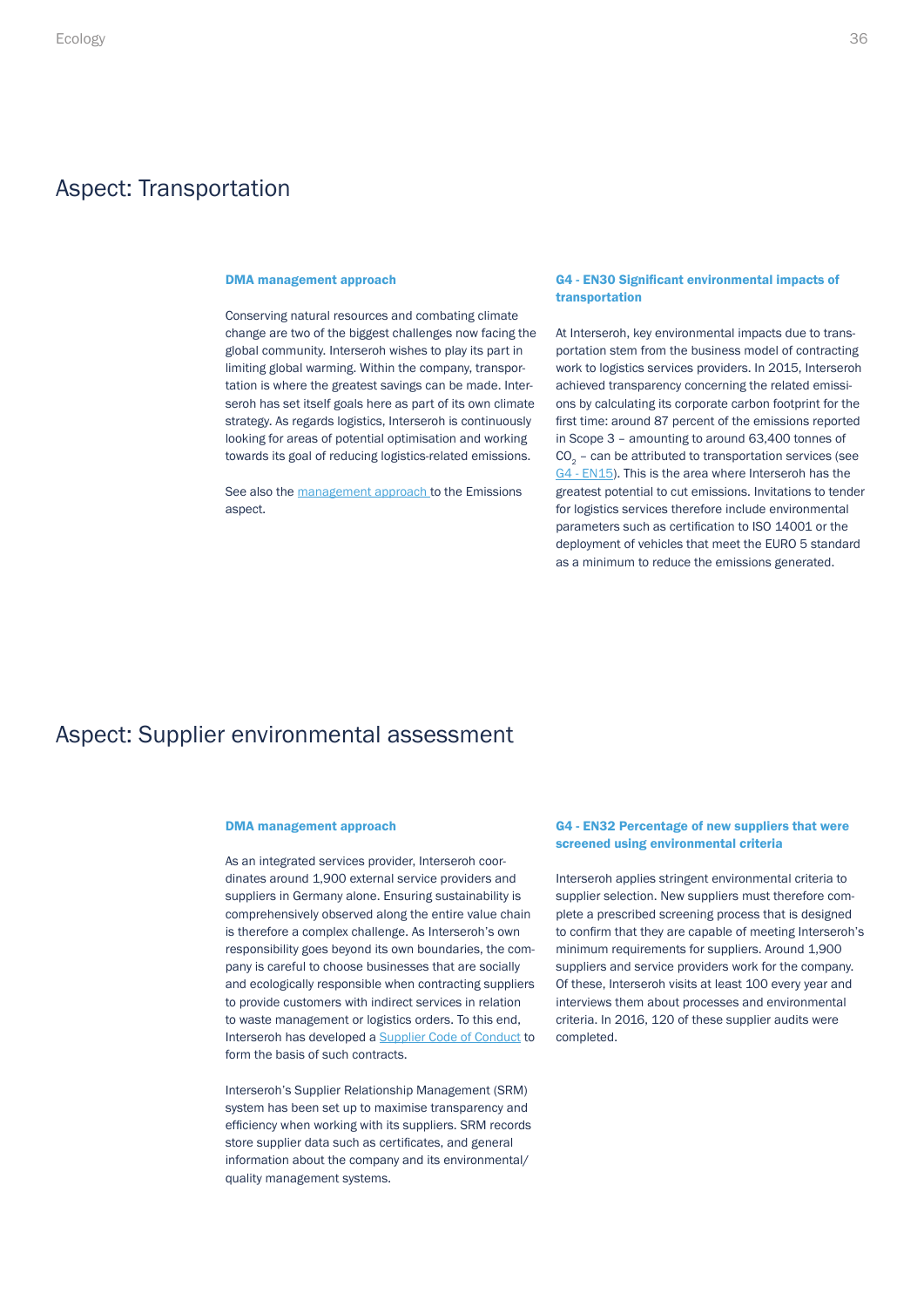# <span id="page-36-0"></span>Working environment and working conditions

# Aspect: Employment

#### DMA management approach

Interseroh can achieve its mission goal of 'zero waste solutions' only with the help of its employees. This is why it is very important that the company supports its employees, offers them opportunities for personal and professional development, and helps to ensure that they stay fit and healthy. For Interseroh, this means offering high-quality training and professional development, a decent wage, flexible working hour models, and personal options for promoting good health and achieving a work-life balance.

In this way, Interseroh aims to become the industry's most attractive employer. This Commitment, formulated as part of the sustainability strategy, has been used for the orientation of activities in Human Resources and assigned measurable goals (see also [G4-34](#page-22-0)). Interseroh has used the **ALBA Group Guiding Principles** as a basis here.

With sustainable HR planning, the company is ensuring that it can cover its staffing needs over the long term. Where possible, Interseroh applies its MORE Value growth strategy to fill both new positions and vacancies by the targeted promotion, training and professional development of its own employees (see the [manage](#page-40-0)[ment approach to the Training and Education aspect\)](#page-40-0). If roles cannot be filled from the workforce, the focus is on the recruitment of well-qualified personnel. To this end, the company's online presence was enhanced with a careers website in 2016.

One particular challenge is the topic of digitalisation. In 2016, an initial digital competency model was developed that incorporates the requirements facing the company's employees in the digital age. Recruitment activities for key positions in this area were also expanded.

#### G4 - LA1 New employee hires and employee turnover

The total number of new hires rose slightly in 2016 to 249 (2015: 245), of which 27.3% were female. Some 89% (2015: 88%) of new employee hires occurred in Germany, as did 95% (2015: 96%) of the notices of termination served. One major activity in the reporting period was the recruitment of over 20 highly qualified employees for the new joint venture Encory.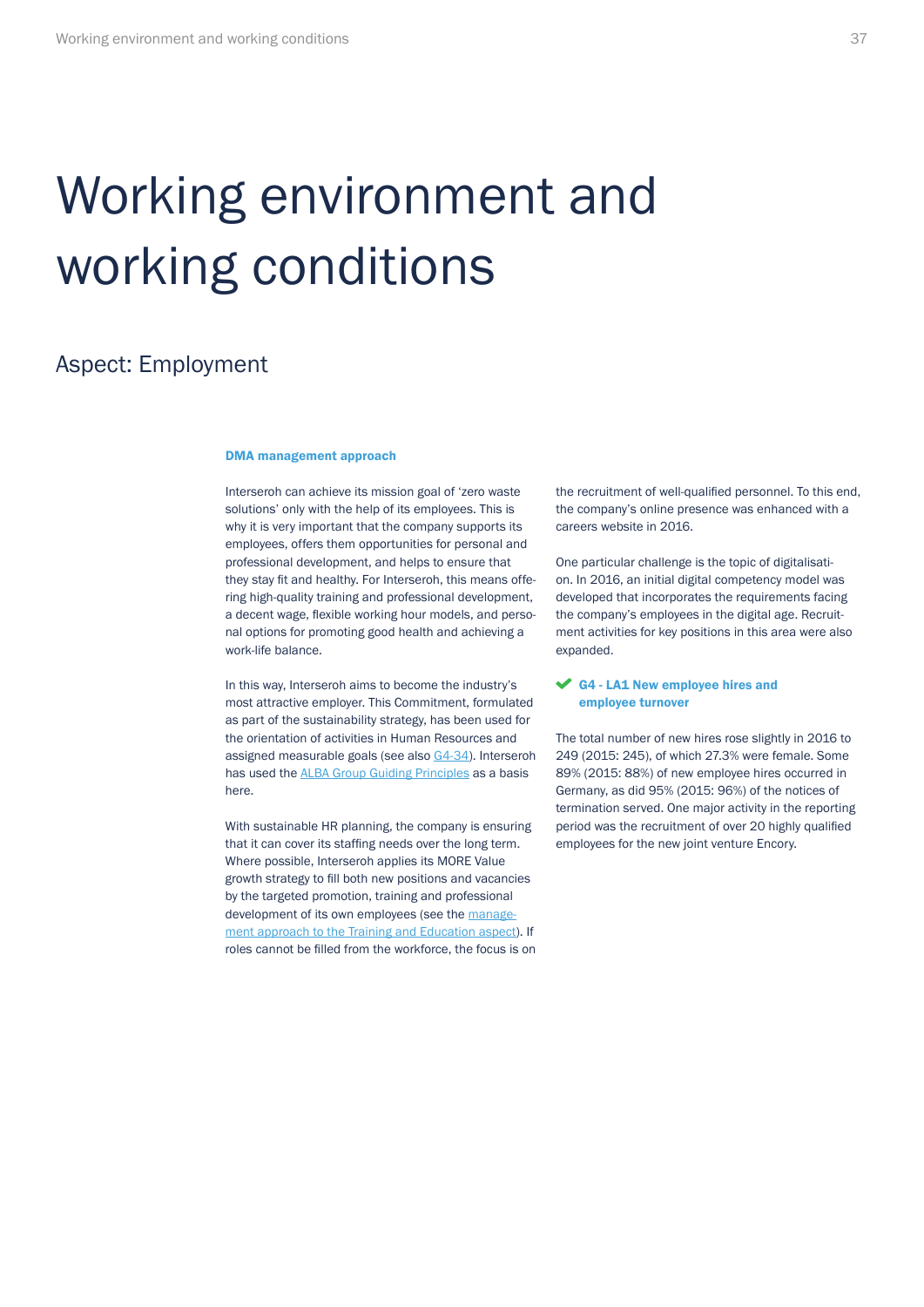#### New hires

|                    | 2014  | 2015   | 2016   |
|--------------------|-------|--------|--------|
| Total new hires    | 230   | 280    | 279    |
| Of which female    | 25.2% | 30.4 % | 29.4 % |
| By age group $1$   |       |        |        |
| 20 and under       | 0.9%  | 0.7%   | 1.8%   |
| 21 to 30           | 30.9% | 29.3%  | 29.4 % |
| 31 to 40           | 26.1% | 31.8%  | 31.5 % |
| 41 to 50           | 23.9% | 23.2%  | 20.8%  |
| 51 to 60           | 14.8% | 13.6 % | 15.4 % |
| Over <sub>61</sub> | 3.5%  | 1.4%   | 1.1%   |

<sup>1</sup> Differences in the totals may occur due to rounding.

#### Staff turnover<sup>2</sup>

|                    | 2014   | 2015   | 2016   |
|--------------------|--------|--------|--------|
| Ratio              | 12.3%  | 13.3 % | 14.1%  |
| <b>Number</b>      | 194    | 215    | 237    |
| Of which female    | 18.5%  | 26.0%  | 30.8%  |
| By age group $3$   |        |        |        |
| 20 and under       | 0.5%   | 0.5%   | 0.8%   |
| 21 to 30           | 27.3 % | 16.7 % | 23.2 % |
| 31 to 40           | 32.0%  | 29.3%  | 31.6%  |
| 41 to 50           | 16.5%  | 20.0%  | 17.7 % |
| 51 to 60           | 15.5 % | 17.7 % | 16.9%  |
| Over <sub>61</sub> | 8.2%   | 15.8%  | 9.7%   |

<sup>2</sup> Critical employee turnover: Only employees whose departure usually requires new staff to be hired or existing staff to be promoted; excluding temporary staff and interns.

<sup>3</sup> Differences in the totals may occur due to rounding.

To analyse reasons for turnover in more detail, voluntary exit interviews have been held for staff in commercial roles since 2016. Interview findings are then anonymised and categorised for later discussion with supervisors and senior management. Specific interventions can then be introduced, such as optimising the onboarding programme, for example, or initiatives for developing leadership skills to reduce turnover rates over the long term (see also the [management approach to the Training and Education aspect\)](#page-40-0).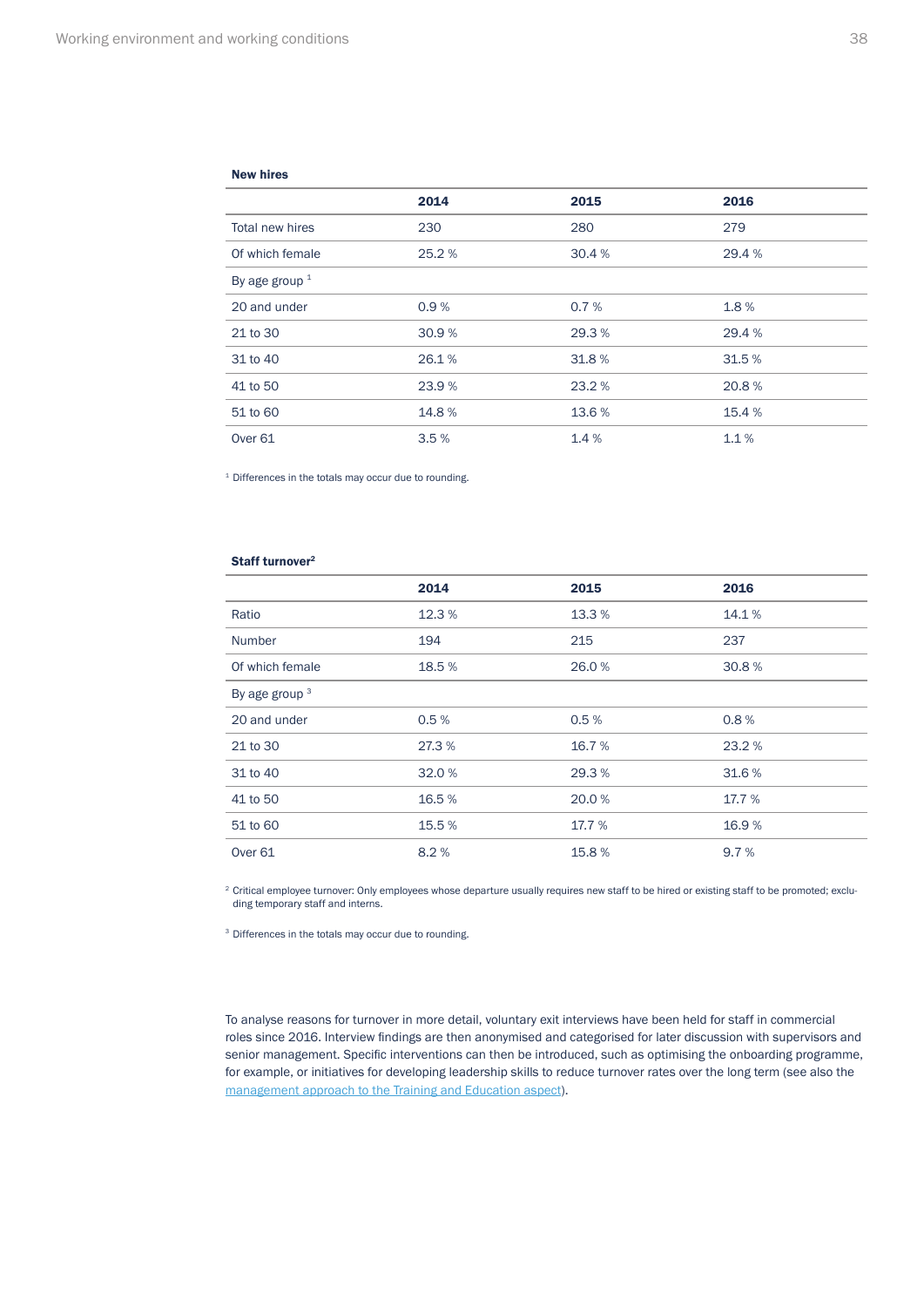# <span id="page-38-0"></span>Aspect: Occupational health and safety

#### DMA management approach

Interseroh takes the topics of occupational safety and employee health very seriously. Not least because staff can develop their full potential only if they are both fit and healthy. The company wishes to honour its duties of responsibility and care to its employees to the fullest extent, and has therefore implemented a comprehensive approach to occupational safety and health.

In 2016, all of Interseroh's primary sites had both ISO 9001 and BS OHSAS 18001 certification. In the individual companies and at all locations, individuals have been appointed who are responsible for maintaining internal and legal occupational safety and health standards; the Health and Safety Committee also meets regularly. In addition, Interseroh is also assisted by an external service provider in relation to work concerning occupational safety and health – such as the preparation of the online hazard assessment, for example.

In the event of an accident, root cause analyses are conducted by local units, plus the derivation and implementation of preventive measures by the responsible management team. To further improve occupational safety throughout the entire company, a status quo analysis was performed in 2016 by external experts at sites in Berlin, Leipzig, Oberhausen and Sankt Leon Rot. Since the start of the 2016/17 financial year, the findings have been used for initial interventions at the sites in Berlin, Leipzig and Sankt Leon Rot.

To promote the health of all employees and prevent illness, Interseroh works on the continuous development of its corporate health management system. In the reporting period, management staff at all levels in Interseroh's subsidiaries as well as apprentice trainers were given instruction in 'healthy leadership' and the company's health management programme. A comprehensive series of interviews with staff returning from long-term sick leave was also held, with a focus on industrial/technical roles. The aim is to identify correlations between the workplace and sickness absence at an early stage to enable interventions to be made.

Interseroh also offers its employees a wide-ranging programme of sports courses, advice and preventive care. In the reporting period, an existing cooperation with the Techniker Krankenkasse health insurer was significantly expanded, and new agreements signed with JustFit and fit4life. The second Health Day held at the Cologne and Leipzig sites in 2016 was also a great success. The topic for this year was 'Move – but watch your back'. Another key milestone was the opening of the staff canteen in Cologne. Employees can take a timeout from day-to-day office work here, and spend their breaks chatting to colleagues over a packed lunch or a meal bought directly on-site.

A planned survey on psychological dangers has been shelved; the topic will now be represented in the hazard assessment tool.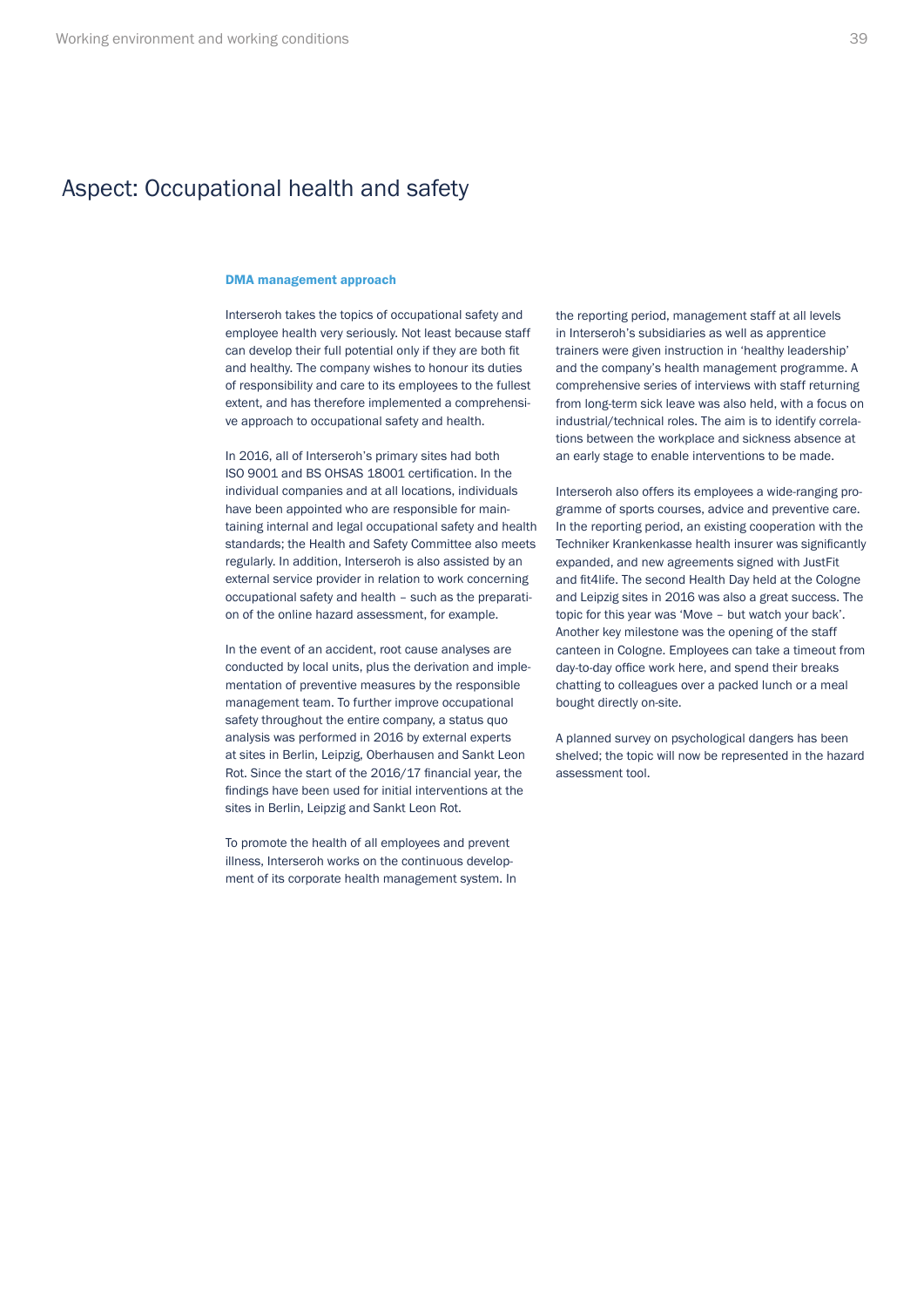#### <span id="page-39-0"></span>Injuries, occupational diseases, lost days and work-related fatalities

Despite comprehensive occupational safety measures, there was an increase in injuries, namely from 71 in 2015 to 75 in 2016. The corresponding injury rate per million hours worked was 27.0 (2015: 25.8). All accidents occurred in Germany. In 2015, a tragic fatality occurred during repair work on a baling press at a sorting plant. There were no work-related fatalities in 2016. No analysis is offered of the type of injury and the severity of accidents in relation to the number of lost days, nor of the gender of injured personnel. In 2015 and 2016, there were no notified and no confirmed cases of occupational diseases.

Absence days fell from 29,362 (2015) to 27,265 (2016). Absence days per employee also fell correspondingly from 18.0 (2015) to 16.6 (2016). This high figure is primarily attributable to the high number of absence days in Germany (a total of 17.5 days in 2016). In the other countries in which Interseroh operates, average absence days per employee amounted to 5.0 days (2016), a significantly lower figure.

#### Injuries and absence days<sup>1</sup>

|                                                     | 2014   | 2015   | 2016   |
|-----------------------------------------------------|--------|--------|--------|
| accidents at work <sup>2</sup>                      | 89     | 71     | 75     |
| Injuries per 1 million hours<br>worked <sup>3</sup> | 32.4   | 25.8   | 27.0   |
| <b>Fatalities</b>                                   | 0      | 1      | 0      |
| Absence days                                        | 25,949 | 29,331 | 27,265 |
| Average absence days per<br>employee                | 16.2   | 18.1   | 16.6   |

1 Data not collected on external contractors.

<sup>2</sup> Absence of over 3 days, excluding commuting accidents, basis is notifications to employer's liability insurers.

<sup>3</sup> 1,800 hours per full-time employee, 900 hours per part-time employee.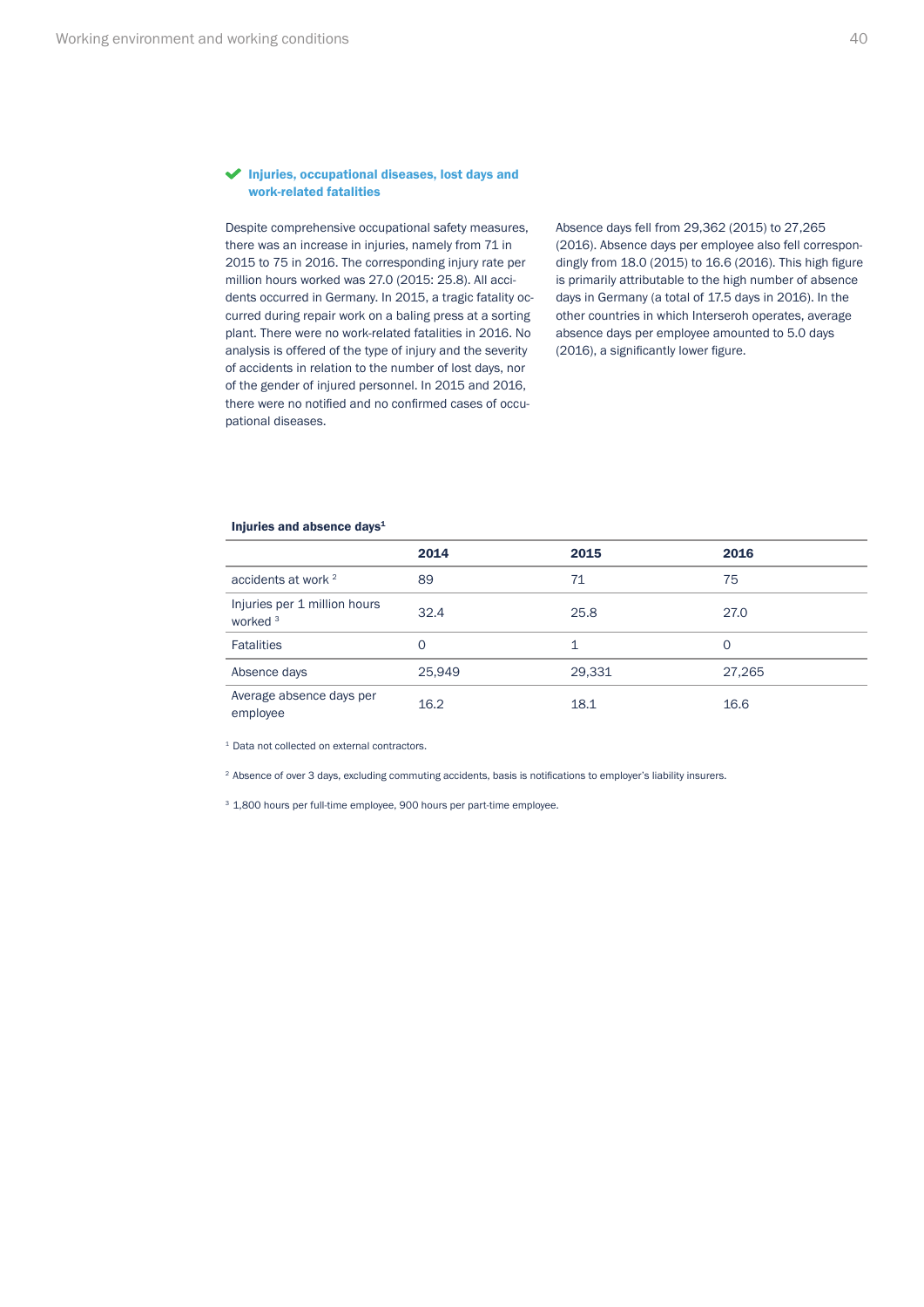### <span id="page-40-0"></span>Aspect: Training and education

Interseroh can achieve its goals only with the help of its employees. Accordingly, the company prides itself on offering personal support and advice to every employee, and has established a long-term HR development programme.

Company-internal training focuses on the acquisition and retention of high-quality young professionals from a pool of apprentices, students and trainees. The ultimate aim is to take on every single one of these potential employees.

In 2016, Interseroh was awarded the Fair Company accolade for its decision not to substitute full-time positions with interns, volunteers or long-term temporary staff. As a signatory party to the [Charter for Fair](https://www.absolventa.de/trainee-auszeichnung)  [and Career-Relevant Trainee Programmes,](https://www.absolventa.de/trainee-auszeichnung) Interseroh has oriented its vocational training work on ultimately preparing trainees for an expert or management role. From the outset, trainees take responsibility for certain tasks and receive support from experienced management staff. External audits are used to confirm that the trainee programme is standards-compliant.

Company-internal professional development focuses on helping employees and management staff alike to reach their full potential. This starts on the first day at work, when staff receive their individual on-boarding Plan, and continues with support from a mentor and regular welcome days. Where possible, Interseroh applies its MORE Value growth strategy to fill new positions by the targeted promotion, training and professional development of its own employees. An important role is also played by proactive succession planning and the support for career planning provided in the context of annual employee appraisals. On a related note, a risk management system and deputisation policies were also introduced in 2016.

#### DMA management approach G4 - Programmes to support the continued employability of employees

The annual employee appraisal meeting is a core instrument within HR development work at Interseroh. The HR department uses continuous training programmes to support and assist management staff in organising these meetings. Talent conferences were also held in the reporting period to identify promising high potentials in the company. Personalised development plans are then used to help these people take the next steps in their careers.

Interseroh offers highly individualised professional development courses, coupling these with personal advice to bring out the skills and abilities of each and every employee. The curriculum is being steadily optimised and expanded, and includes technical training, seminars on methods expertise, plus workshops and coaching on social and personal skills. Digitalisation, which also has a major impact on Interseroh's areas of business, continues to be a key focus here. This was the reason why a workshop for designing a digital competency model was held in the reporting period. HR also joined forces with IT to develop and test the new HR development programme #DigiCampus, which was launched in 2017.

Other personnel development activities in 2016 concentrated on the domain of management. A core focus here was the role of the manager, their rights and duties, as well as networking among management staff. Training was also offered on these topics. Supplementing this work, the HR unit also handled management development work for the Management Team, for senior management and the individual business centres, and evaluated the results. Integrated health management (see the [management approach to the Occupational](#page-38-0)  [health and safety aspect](#page-38-0)) constitutes another important pillar here.

In 2016, Interseroh launched the second instalment of its services excellence talent development programme. Participation is open to high potentials from any unit and from various levels of the hierarchy. The programme promotes the further development of segment-specific domain and methods expertise, and expansion of the participant network.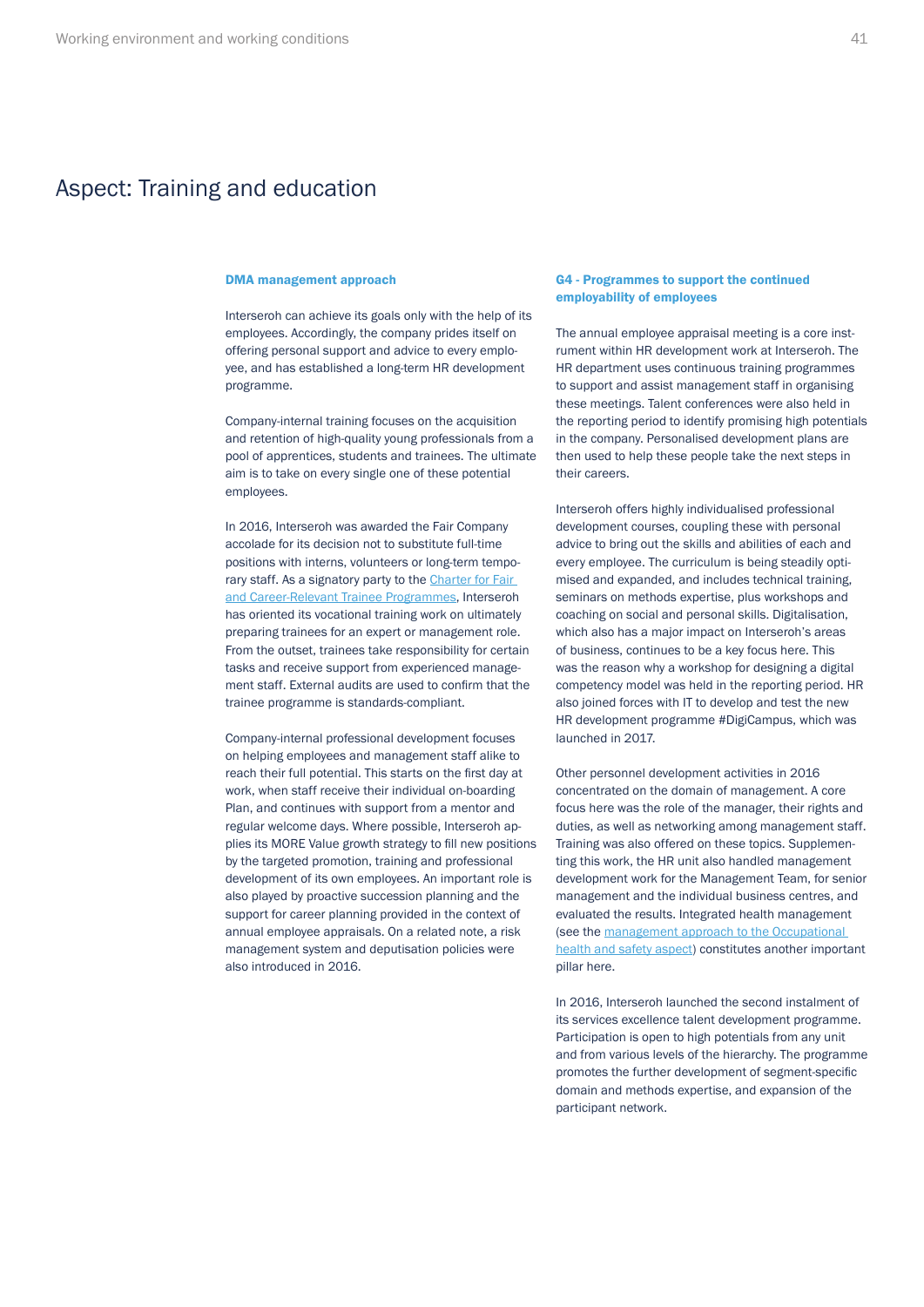# <span id="page-41-0"></span>Aspect: Diversity and equal opportunity

#### DMA management approach

Interseroh views diversity as an important asset for any company: it promotes creativity and new solution strategies, from which both Interseroh and its customers can benefit. Interseroh does not tolerate discrimination in any shape or form. The company's [Code of Conduct](https://www.interseroh.de/en/suppliers/#c1268) sets out the principles of equal treatment in the organisation and is binding on all employees. Employees can also use an internal whistleblowing hotline to anonymously report breaches of this anti-discrimination policy. No breaches were reported in the reporting period.

For hiring, succession planning and compensation alike, transparent criteria are applied that are based on an individual's training, previous experience, performance and achievements.

Interseroh also supports equal opportunities by offering flexible working hours models. Support here was extended with the services of pme Familienservice in 2015. This agency helps employees by organising individual

care solutions for children and dependants. Employees can also make use of counselling services offered on topics such as burnout, trauma or relationship problems. Owing to an internal review and the prioritisation of growth projects, work on career and family certification has been shelved until further notice.

#### G4 - LA12 Composition of governance bodies and breakdown of employees by diversity indicators

In 2016, women held 21.3 percent (2015: 24.5 percent) of Interseroh's management positions at all levels of management. In the reporting period, a marked decline was observed in women in the second level of management in particular. Gender, ethnicity, age and religion play no role whatsoever in any personnel-related decision, including both hiring and terminations. The sole criterion is suitability for the specific job profile.

#### Women in management (in percent)

|                                            | 2014 | 2015 | 2016 |  |
|--------------------------------------------|------|------|------|--|
| Total persons in<br>first-level positions  | 0.0  | 0.0  | 0.0  |  |
| Total persons in<br>second-level positions | 18.6 | 13.3 | 7.1  |  |
| Total persons in<br>third-level positions  | 29.6 | 30.3 | 29.0 |  |

The largest age group represented in the workforce is the 31 to 40 age group (27.8 percent); the proportion of women in this age group is also the highest, at 30.0 percent.

#### Employees by age group and gender 2016 (in percent)

|                    | <b>Age distribution</b> | Of which female |
|--------------------|-------------------------|-----------------|
| 20 and under       | 0.7                     | 1.5             |
| 21 to 30           | 15.2                    | 17.8            |
| 31 to 40           | 27.8                    | 29.9            |
| 41 to 50           | 22.3                    | 20.7            |
| 51 to 60           | 25.4                    | 23.2            |
| Over <sub>61</sub> | 8.6                     | 6.9             |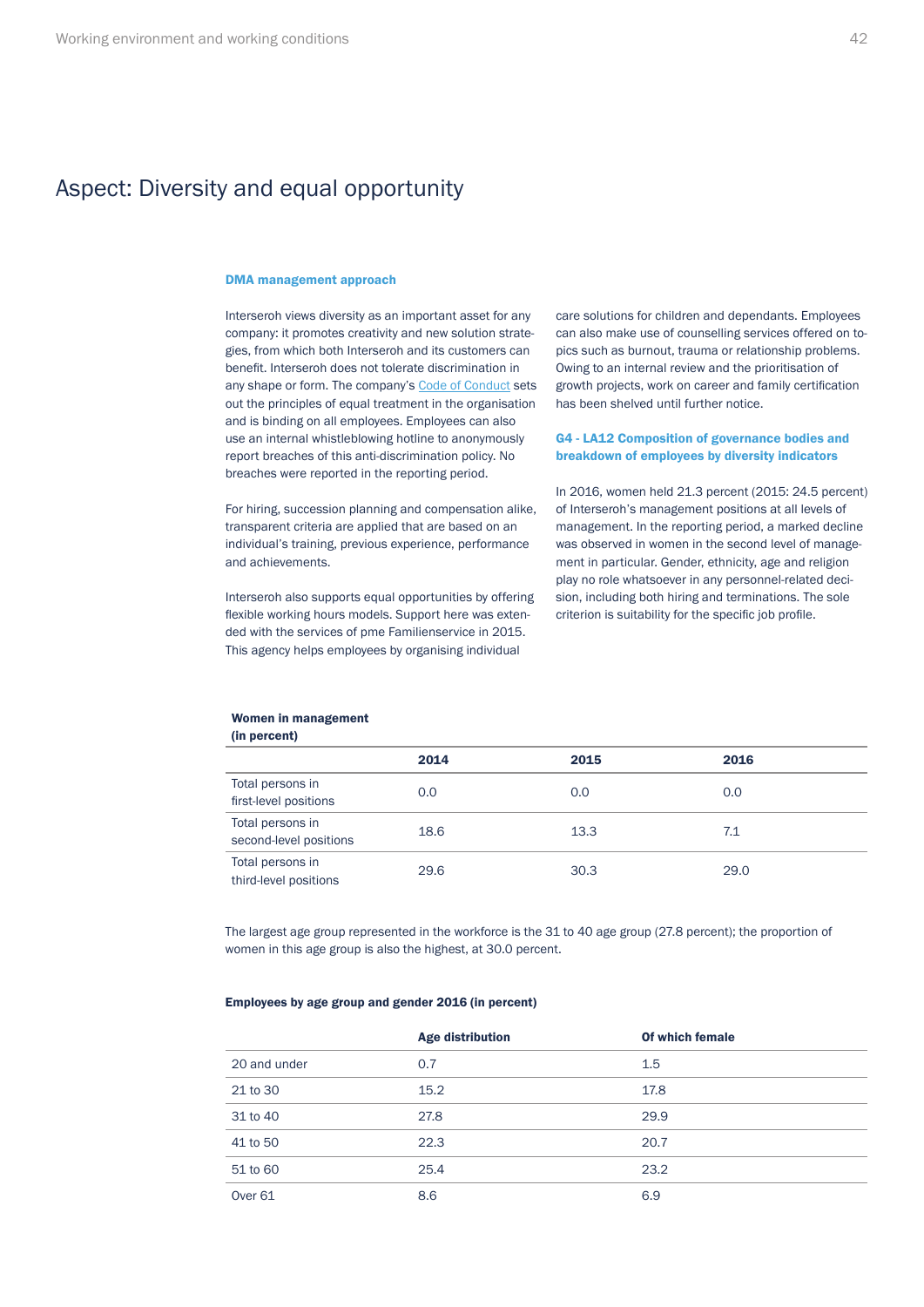### <span id="page-42-0"></span>Aspect: Equal remuneration for women and men

Interseroh values the work performed by its employees very highly and wants to honour this with fair compensation. Compensation is therefore based solely on relevant expertise, experience and the individual's own performance. Discrimination is not tolerated in any shape or form.

#### DMA management approach G4 - LA13 Ratio of basic salary and remuneration of women to men

The average compensation paid to men is roughly 4 percent higher than the average compensation paid to women. Hiring, succession planning and compensation is based solely on individual performance. Discrimination on the basis of ethnicity, age, religion or gender is not tolerated at Interseroh.

### Aspect: Supplier assessment for labour practices

#### DMA management approach

As an integrated services provider, Interseroh coordinates around 1,900 external service providers and suppliers in Germany alone. Ensuring sustainability is comprehensively observed along the entire value chain is therefore a complex challenge. As Interseroh's own responsibility goes beyond its own boundaries, the company is careful to choose businesses that are socially and ecologically responsible when contracting suppliers to provide customers with indirect services in relation to waste management or logistics orders.

To this end, Interseroh has developed a [Supplier Code](https://www.interseroh.de/en/suppliers/#c1268)  [of Conduct](https://www.interseroh.de/en/suppliers/#c1268) that also forms part of contract negotiations and regular audits at Interseroh. Since 2014, suppliers have also been required to answer a sustainability questionnaire, whose results are also considered during the contract award process.

Interseroh itself fully meets the transparency requirements expected from suppliers. Interseroh underlined this by joining Sedex ([Supplier Ethical Data Exchange](https://www.sedexglobal.com/)) in 2013. Sedex is a membership organisation for companies that have undertaken to ensure the continuous improvement of ethical behaviour in their supply chain. Sedex guarantees transparency along entire value chains.

A Supplier Relationship Management (SRM) system has been set up to maximise transparency and efficiency when working with suppliers. SRM records store supplier data such as certificates, and general information about the company and its environmental/quality management systems.

#### G4 - LA14 Percentage of new suppliers that were screened using labour practices criteria

Interseroh applies stringent labour practices criteria to supplier selection. New suppliers must therefore complete a prescribed screening process that is designed to prove that they are capable of meeting Interseroh's minimum requirements for suppliers. In 2016, 120 supplier audits were completed, with issues under investigation also including compliance with minimum wage legislation and environmental certification.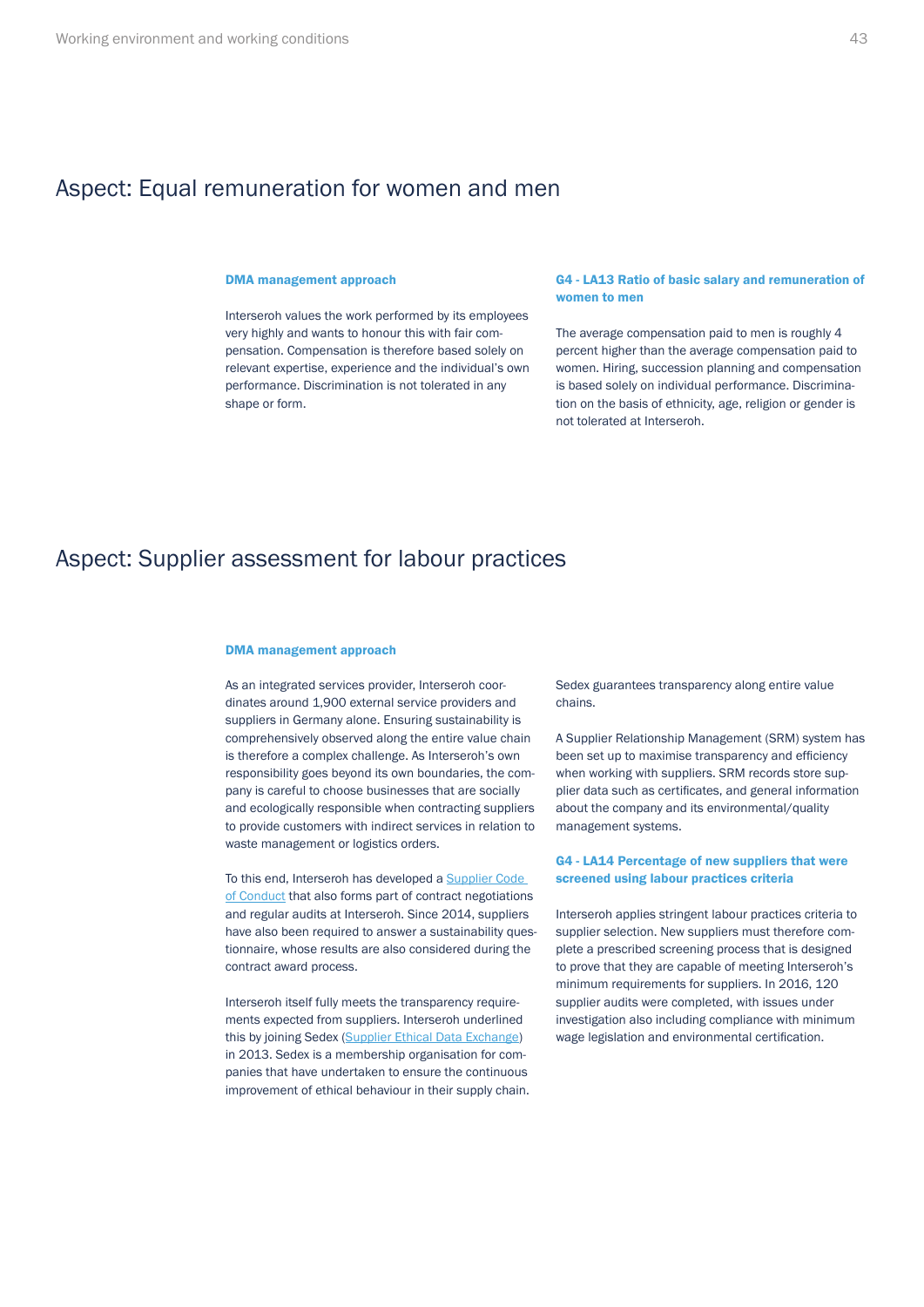# <span id="page-43-0"></span>**Society**

### Aspect: Anti-corruption

#### DMA management approach

Honesty, trust and fairness are core values for Interseroh as a company. The company remains firmly convinced that sustainable success over the long term is possible only if these values are honoured. Accordingly, corruption is not tolerated in any shape or form. As an ALBA Group company, Interseroh applies the Group's general-purpose compliance management system as an anti-corruption tool. Corruption is also a topic covered by the regular face-to-face compliance training courses and the ALBA Group's electronic compliance training programme.

Separate company policies have also been drawn up to address donations, sponsoring and gifts.

#### G4 - SO4 Communication and training on anti-corruption policies and procedures

In 2016, ten face-to-face training sessions (2015: four) were held on compliance topics in the ALBA Group, plus online training. Overall, over 100 employees – including Interseroh staff members – took part in the two-hour face-to-face training sessions.

### Aspect: Compliance

#### DMA management approach

Alongside the self-evident importance of complying with the law, the ALBA Group has drawn up a set of supplementary internal policies that are also binding on Interseroh as a group member company. A new compliance guide was published in 2014. This document has the aim of enabling employees to review their own behaviour in line with a few succinct guidelines and examples, and so encourage self-reflection about ethical standards. The guide is also intended to prevent situations and incidents that could damage the reputation of Interseroh or the ALBA Group as a whole. The following topics are covered by the compliance guide:

- General compliance with the law
- Anti-discrimination and equal opportunity
- Occupational safety
- Environmental protection and innovation
- Data protection
- Antitrust legislation and fair competition
- Integrity and anti-corruption
- Gifts and perquisites
- Donations and sponsoring
- Fair procurement
- Trade secrets and intellectual property

Employees with questions or information relating to compliance issues can contact the ALBA Group compliance hotline by mail, by phone or via an anonymous contact form on the company's website. Interseroh employees can also use the anonymous whistleblowing hotline. Any breaches reported or identified are reviewed by company management and processed accordingly. Depending on the gravity of each case, the consequences may include spoken warnings or disciplinary action, and claims for compensation may also be asserted where appropriate.

Apart from these reporting mechanisms, cash desk audits are also performed regularly by the ALBA Group's Internal Audit department and expense forms are also checked for discrepancies.

#### G4 - SO8 Fines and sanctions for non-compliance with laws and regulations

No violations were reported for 2015 and 2016.